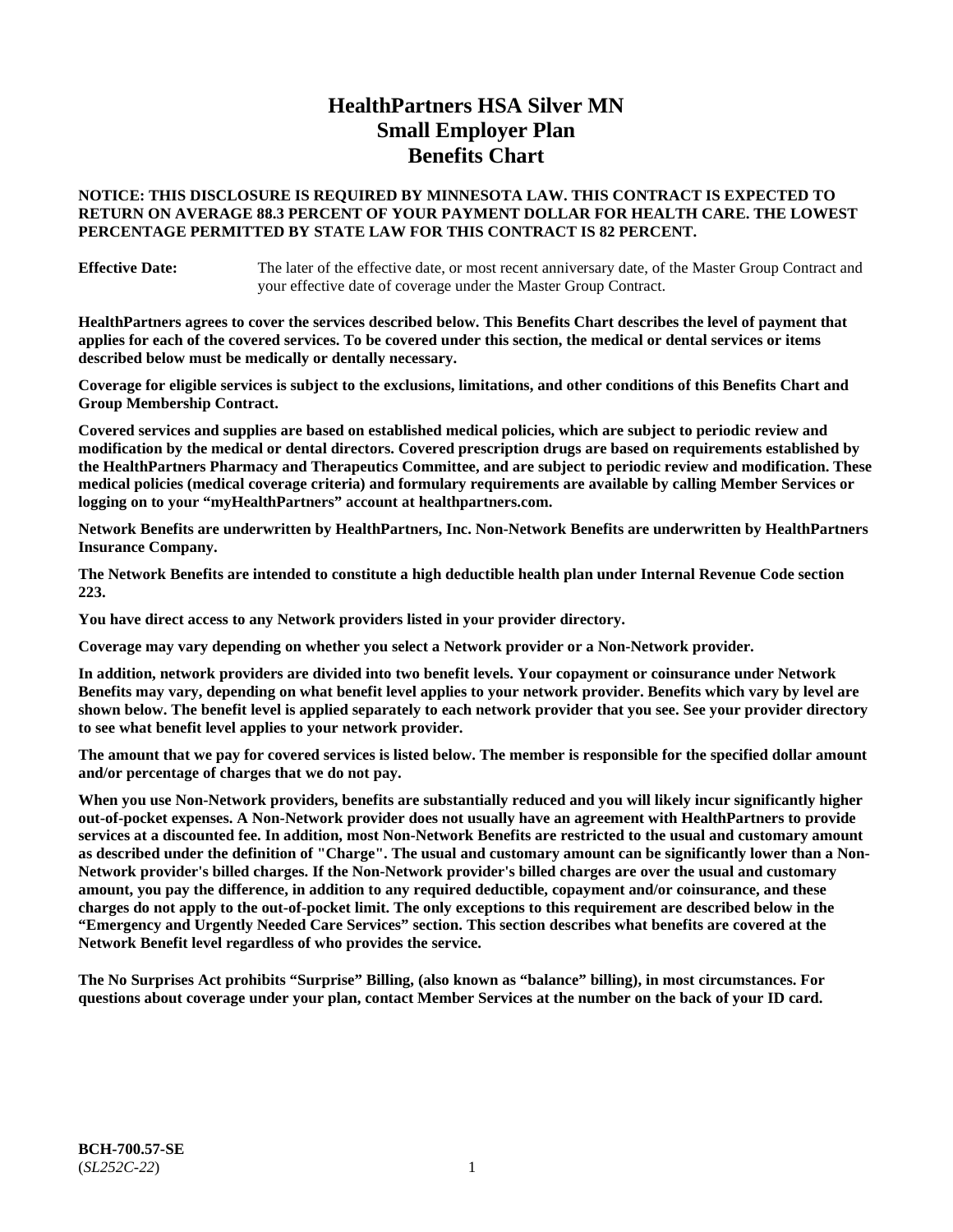# **These definitions apply to this Benefits Chart. They also apply to the Contract.**

| <b>Biosimilar Drugs:</b> | A prescription drug, approved by the Food and Drug Administration (FDA), that the FDA has<br>determined is biosimilar to and interchangeable with a biological brand name drug. Biosimilar<br>drugs are not considered generic drugs and are not covered under the generic drug benefit.                                                                                                                                                                                                                                                                                                                                           |
|--------------------------|------------------------------------------------------------------------------------------------------------------------------------------------------------------------------------------------------------------------------------------------------------------------------------------------------------------------------------------------------------------------------------------------------------------------------------------------------------------------------------------------------------------------------------------------------------------------------------------------------------------------------------|
| <b>Brand Name Drug:</b>  | A prescription drug, approved by the Food and Drug Administration (FDA), that is manufactured,<br>sold, or licensed for sale under a trademark by the pharmaceutical company that originally<br>researched and developed the drug. Brand name drugs have the same active-ingredient formula as<br>the generic version of the drug. However, generic drugs are manufactured and sold by other drug<br>manufacturers and are generally not available until after the patent on the brand name drug has<br>expired. A few brand name drugs may be covered at the generic drug benefit level if this is<br>indicated on the formulary. |
| <b>Calendar Year:</b>    | This is the 12-month period beginning 12:01 A.M. Central Time, on January 1, and ending 12:00<br>A.M. Central Time of the next following December 31.                                                                                                                                                                                                                                                                                                                                                                                                                                                                              |
| <b>Charge:</b>           | For covered services delivered by participating network providers, this is the provider's discounted<br>charge for a given medical/surgical service, procedure or item.                                                                                                                                                                                                                                                                                                                                                                                                                                                            |
|                          | For covered services delivered by non-network providers, a contracted rate may apply if such<br>arrangement is available to HealthPartners.                                                                                                                                                                                                                                                                                                                                                                                                                                                                                        |
|                          | For the Usual and Customary charge for covered services delivered by non-network providers, our<br>payment is calculated using one of the following options to be determined at HealthPartners'<br>discretion: 1) a percentage of the Medicare fee schedule; 2) a comparable schedule if the services<br>is not on the Medicare fee schedule; 3) a commercially reasonable rate for such service.                                                                                                                                                                                                                                  |
|                          | The Usual and Customary Charge is the maximum amount allowed that we consider in the<br>calculation of the payment of charges incurred for certain covered services. You must pay for any<br>charges above the usual and customary charge, and they do not apply to the out-of-pocket limit.                                                                                                                                                                                                                                                                                                                                       |
|                          | A charge is incurred for covered ambulatory medical and surgical services, on the date the service<br>or item is provided. A charge is incurred for covered inpatient services, on the date of admission to<br>a hospital. To be covered, a charge must be incurred on or after the member's effective date and<br>on or before the termination date.                                                                                                                                                                                                                                                                              |
| Copayment/Coinsurance:   | The specified dollar amount, or percentage, of charges incurred for covered services, which we do<br>not pay, but which a member must pay, each time a member receives certain medical services,<br>procedures or items. Our payment for those covered services or items begins after the copayment<br>or coinsurance is satisfied. Covered services or items requiring a copayment or coinsurance are<br>specified in this Benefits Chart.                                                                                                                                                                                        |
|                          | For services provided by a network provider:                                                                                                                                                                                                                                                                                                                                                                                                                                                                                                                                                                                       |
|                          | An amount which is listed as a flat dollar copayment is applied to a network provider's discounted<br>charges for a given service. However, if the network provider's discounted charge for a service or<br>item is less than the flat dollar copayment, you will pay the network provider's discounted charge.<br>An amount which is listed as a percentage of charges or coinsurance is based on the network<br>provider's discounted charges, calculated at the time the claim is processed, which may include an<br>agreed upon fee schedule rate for case rate or withhold arrangements.                                      |
|                          | For services provided by a non-network provider:                                                                                                                                                                                                                                                                                                                                                                                                                                                                                                                                                                                   |
|                          | Any copayment or coinsurance is applied to the lesser of the provider's charges or the usual and<br>customary charge for a service.                                                                                                                                                                                                                                                                                                                                                                                                                                                                                                |
|                          | A copayment or coinsurance is due at the time a service is provided, or when billed by the<br>provider. The copayment or coinsurance applicable for a scheduled visit with a network provider<br>will be collected for each visit, late cancellation and failed appointment. Services may not be<br>withheld for failure to pay a deductible or coinsurance at or prior to the time of service.                                                                                                                                                                                                                                    |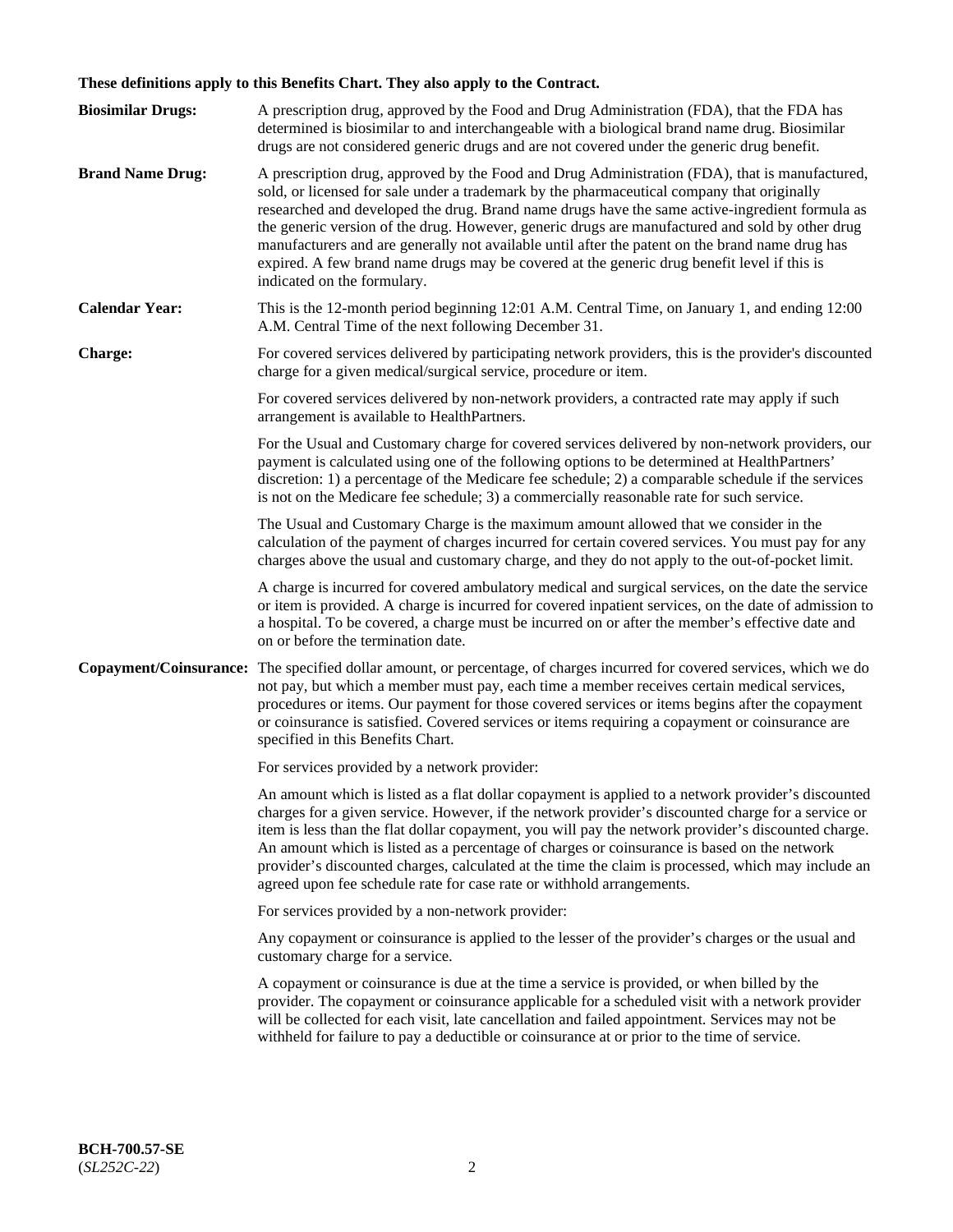| Deductible:       | The specified dollar amount of charges incurred for covered services, which we do not pay, but a<br>member or a family has to pay first in a calendar year. Our payment for those services or items<br>begins after the deductible is satisfied. For network providers, the amount of the charges that apply<br>to the deductible are based on the network provider's discounted charges, calculated at the time<br>the claim is processed, which may include an agreed upon fee schedule rate for case rate or<br>withhold arrangements. For non-network providers, the amount of charges that apply to the<br>deductible are the lesser of the provider's charges or the usual and customary charge for a service.                                                                                                                                                                                                                                                                                                                                                                                                                                                                                                                                             |
|-------------------|------------------------------------------------------------------------------------------------------------------------------------------------------------------------------------------------------------------------------------------------------------------------------------------------------------------------------------------------------------------------------------------------------------------------------------------------------------------------------------------------------------------------------------------------------------------------------------------------------------------------------------------------------------------------------------------------------------------------------------------------------------------------------------------------------------------------------------------------------------------------------------------------------------------------------------------------------------------------------------------------------------------------------------------------------------------------------------------------------------------------------------------------------------------------------------------------------------------------------------------------------------------|
|                   | Any amounts paid or reimbursed by a third party, including but not limited to: point of service<br>rebates, manufacturer coupons, manufacturer debit cards or other forms of direct reimbursement to<br>a member for a product or service, will not apply toward your deductible, to the extent permitted<br>under state and federal law.                                                                                                                                                                                                                                                                                                                                                                                                                                                                                                                                                                                                                                                                                                                                                                                                                                                                                                                        |
|                   | Your plan has an embedded deductible. This means once a member meets the individual<br>deductible, the plan begins paying benefits for that person. If two or more members of the family<br>meet the family deductible, the plan begins paying benefits for all members of the family,<br>regardless of whether each member has met the individual deductible. However, a member may<br>not contribute more than the individual deductible toward the family deductible.                                                                                                                                                                                                                                                                                                                                                                                                                                                                                                                                                                                                                                                                                                                                                                                         |
|                   | All services are subject to the deductible unless otherwise indicated below in this Benefits Chart.                                                                                                                                                                                                                                                                                                                                                                                                                                                                                                                                                                                                                                                                                                                                                                                                                                                                                                                                                                                                                                                                                                                                                              |
| <b>Formulary:</b> | This is a current list, which may be revised from time to time, of formulary prescription drugs,<br>medications, equipment and supplies covered by us as indicated in the Benefits Chart which are<br>covered at the highest benefit level. Some drugs may require prior authorization to be covered as<br>formulary drugs. You may be granted an exception to the formulary that is available to you upon<br>request. These guidelines and procedures include exceptions to the formulary for anti-psychotic<br>prescription drugs prescribed to treat emotional disturbances or mental illness if your health care<br>provider (1) indicates to the dispensing pharmacist, orally or in writing, that the prescription must<br>be dispensed as indicated and (2) certifies in writing to us that the prescribed drug will best treat<br>your condition. Also, you may continue to receive certain non-formulary prescription drugs for<br>diagnosed mental illness or emotional disturbance when our formulary changes or you change<br>health plans for up to one year following the change. We also have written guidelines and<br>procedures for granting formulary exceptions for other drugs that are available to you upon request<br>or on our website. |
|                   | HMO Formulary Exception Process (including antipsychotic drugs). If you are prescribed a<br>drug, we must promptly grant you an exception to our formulary when your health care provider<br>indicates to us that:                                                                                                                                                                                                                                                                                                                                                                                                                                                                                                                                                                                                                                                                                                                                                                                                                                                                                                                                                                                                                                               |
|                   | (1) the formulary drug causes an adverse reaction to the patient;<br>(2) the formulary drug is contraindicated for the patient; or<br>(3) the health care provider demonstrates that the prescription drug must be dispensed as written<br>to provide maximum medical benefit to the patient.                                                                                                                                                                                                                                                                                                                                                                                                                                                                                                                                                                                                                                                                                                                                                                                                                                                                                                                                                                    |
|                   | The formulary, and information on drugs that require authorization, are available by calling<br>Member Services or logging on to your "myHealthPartners" account at healthpartners.com.                                                                                                                                                                                                                                                                                                                                                                                                                                                                                                                                                                                                                                                                                                                                                                                                                                                                                                                                                                                                                                                                          |
|                   | Formulary Changes. The formulary may change throughout the year. If you are affected by a<br>formulary change, you will receive at least 30 days' advanced notice of that change, and you<br>may request a formulary exception.                                                                                                                                                                                                                                                                                                                                                                                                                                                                                                                                                                                                                                                                                                                                                                                                                                                                                                                                                                                                                                  |
|                   |                                                                                                                                                                                                                                                                                                                                                                                                                                                                                                                                                                                                                                                                                                                                                                                                                                                                                                                                                                                                                                                                                                                                                                                                                                                                  |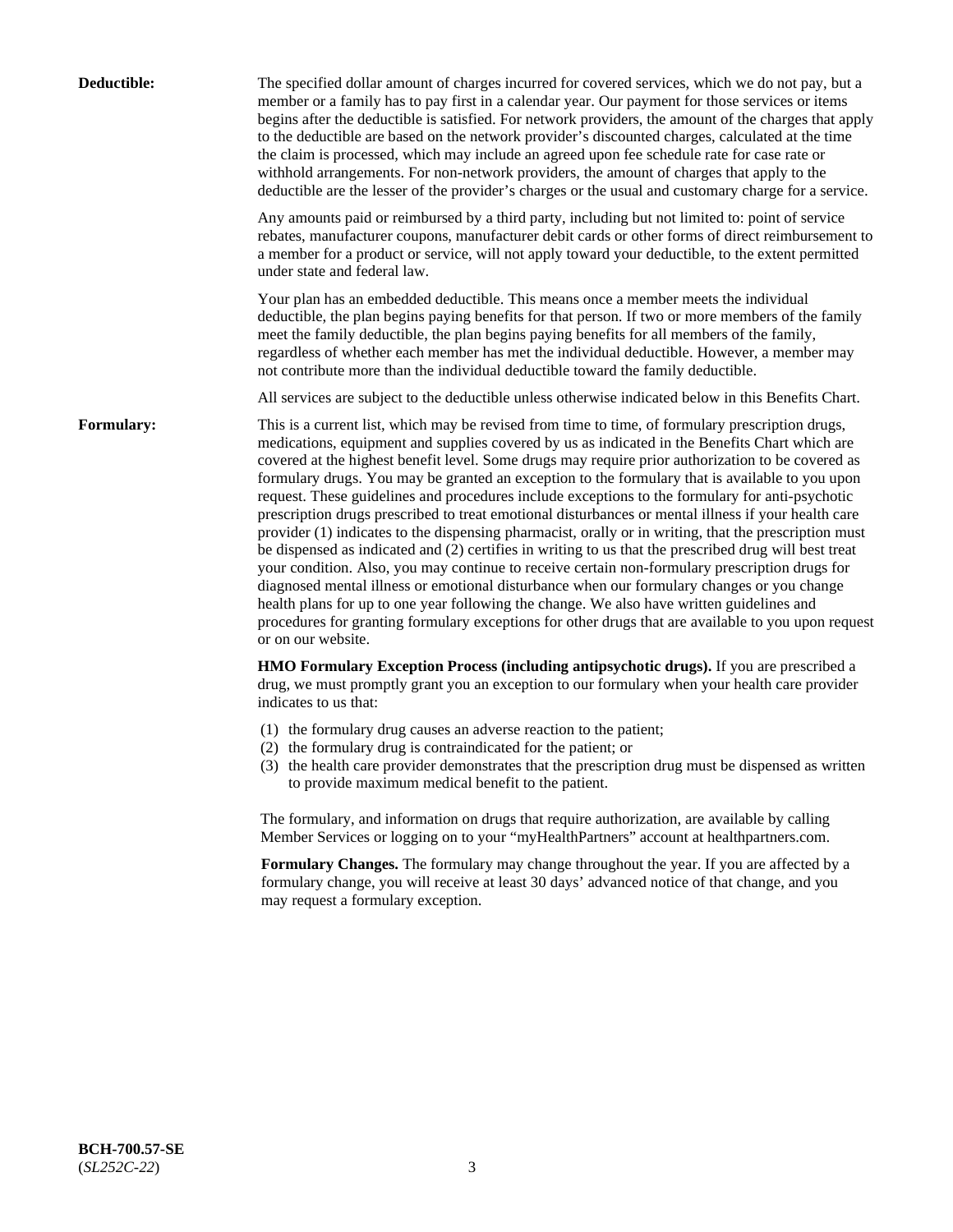### **Federal Formulary Exception Process:**

If you are prescribed a drug that is not included on the formulary and your plan does not cover nonformulary drugs, you, your designee or your prescribing physician may request a review through our formulary exception process, which includes external review. This process is described below.

- **1. Standard Exception Request.** If your provider prescribes a drug that is not on our formulary, you may submit a standard exception request. If you, your designee or your prescribing provider submit a standard exception request, we must make our coverage determination and notify you within 72 hours of our receipt of the request. If we grant the exception to cover the drug, we are required to cover the drug for the duration of the prescription, including refills.
- **2. Expedited Exception Request.** If your provider prescribes a drug that is not on our formulary, you may submit an expedited exception request if there are exigent circumstances. Exigent circumstances exist when you are suffering from a health condition that may seriously jeopardize your life, health, or ability to regain maximum function or when you are undergoing a current course using a nonformulary drug. If you, your designee or your prescribing provider submit an expedited exception request, we must make our coverage determination and notify you within 24 hours of our receipt of the request. If we grant the exception to cover the drug, we are required to cover the drug for the duration of the prescription, including refills. If we grant an exception based on exigent circumstances, we must cover the drug for the duration of the exigency.
- **3. Federal External Review Exception Request.** If coverage of a drug is denied after an exception request review under items 1. or 2. above, you, your designee, or your prescribing provider may request an external review exception request. If the initial request was a standard exception request, we must notify you or your designee and the prescribing provider of the coverage determination within 72 hours of our receipt of your request for external review. If the initial request was an expedited exception request, we must notify you or your designee and the prescribing provider of the coverage determination within 24 hours our receipt of your request for external review. If you are granted an exception after the external review exception request, we are required to cover the drug for the duration of the prescription, if the initial request was a standard exception request. If the initial request was an expedited exception request, we must provide coverage for the duration of the exigency.
- **4. State External Review Request.** If coverage of the drug is denied after a federal external review exception request under item 3. above, you may request an external review under the "Disputes and Complaints" section, "External Complaints Procedures" in the Group Membership Contract.
- **Generic Drug:** A prescription drug, approved by the Food and Drug Administration (FDA) that the FDA has determined is comparable to a brand name drug product in dosage form, strength, route of administration, quality, intended use and documented bioequivalence. Generally, generic drugs cost less than brand name drugs. Some brand name drugs may be covered at the generic drug benefit level if this is indicated on the formulary.
- **Non-Formulary Drug:** This is a prescription drug approved by the Food and Drug Administration (FDA) that is not on the formulary, is medically necessary and is not investigative or otherwise excluded under this Benefits Chart.
- **Out-of-Pocket Expenses:** You pay the specified copayments/coinsurance and deductibles applicable for particular services, subject to the out-of-pocket limit described below. These amounts are in addition to the monthly enrollment payments.
- **Out-of-Pocket Limit:** You pay the copayments/coinsurance and deductibles for covered services, to the individual or family out-of-pocket limit. Thereafter we cover 100% of the charges incurred for all other covered services, for the rest of the calendar year. You pay amounts greater than the out-of-pocket limit if you exceed any visit or day limits.

Non-Network Benefits above the usual and customary charge (see definition of charge above) do not apply to the out-of-pocket limit.

Non-Network benefits for transplant surgery do not apply to the out-of-pocket limit.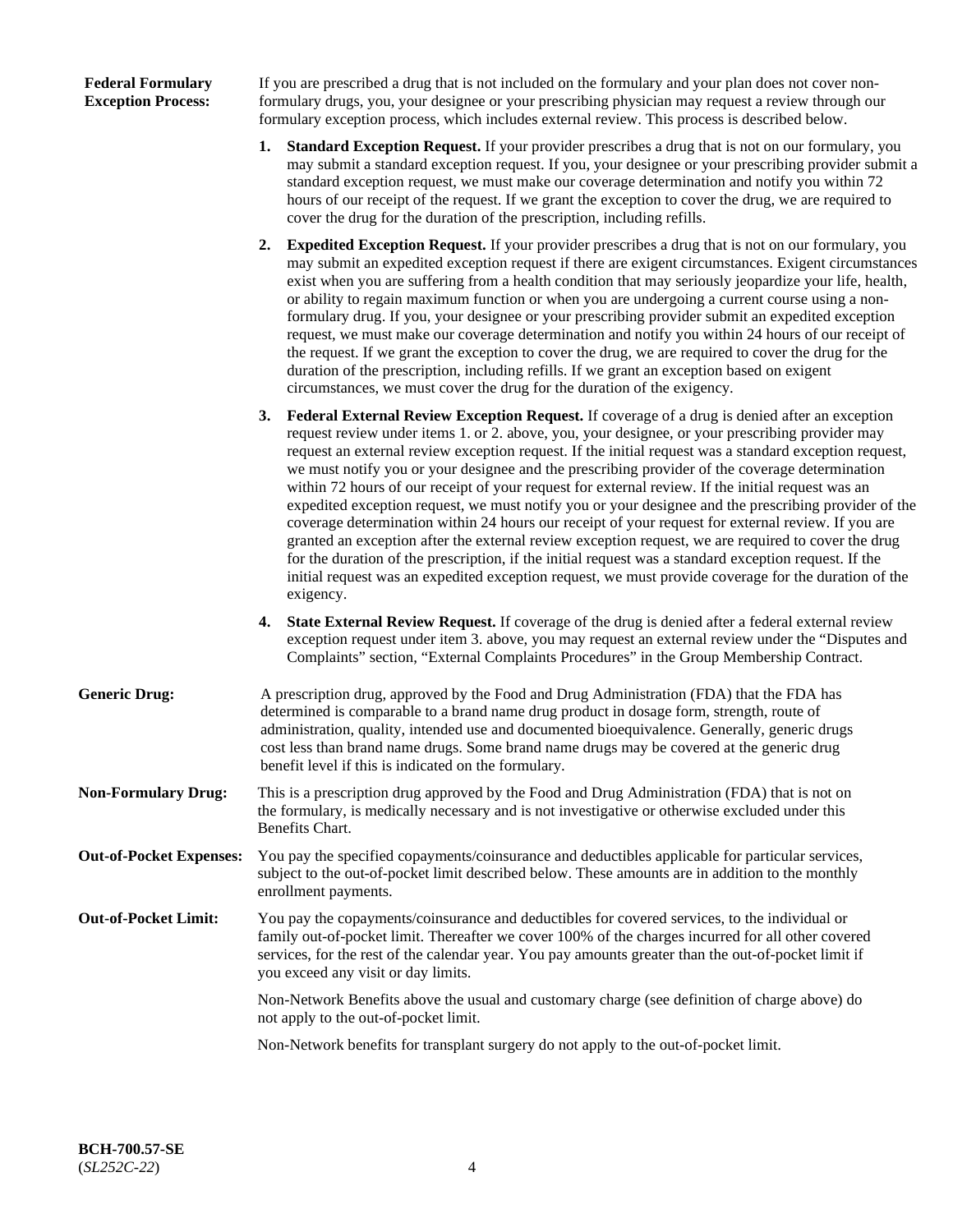Any amounts paid or reimbursed by a third party, including but not limited to: point of service rebates, manufacturer coupons, manufacturer debit cards or other forms of direct reimbursement to a member for a product or service, will not apply as an out of pocket expense, to the extent permitted under state and federal law. You are responsible to keep track of the out-of-pocket expenses. Contact our Member Services department for assistance in determining the amount paid by the enrollee for specific eligible services received. Claims for reimbursement under the out-of-pocket limit provisions are subject to the same time limits and provisions described under the "Claims Provisions" section of the **Contract Preventive Drug List:** The Preventive Drug List specifies certain drugs and certain diabetic supplies that are eligible to be covered without being subject to your deductible under federal HSA rules. This is a current list, which may be revised from time to time, of certain formulary preventive prescription drugs and certain diabetic supplies, covered under the Plan as indicated in the Benefits Chart. This list does not include preventive drugs that we are required to cover at 100%, not subject to your deductible, under the ACA preventive guidelines. The Preventive Drug List is available by logging onto your **"**myHealthPartners account athealthpartners.com or by calling Member Services. **Specialty Drug List:** This is a current list, which may be revised from time to time, of prescription drugs, medications, equipment and supplies, which are typically bio-pharmaceuticals. The purpose of a specialty drug list is to facilitate enhanced monitoring of complex therapies used to treat specific conditions. Specialty drugs are covered by us as indicated in this Benefits Chart. The specialty drug list is available by calling Member Services or logging on to your "*my*HealthPartners" account at [healthpartners.com](https://www.healthpartners.com/hp/index.html)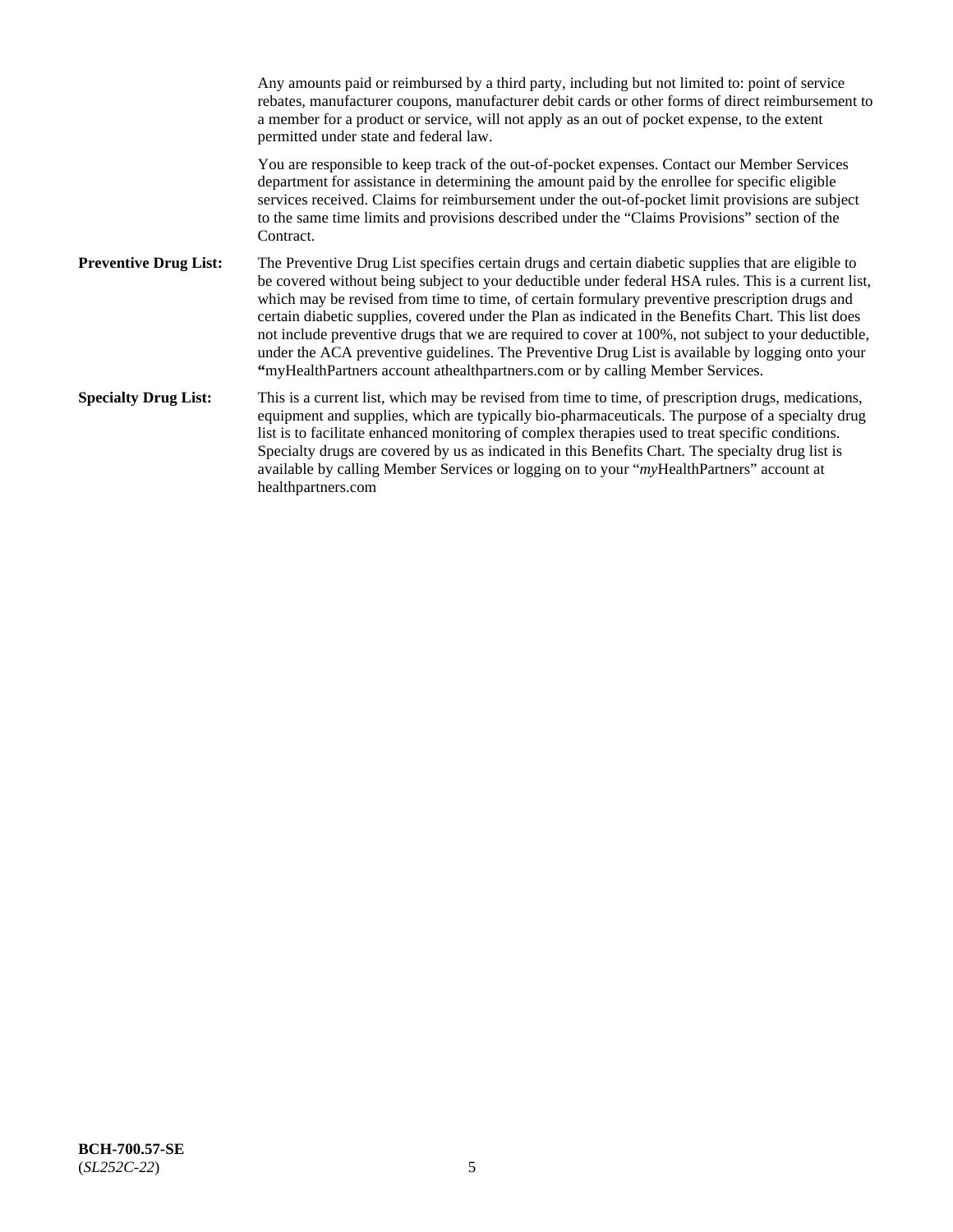# **DEDUCTIBLES AND OUT-OF-POCKET LIMITS**

# **Individual Calendar Year Deductible**

*Select Tier*

| Network Benefits   | <b>Non-Network Benefits</b> |
|--------------------|-----------------------------|
| $\frac{$4,500}{ }$ | \$10,000                    |

*Standard Tier*

| <b>Network Benefits</b> | <b>Non-Network Benefits</b> |
|-------------------------|-----------------------------|
| $\frac{1}{2}$ \$7,000   | \$10,000                    |

#### **Family Calendar Year Deductible**

*Select Tier*

| <b>Network Benefits</b> | <b>Non-Network Benefits</b> |
|-------------------------|-----------------------------|
| \$9,000                 | \$20,000                    |

*Standard Tier*

| <b>Network Benefits</b> | <b>Non-Network Benefits</b> |
|-------------------------|-----------------------------|
| \$14,500                | \$20,000                    |

The deductibles under the Select Tier Network Benefits and Standard Tier Network Benefits are combined. Separate deductibles must be satisfied under the Network Benefits and Non-Network Benefits.

Your plan has an embedded deductible. This means once a member meets the individual deductible, the plan begins paying benefits for that person. If two or more members of the family meet the family deductible, the plan begins paying benefits for all members of the family, regardless of whether each member has met the individual deductible. However, a member may not contribute more than the individual deductible toward the family deductible.

Any amounts paid or reimbursed by a third party, including but not limited to: point of service rebates, manufacturer coupons, debit cards or other forms of direct reimbursement to a member for a product or service, will not apply toward your deductible, to the extent permitted under state and federal law.

### **Individual Calendar Year Out-of-Pocket Limit**

*Select Tier*

| <b>Network Benefits</b> | <b>Non-Network Benefits</b> |
|-------------------------|-----------------------------|
| \$4,500                 | \$30,000                    |

*Standard Tier*

| <b>Network Benefits</b> | <b>Non-Network Benefits</b> |
|-------------------------|-----------------------------|
| \$7,000                 | \$30,000                    |

#### **Family Calendar Year Out-of-Pocket Limit**

*Select Tier*

| <b>Network Benefits</b> | <b>Non-Network Benefits</b> |
|-------------------------|-----------------------------|
| \$9,000                 | \$60,000                    |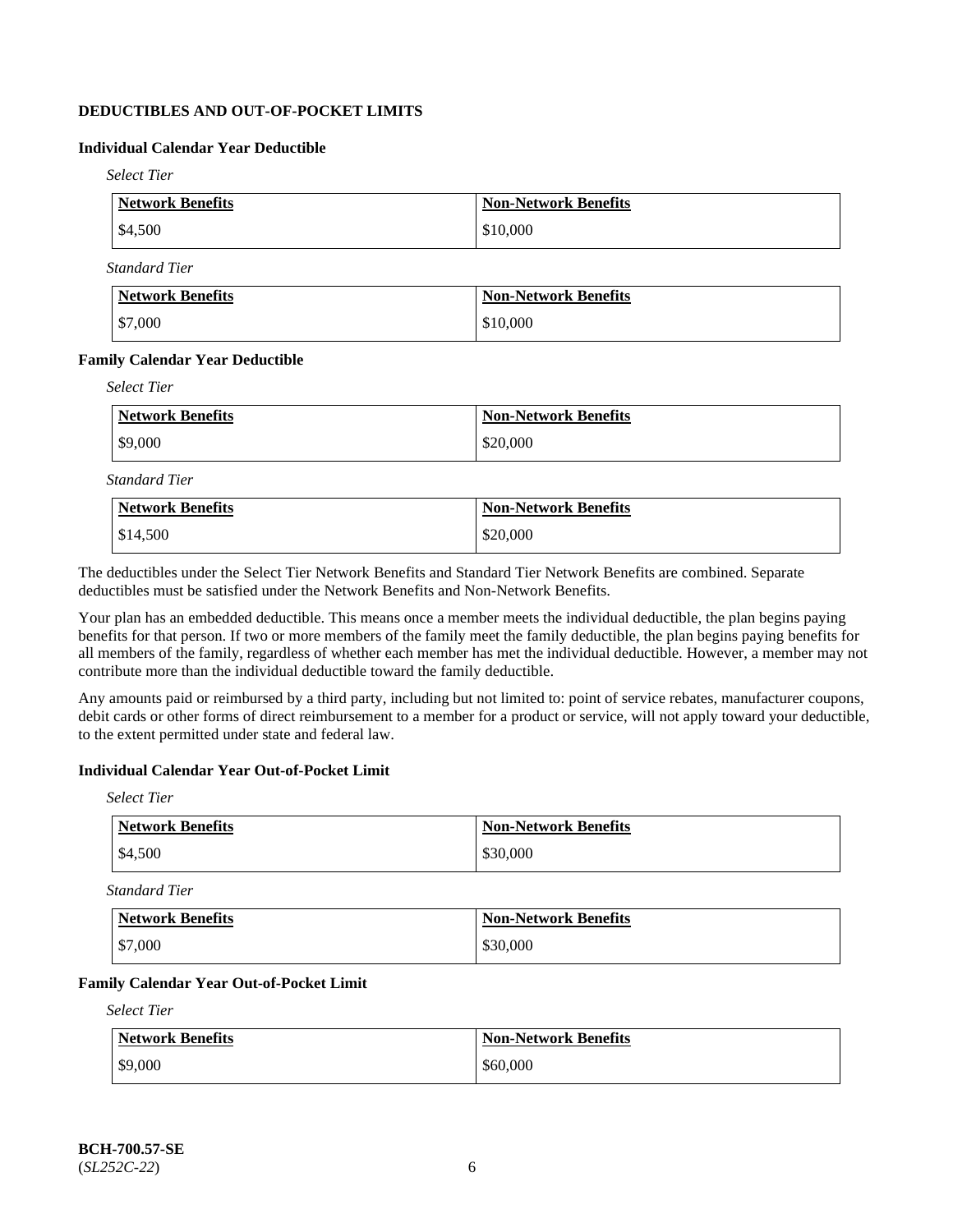*Standard Tier*

| <b>Network Benefits</b> | <b>Non-Network Benefits</b> |
|-------------------------|-----------------------------|
| \$14,000                | \$60,000                    |

The Out-of-Pocket Limits under the Select Tier Network Benefits and Standard Tier Network Benefits are combined. Separate Out-of-Pocket Limits must be satisfied under the Network Benefits and Non-Network Benefits.

Non-Network Benefits above the usual and customary charge will not apply toward the individual or family out-of-pocket limit.

Non-Network benefits for transplant surgery do not apply to the out-of-pocket limit.

Any amounts paid or reimbursed by a third party, including but not limited to: point of service rebates, manufacturer coupons, manufacturer debit cards or other forms of direct reimbursement to a member for a product or service, will not apply as an out of pocket expense, to the extent permitted under state and federal law.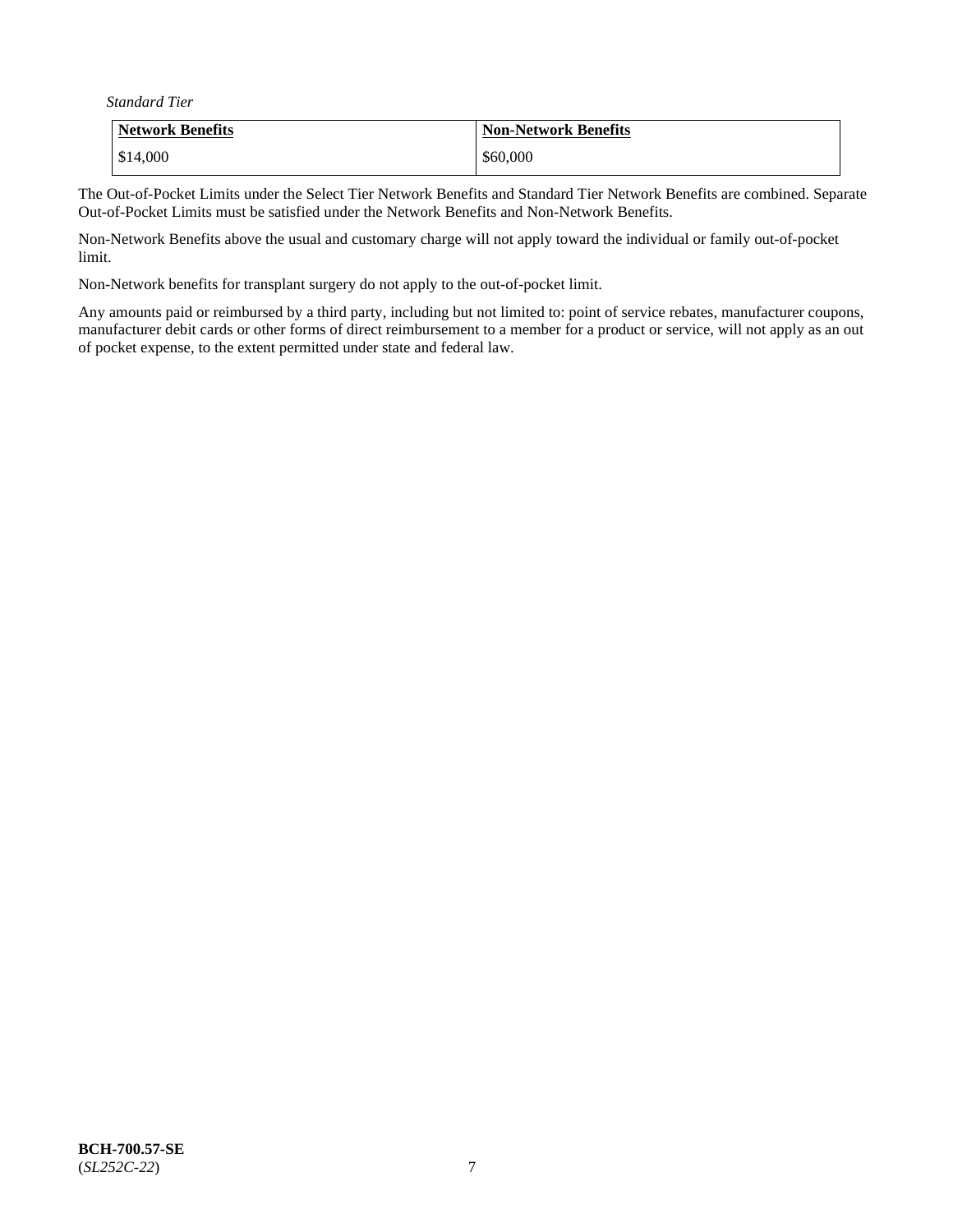# **AMBULANCE AND MEDICAL TRANSPORTATION**

### **Covered Services:**

We cover ambulance and medical transportation for medical emergencies.

We also cover medically necessary, non-emergency medical transportation if it meets our medical coverage criteria.

Covered services and supplies are based on established medical policies, which are subject to periodic review and modification by the medical or dental directors. These medical policies (medical coverage criteria) and applicable prior authorization requirements are available by calling Member Services or logging on to your "myHealthPartners" account at [healthpartners.com.](https://www.healthpartners.com/hp/index.html)

*Subject to the Standard Tier Deductibles and Out-of-Pocket limits*

| <b>Network Benefits</b>       | <b>Non-Network Benefits</b> |
|-------------------------------|-----------------------------|
| 100% of the charges incurred. | See Network Benefits.       |

#### **Not Covered:**

See "Services Not Covered" in the Group Membership Contract.

# **BEHAVIORAL HEALTH SERVICES**

#### **Covered Services:**

Covered services are based on established medical policies, which are subject to periodic review and modification by the medical directors. These medical policies (medical coverage criteria) are available by calling Member Services or logging on to your "*my*HealthPartners" account at [healthpartners.com.](http://www.healthpartners.com/)

You have rights to parity in mental health and substance use disorder treatment as required by the federal Mental Health Parity and Addiction Equity Act and Minnesota Statutes, section 62Q.47. These laws require:

- That mental health and substance use disorder services be covered on the same basis as medical services;
- That cost-sharing for mental health and substance use disorder services can be no more restrictive than cost-sharing for similar medical services;
- That treatment restrictions and limitation such as prior authorization and medical necessity can be no more restrictive than for similar medical services;
- That if enrollees have concerns they can call Member Services, file a complaint with HealthPartners, or file a complaint with the Minnesota Department of Health.

### **Mental health services**

We cover services for: mental health diagnoses as described in the Diagnostic and Statistical Manual of Mental Disorders – Fifth Edition (DSM-5) (most recent edition).

We also provide coverage for mental health treatment ordered by a Minnesota court under a valid court order that is issued on the basis of a behavioral care evaluation performed by a licensed psychiatrist or doctoral level licensed psychologist, which includes a diagnosis and an individual treatment plan for care in the most appropriate, least restrictive environment. We must be given a copy of the court order and the behavioral care evaluation, the service must be a covered benefit under this plan, and the service must be provided by a network provider, or other provider as required by law. We cover the evaluation upon which the court order was based if it was provided by a network provider. We also provide coverage for the initial mental health evaluation of a child, regardless of whether that evaluation leads to a court order for treatment, if the evaluation is ordered by a Minnesota juvenile court.

**Outpatient services, including intensive outpatient and day treatment:** We cover medically necessary outpatient professional mental health services for evaluation, crisis intervention, and treatment of mental health disorders.

A comprehensive diagnostic assessment will be used as the basis for a determination by a mental health professional, concerning the appropriate treatment and the extent of services required.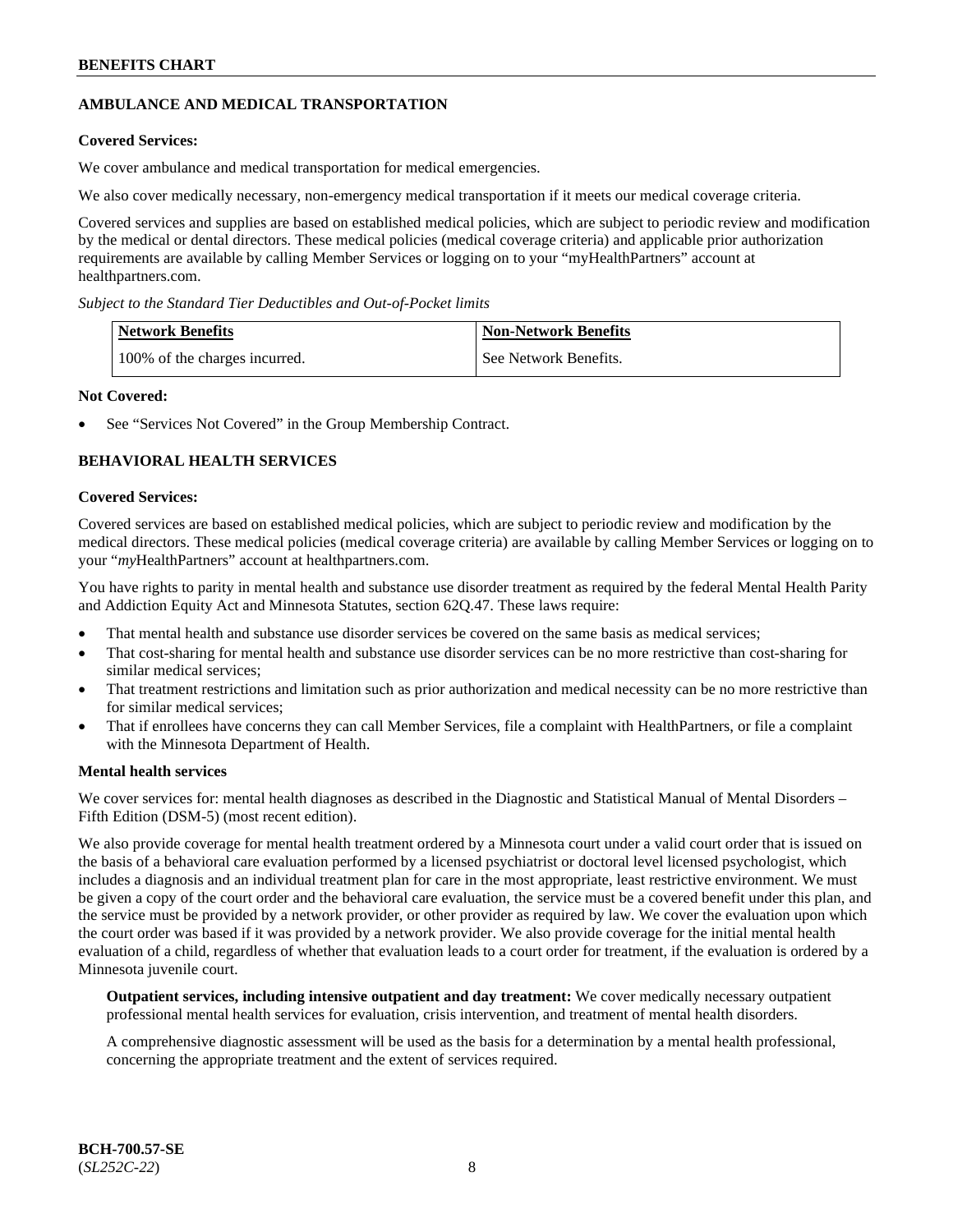Outpatient services we cover for a diagnosed mental health condition include the following:

- Individual, group, family, and multi-family therapy;
- Medication management provided by a physician, certified nurse practitioner, or physician's assistant;
- Psychological testing services for the purposes of determining the differential diagnoses and treatment planning for patients currently receiving behavioral health services;
- Day treatment and intensive outpatient services in a licensed program;
- Partial hospitalization services in a licensed hospital or community mental health center;
- Psychotherapy and nursing services provided in the home if authorized by us; and
- Treatment for gender dysphoria.

#### *Subject to the Select Tier Deductibles and Out-of-Pocket Limits*

| Network Benefits              | <b>Non-Network Benefits</b>  |
|-------------------------------|------------------------------|
| 100% of the charges incurred. | 50% of the charges incurred. |

#### **Group therapy**

*Subject to the Select Tier Deductibles and Out-of-Pocket Limits*

| Network Benefits              | Non-Network Benefits         |
|-------------------------------|------------------------------|
| 100% of the charges incurred. | 50% of the charges incurred. |

#### **Inpatient services, including mental health residential treatment services:** We cover the following:

- Medically necessary inpatient services in a hospital and professional services for treatment of mental health disorders. Medical stabilization is covered under inpatient hospital services in the "Hospital and Skilled Nursing Facility Services" section; and
- Medically necessary mental health residential treatment services. This care must be authorized by us and provided by a hospital or residential behavioral health treatment facility licensed by the local state or Department of Health and Human Services. Services not covered under this benefit include halfway houses, group homes, extended care facilities, shelter services, correctional services, detention services, transitional services, group residential services, foster care services and wilderness programs.

*Select Tier - Subject to the Select Tier Deductibles and Out-of-Pocket Limits*

| Network Benefits              | Non-Network Benefits         |
|-------------------------------|------------------------------|
| 100% of the charges incurred. | 50% of the charges incurred. |

*Standard Tier - Subject to the Standard Tier Deductibles and Out-of-Pocket Limits*

| <b>Network Benefits</b>       | <b>Non-Network Benefits</b>  |
|-------------------------------|------------------------------|
| 100% of the charges incurred. | 50% of the charges incurred. |

#### **Substance use disorder (SUD) services**

We cover medically necessary services for assessments by a licensed alcohol and drug counselor and treatment of substanceuse disorders as defined in the latest edition of the DSM-5.

**Outpatient services, including intensive outpatient and day treatment:** We cover medically necessary outpatient professional services for the diagnosis and treatment of substance use disorders. Substance use disorder treatment programs must be licensed by the applicable state agency.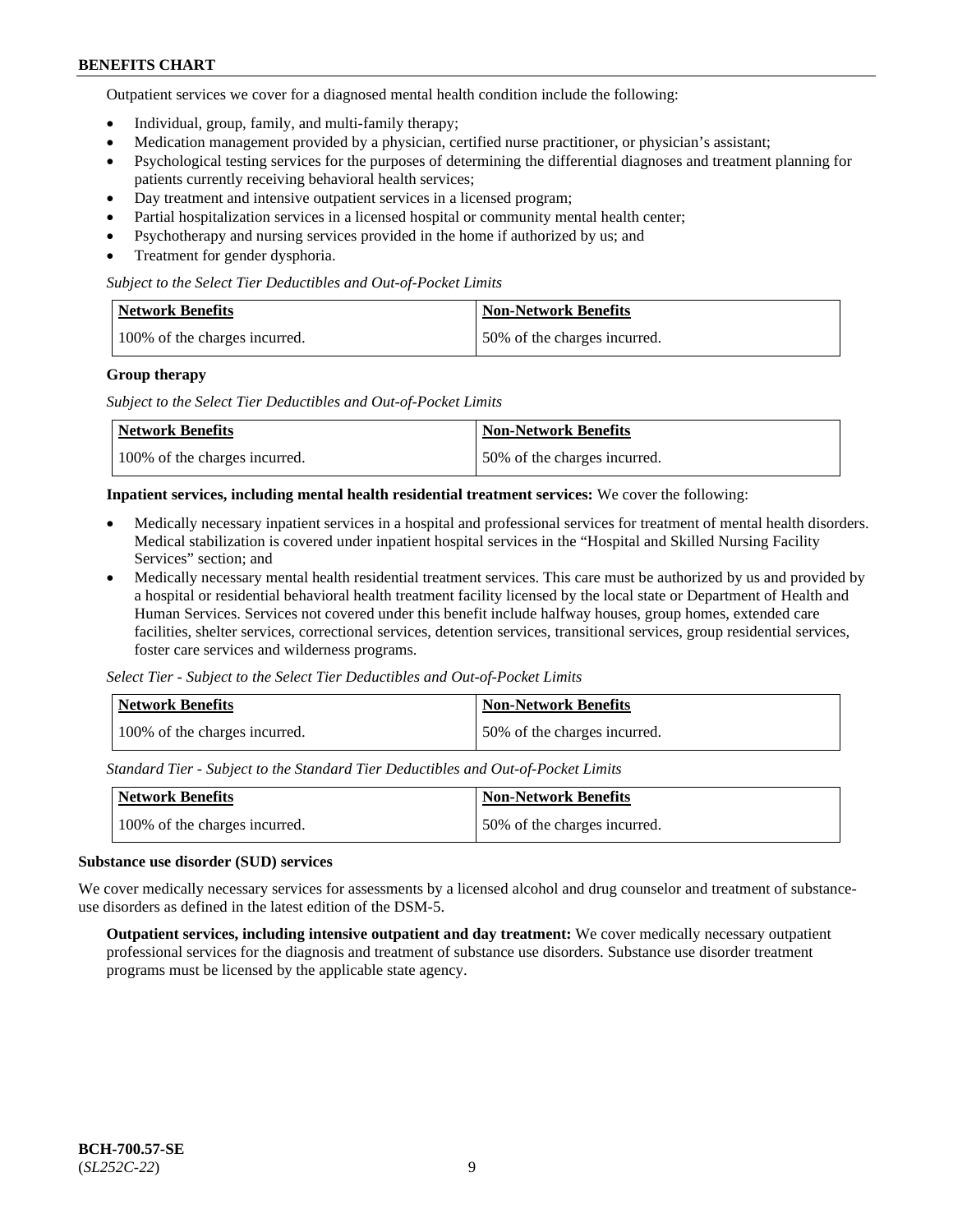Outpatient services we cover for a diagnosed substance use disorder include the following:

- Individual, group, family, and multi-family therapy provided in an office setting;
- Opiate replacement therapy including methadone and buprenorphine treatment; and
- Day treatment and intensive outpatient services in a licensed program.

*Subject to the Select Tier Deductibles and Out-of-Pocket Limits*

| Network Benefits              | <b>Non-Network Benefits</b>  |
|-------------------------------|------------------------------|
| 100% of the charges incurred. | 50% of the charges incurred. |

**Inpatient services:** We cover the following:

- Medically necessary inpatient services in a hospital or primary residential treatment in a licensed substance use disorder treatment center. Primary residential treatment is an intensive residential treatment program of limited duration, typically 30 days or less.
- Services provided in a hospital that is licensed by the local state and accredited by Medicare.
- Detoxification services in a hospital or community detoxification facility if it is licensed by the local Department of Health and Human Services.

*Select Tier - Subject to the Select Tier Deductibles and Out-of-Pocket Limits*

| Network Benefits              | Non-Network Benefits         |
|-------------------------------|------------------------------|
| 100% of the charges incurred. | 50% of the charges incurred. |

*Standard Tier - Subject to the Standard Tier Deductibles and Out-of-Pocket Limits*

| <b>Network Benefits</b>       | <b>Non-Network Benefits</b>  |
|-------------------------------|------------------------------|
| 100% of the charges incurred. | 50% of the charges incurred. |

#### **Not Covered:**

See "Services Not Covered" in the Group Membership Contract.

### **CHIROPRACTIC SERVICES**

#### **Covered Services:**

We cover chiropractic services for rehabilitative care, provided to diagnose and treat acute neuromusculo-skeletal conditions.

Massage therapy which is performed in conjunction with other treatment/modalities by a chiropractor, is part of a prescribed treatment plan and is not billed separately is covered.

*Subject to the Standard Tier Deductibles and Out-of-Pocket Limits*

| <b>Network Benefits</b>       | <b>Non-Network Benefits</b>           |
|-------------------------------|---------------------------------------|
| 100% of the charges incurred. | 50% of the charges incurred.          |
|                               | Limit of 20 visits per calendar year. |

#### **Not Covered:**

- Massage therapy for the purpose of comfort or convenience of the member.
- See "Services Not Covered" in the Group Membership Contract.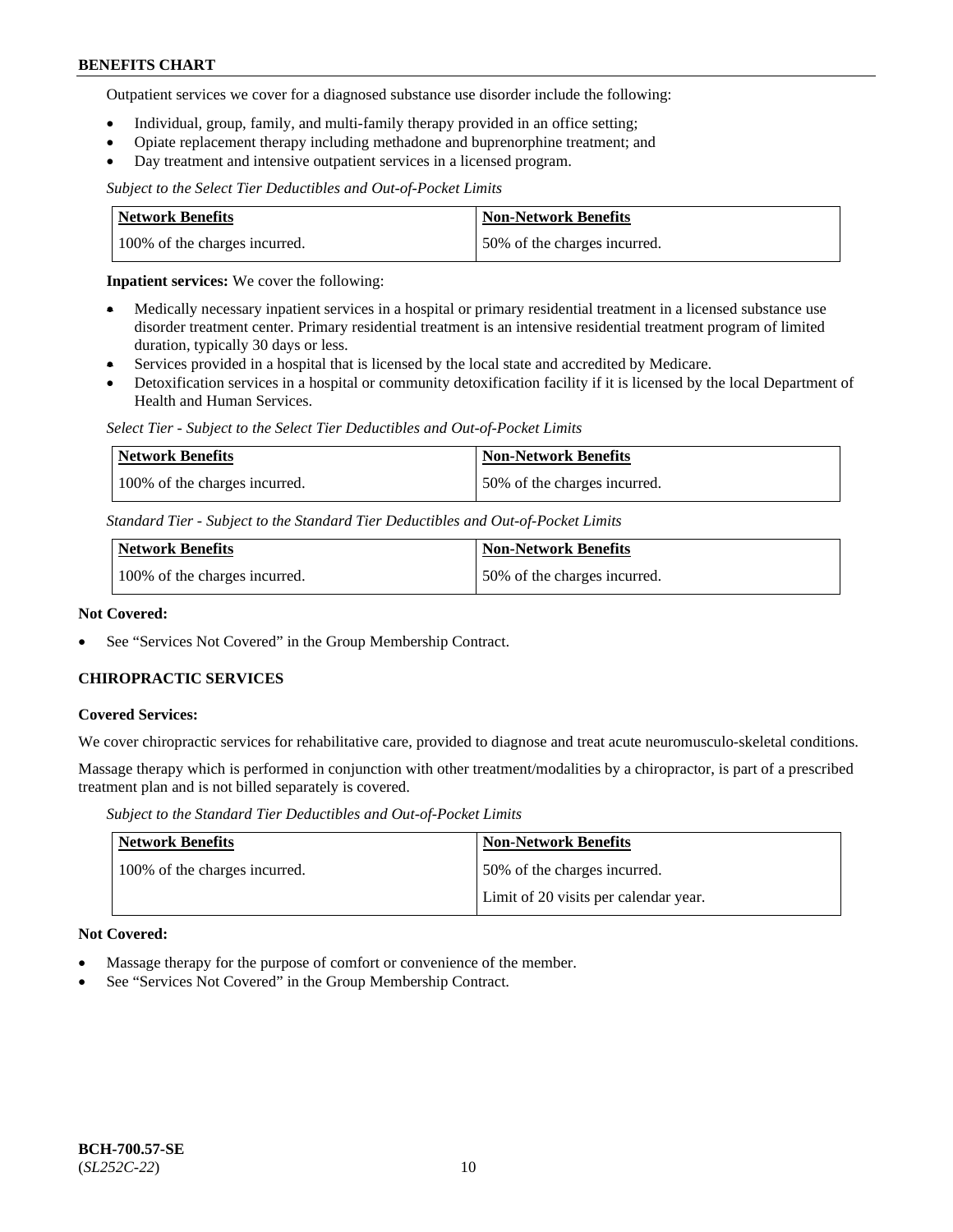# **CLINICAL TRIALS**

### **Covered Services:**

We cover certain routine services if you participate in a Phase I, Phase II, Phase III or Phase IV clinical trial that is conducted in relation to the prevention, detection, or treatment of cancer or other life-threatening disease or condition as defined in the Affordable Care Act. We cover routine patient costs for services that would be eligible under this Benefits Chart if the service was provided outside of a clinical trial.

| <b>Network Benefits</b>                                | <b>Non-Network Benefits</b>                            |
|--------------------------------------------------------|--------------------------------------------------------|
| Coverage level is same as corresponding Network        | Coverage level is same as corresponding Non-Network    |
| Benefit, depending on type of service provided such as | Benefit, depending on type of service provided such as |
| Office Visits for Illness or Injury, Inpatient or      | Office Visits for Illness or Injury, Inpatient or      |
| <b>Outpatient Hospital Services.</b>                   | <b>Outpatient Hospital Services.</b>                   |

### **Not Covered:**

- The investigative item, device or service itself.
- Items or services that are provided solely to satisfy data collection and analysis needs and that are not used in the direct clinical management of the patient.
- A service that is clearly inconsistent with widely accepted and established standards of care for a particular diagnosis.
- See "Services Not Covered" in the Group Membership Contract.

# **DENTAL SERVICES**

# **Covered Services:**

We cover services as described below.

**Accidental dental services:** We cover dentally necessary services to treat and restore damage done to sound, natural, unrestored teeth as a result of an accidental injury. Coverage is for damage caused by external trauma to face and mouth only, not for cracked or broken teeth which result from biting or chewing. We cover restorations, root canals, crowns and replacement of teeth lost that are directly related to the accident in which the member was involved. We cover initial exams, xrays, and palliative treatment including extractions, and other oral surgical procedures directly related to the accident. Subsequent treatment must be initiated within the specified time-frame and must be directly related to the accident. We do not cover restoration and replacement of teeth that are not "sound and natural" at the time of the accident.

Full mouth rehabilitation to correct occlusion (bite) and malocclusion (misaligned teeth not due to the accident) are not covered.

When an implant-supported dental prosthetic treatment is pursued, the accidental dental benefit will be applied to the prosthetic procedure. Benefits are limited to the amount that would be paid toward the placement of a removable dental prosthetic appliance that could be used in the absence of implant treatment. Care must be provided or pre-authorized by a HealthPartners dentist.

*Subject to the Standard Tier Deductibles and Out-of-Pocket Limits*

| <b>Network Benefits</b>       | Non-Network Benefits         |
|-------------------------------|------------------------------|
| 100% of the charges incurred. | 50% of the charges incurred. |

For all accidental dental services, treatment and/or restoration must be initiated within six months of the date of the injury. Coverage is limited to the initial course of treatment and/or initial restoration. Services must be provided within twenty-four months of the date of injury to be covered.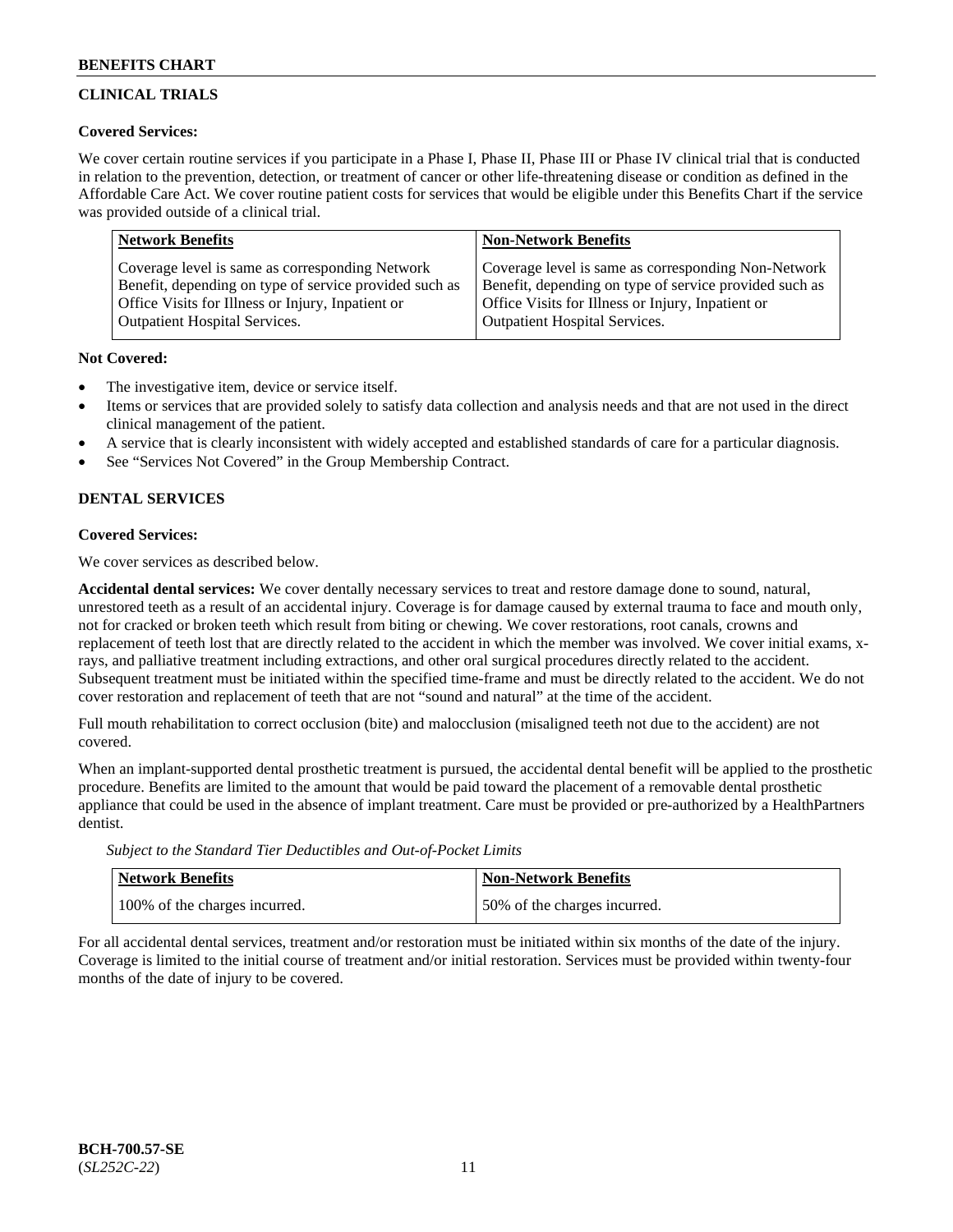# **Medical referral dental services**

**Medically necessary outpatient dental services:** We cover medically necessary outpatient dental services. Coverage is limited to dental services required for treatment of an underlying medical condition, e.g., removal of teeth to complete radiation treatment for cancer of the jaw, cysts and lesions.

*Subject to the Standard Tier Deductibles and Out-of-Pocket Limits*

| Network Benefits              | Non-Network Benefits         |
|-------------------------------|------------------------------|
| 100% of the charges incurred. | 50% of the charges incurred. |

**Medically necessary hospitalization and anesthesia for dental care:** We cover medically necessary hospitalization for dental care. This is limited to charges incurred by a member who: (1) is a child under age 5; (2) is severely disabled; (3) has a medical condition and requires hospitalization or general anesthesia for dental care treatment; or (4) is a child between age 5 and 12 and care in dental offices has been attempted unsuccessfully and usual methods of behavior modification have not been successful, or when extensive amounts of restorative care, exceeding four appointments, are required. Coverage is limited to facility and anesthesia charges. Oral surgeon/dentist professional fees are not covered.

*Select Tier - Subject to the Select Tier Deductibles and Out-of-Pocket Limits*

| <b>Network Benefits</b>       | <b>Non-Network Benefits</b>  |
|-------------------------------|------------------------------|
| 100% of the charges incurred. | 50% of the charges incurred. |

*Standard Tier - Subject to the Standard Tier Deductibles and Out-of-Pocket Limits*

| <b>Network Benefits</b>       | <b>Non-Network Benefits</b>  |
|-------------------------------|------------------------------|
| 100% of the charges incurred. | 50% of the charges incurred. |

**Medical complications of dental care:** We cover medical complications of dental care. Treatment must be medically necessary care and related to medical complications of non-covered dental care, including complications of the head, neck, or substructures.

*Subject to the Standard Tier Deductibles and Out-of-Pocket Limits*

| <b>Network Benefits</b>       | <b>Non-Network Benefits</b>  |
|-------------------------------|------------------------------|
| 100% of the charges incurred. | 50% of the charges incurred. |

**Oral surgery**: We cover oral surgery. Coverage is limited to treatment of medical conditions requiring oral surgery, such as treatment of oral neoplasm, non-dental cysts, fracture of the jaws, trauma of the mouth and jaws.

*Subject to the Standard Tier Deductibles and Out-of-Pocket Limits*

| <b>Network Benefits</b>       | <b>Non-Network Benefits</b>  |
|-------------------------------|------------------------------|
| 100% of the charges incurred. | 50% of the charges incurred. |

**Treatment of cleft lip and cleft palate:** We cover treatment of cleft lip and cleft palate of a dependent child to age 26, including orthodontic treatment and oral surgery directly related to the cleft. Benefits are limited to inpatient or outpatient expenses arising from medical and dental treatment that was scheduled or initiated prior to the dependent turning age 19. Dental services that are not required for the treatment of cleft lip or cleft palate are not covered. If a dependent child covered under this Contract is also covered under a dental plan which includes orthodontic services, that dental plan shall be considered primary for the necessary orthodontic services. Oral appliances are subject to the same copayment, conditions and limitations as durable medical equipment.

*Subject to the Standard Tier Deductibles and Out-of-Pocket Limits*

| <b>Network Benefits</b>       | <b>Non-Network Benefits</b>  |
|-------------------------------|------------------------------|
| 100% of the charges incurred. | 50% of the charges incurred. |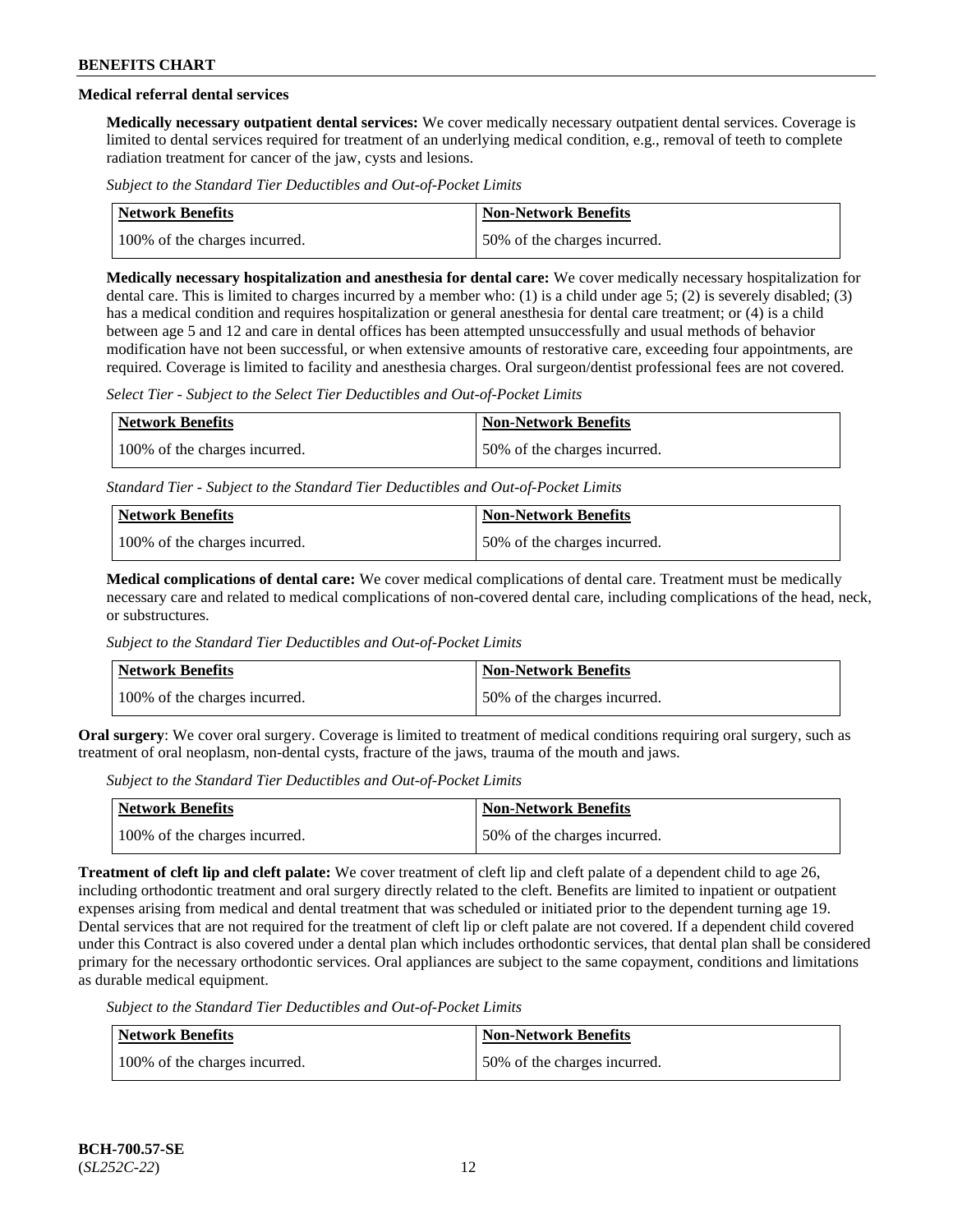**Treatment of temporomandibular disorder (TMD) and craniomandibular disorder (CMD):** We cover surgical and nonsurgical treatment of temporomandibular disorder (TMD) and craniomandibular disorder (CMD), which is medically necessary care. Dental services which are not required to directly treat TMD or CMD are not covered.

*Subject to the Standard Tier Deductibles and Out-of-Pocket Limits*

| <b>Network Benefits</b>       | <b>Non-Network Benefits</b>  |
|-------------------------------|------------------------------|
| 100% of the charges incurred. | 50% of the charges incurred. |

#### **Not Covered:**

- Dental treatment, procedures or services not listed in this Benefits Chart.
- Accident related dental services if treatment is (1) provided to teeth which are not sound and natural, (2) to teeth which have been restored, (3) initiated beyond six months from the date of the injury, (4) received beyond the initial treatment or restoration or (5) received beyond twenty-four months from the date of injury.
- Oral surgery to remove wisdom teeth.
- Orthognathic treatment or procedures and all related services, unless it is required to treat TMD or CMD and it meets our medical coverage criteria.
- See "Services Not Covered" in the Group Membership Contract.

# **DIABETES AND HYPERTENSION DISEASE MANAGEMENT PROGRAM**

#### **Covered Services:**

If you meet criteria for coverage, you may qualify for the Diabetes and/or Hypertension Disease Management Program.

The program covers group health coaching which focuses on weight loss, exercise, behavior modification and health education through Omada Health.

| <b>Network Benefits</b>                                     | <b>Non-Network Benefits</b> |
|-------------------------------------------------------------|-----------------------------|
| 100% of the charges incurred.<br>Deductible does not apply. | Not applicable.             |

#### **Not Covered:**

See "Services Not Covered" in the Group Membership Contract.

### **DIABETIC EQUIPMENT AND SUPPLIES**

### **Covered Services:**

We cover physician prescribed medically appropriate and necessary drugs and supplies used in the management and treatment of diabetes for members with gestational, Type I or Type II diabetes including durable diabetic equipment and disposable supplies, as described below.

Certain items are only covered if your condition meets our coverage criteria and obtained through an authorized vendor. For more information on what we cover and any prior authorization requirements, call Member Services or log on to your "*my*HealthPartners" account at [healthpartners.com.](http://www.healthpartners.com/)

Insulin and medications for diabetes are covered as outpatient drugs under the "Prescription Drug Services" section.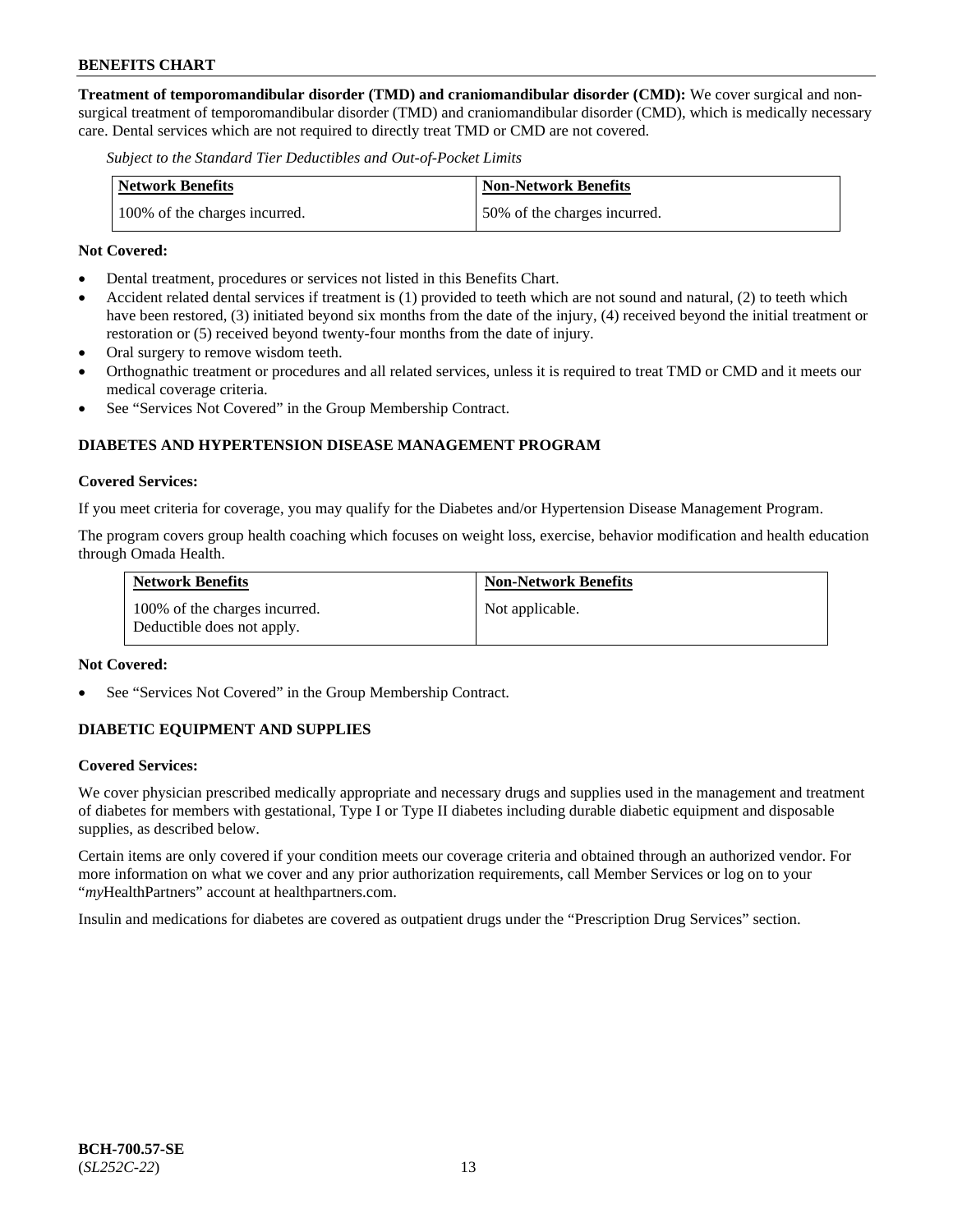**Pumps and Pump Supplies.** These include diabetic insulin pumps, diabetic infusion pumps and infusion pump supplies such as infusion sets, tubing, connectors and syringe reservoirs.

*Subject to the Standard Tier Deductibles and Out-of-Pocket Limits*

| <b>Network Benefits</b>                                                                 | <b>Non-Network Benefits</b>  |
|-----------------------------------------------------------------------------------------|------------------------------|
| Pumps received at a pharmacy:<br>100% of the charges incurred.                          | 50% of the charges incurred. |
| Pumps received from a non-pharmacy approved<br>vendor:<br>100% of the charges incurred. |                              |

### **All other durable equipment and diabetic supplies**

Durable Diabetic Equipment and Supplies. These include continuous glucose monitoring system (CGMS), transmitter, sensors and receivers, diabetic blood glucose monitors and control/calibrating solutions (for checking accuracy or testing equipment and test strips).

Disposable Diabetic Supplies. These are one-time use supplies, including syringes, lancets, lancet devices, blood and urine ketone test strips, and needles.

Certain diabetic supplies and equipment must be purchased at a pharmacy.

*Subject to the Standard Tier Deductibles and Out-of-Pocket Limits*

| <b>Network Benefits</b>                                                                                                                                                                                                                                                             | <b>Non-Network Benefits</b>  |
|-------------------------------------------------------------------------------------------------------------------------------------------------------------------------------------------------------------------------------------------------------------------------------------|------------------------------|
| If received through a pharmacy:<br>Diabetic supplies on the Preventive Drug List:<br>100% of the charges incurred, subject to a member<br>copayment of \$60.<br>Deductible does not apply.<br>All other diabetic supplies purchased at a pharmacy:<br>100% of the charges incurred. | 50% of the charges incurred. |
| If received through a non-pharmacy provider:<br>100% of the charges incurred if purchased from an<br>approved vendor.                                                                                                                                                               |                              |

### **Limitations:**

- No more than a 93-day supply of diabetic supplies is covered and dispensed at a time.
- We require that certain diabetic supplies and equipment be purchased at a pharmacy.
- Diabetic supplies and equipment are limited to certain models and brands.
- Durable medical equipment and supplies must be obtained from or repaired by approved vendors.
- Covered services and supplies are based on established medical policies which are subject to periodic review and modification by the medical directors. Our coverage policy for diabetic supplies includes information on our required models and brands. These medical policies (medical coverage criteria) are available by calling Member Services or logging on to your "*my*HealthPartners" account at [healthpartners.com.](http://www.healthpartners.com/)

### **Not Covered:**

- Replacement or repair of any covered items, if the items are (i) damaged or destroyed by misuse, abuse or carelessness, (ii) lost; or (iii) stolen.
- Duplicate or similar items.
- Labor and related charges for repair of any covered items which are more than the cost of replacement by an approved vendor.
- Batteries for monitors and equipment.
- Sales tax, mailing, delivery charges, service call charges.
- See "Services Not Covered" in the Group Membership Contract.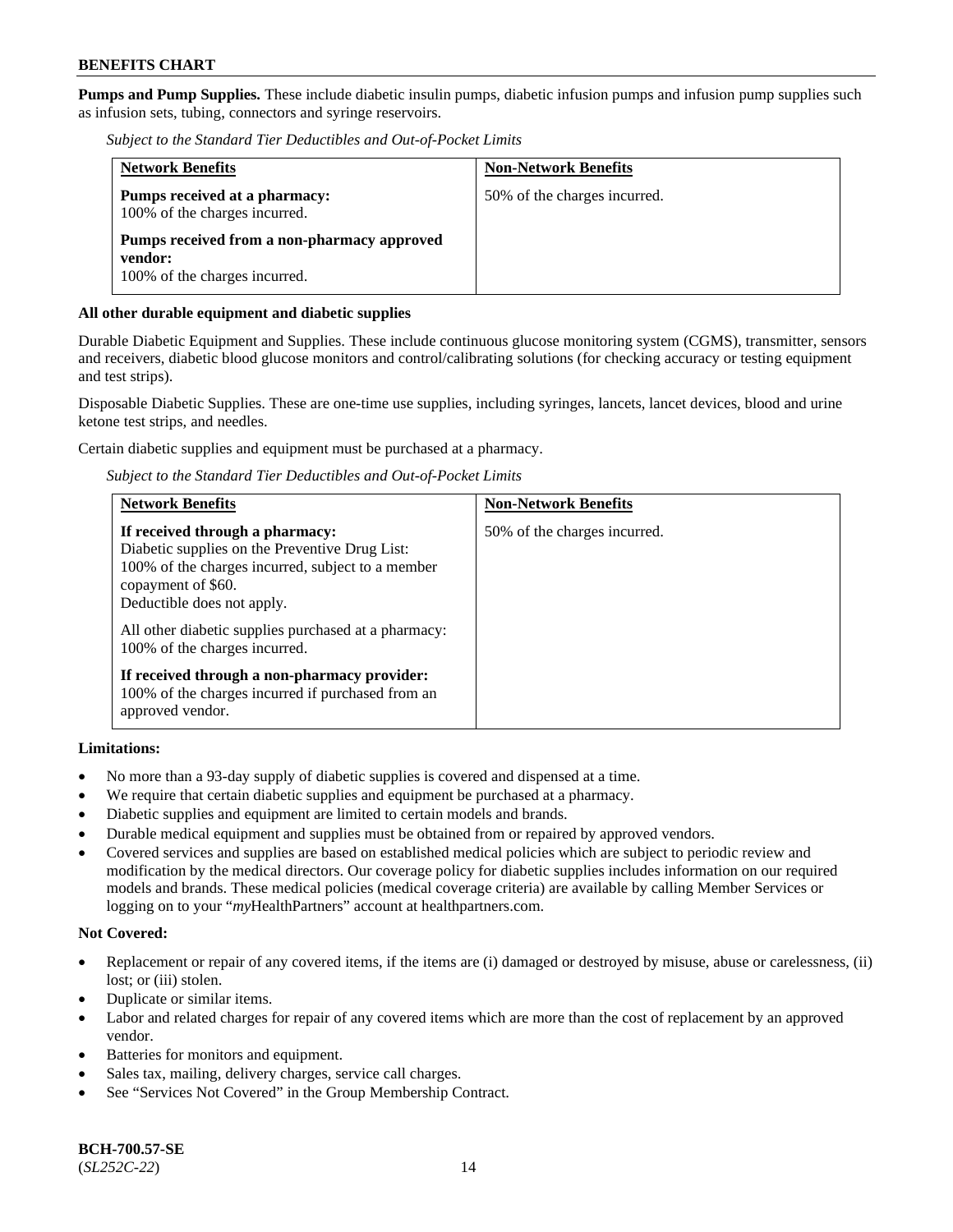# **DIAGNOSTIC IMAGING SERVICES**

#### **Covered Services:**

We cover diagnostic imaging, when ordered by a provider and provided in a clinic or outpatient hospital facility.

For Network Benefits, non-emergent, scheduled outpatient Magnetic Resonance Imaging (MRI) and Computed Tomography (CT) must be provided at a designated facility. Your physician or facility will obtain or verify prior authorization for these services with HealthPartners, as needed.

We cover services provided in a clinic or outpatient hospital facility (to see the benefit level for inpatient hospital or skilled nursing facility services, see benefits under Inpatient Hospital and Skilled Nursing Facility Services).

#### **Outpatient magnetic resonance imaging (MRI) and computed tomography (CT)**

*Select Tier - Subject to the Select Tier Deductibles and Out-of-Pocket Limits*

| Network Benefits              | <b>Non-Network Benefits</b>  |
|-------------------------------|------------------------------|
| 100% of the charges incurred. | 50% of the charges incurred. |

*Standard Tier - Subject to the Standard Tier Deductibles and Out-of-Pocket Limits*

| Network Benefits              | <b>Non-Network Benefits</b>  |
|-------------------------------|------------------------------|
| 100% of the charges incurred. | 50% of the charges incurred. |

#### **All other outpatient diagnostic imaging services for illness or injury**

#### **Services for illness or injury**

*Select Tier - Subject to the Select Tier Deductibles and Out-of-Pocket Limits*

| <b>Network Benefits</b>       | <b>Non-Network Benefits</b>  |
|-------------------------------|------------------------------|
| 100% of the charges incurred. | 50% of the charges incurred. |

*Standard Tier - Subject to the Standard Tier Deductibles and Out-of-Pocket Limits*

| <b>Network Benefits</b>       | <b>Non-Network Benefits</b>  |
|-------------------------------|------------------------------|
| 100% of the charges incurred. | 50% of the charges incurred. |

#### **Preventive services (MRI/CT procedures are not considered preventive)**

Diagnostic imaging services associated with preventive services are covered at the benefit level shown in the "Preventive Services" section of this Benefits Chart.

#### **Not Covered:**

See "Services Not Covered" in the Group Membership Contract.

### **DURABLE MEDICAL EQUIPMENT, PROSTHETICS, ORTHOTICS, AND SUPPLIES**

#### **Covered Services:**

We cover equipment and services, as described below.

We cover durable medical equipment and services, prosthetics, orthotics and supplies, subject to the limitations below.

External hearing aids (including osseointegrated or bone anchored) for members age 18 or younger who have hearing loss that is not correctable by other covered procedures. Coverage is limited to one basic, standard hearing aid for each ear every three years. A basic hearing aid is defined as a hearing device that consists of a microphone, amplifier, volume control, battery and receiver. It does not include upgrades above and beyond the functionality of a basic hearing aid, including but not limited to hearing improvements for group settings, background noise, Bluetooth/remote control functionality, or extended warranties. Charges for upgrades above the cost of a basic, standard hearing aid are not covered.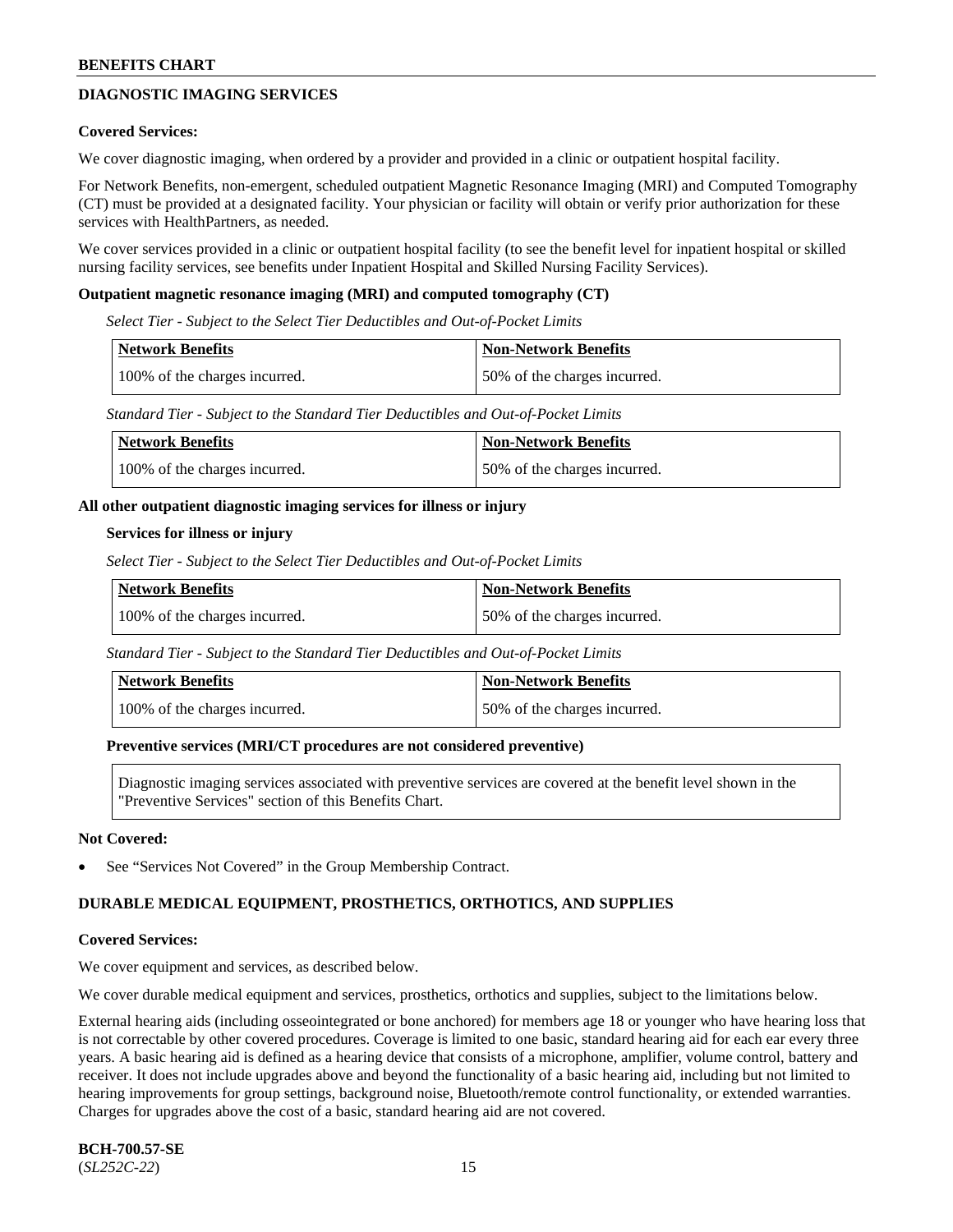Diabetic equipment and supplies are covered under the "Diabetic Equipment and Supplies" section.

### **Special dietary treatment for Phenylketonuria (PKU) if it meets our medical coverage criteria**

*Subject to the Standard Tier Deductibles and Out-of-Pocket Limits*

| <b>Network Benefits</b>       | <b>Non-Network Benefits</b>  |
|-------------------------------|------------------------------|
| 100% of the charges incurred. | 50% of the charges incurred. |

#### **Oral amino acid based elemental formula if it meets our medical coverage criteria**

*Subject to the Standard Tier Deductibles and Out-of-Pocket Limits*

| <b>Network Benefits</b>       | <b>Non-Network Benefits</b>  |
|-------------------------------|------------------------------|
| 100% of the charges incurred. | 50% of the charges incurred. |

#### **All other durable medical equipment, prosthetics, orthotics and supplies**

*Subject to the Standard Tier Deductibles and Out-of-Pocket Limits*

| <b>Network Benefits</b>       | Non-Network Benefits         |
|-------------------------------|------------------------------|
| 100% of the charges incurred. | 50% of the charges incurred. |

#### **Limitations:**

Coverage of durable medical equipment is limited by the following:

- Payment will not exceed the cost of an alternate piece of equipment or service that is effective and medically necessary.
- Wigs for hair loss resulting from alopecia areata are limited to one per calendar year.
- For prosthetic benefits, other than hair prostheses (i.e., wigs) for hair loss resulting from alopecia areata and oral appliances for cleft lip and cleft palate, payment will not exceed the cost of an alternate piece of equipment or service that is effective, medically necessary and enables members to conduct standard activities of daily living.
- We reserve the right to determine if an item will be approved for rental vs. purchase.
- Durable medical equipment and supplies must be obtained from or repaired by approved vendors.
- Covered services and supplies are based on established medical policies, which are subject to periodic review and modification by the medical or dental directors. Our coverage policy for diabetic supplies includes information on our required models and brands. These medical policies (medical coverage criteria) are available by calling Member Services or logging on to your "*my*HealthPartners" account a[t healthpartners.com.](https://www.healthpartners.com/hp/index.html)

### **Not Covered:**

Items that are not eligible for coverage include, but are not limited to:

- Replacement or repair of any covered items, if the items are (i) damaged or destroyed by misuse, abuse or carelessness, (ii) lost; or (iii) stolen.
- Duplicate or similar items.
- Labor and related charges for repair of any covered items which are more than the cost of replacement by an approved vendor.
- Sales tax, mailing, delivery charges, service call charges.
- Items that are primarily educational in nature or for hygiene, vocation, comfort, convenience or recreation.
- Communication aids or devices: equipment to create, replace or augment communication abilities including, but not limited to, speech processors, receivers, communication boards, or computer or electronic assisted communication.
- Hearing aids (implantable and external, including osseointegrated or bone anchored) and their fitting, except as specifically described in this Benefits Chart. This exclusion does not apply to cochlear implants.
- Eyeglasses, contact lenses and their fitting, measurement and adjustment, except as specifically described in this Benefits Chart.
- Hair prostheses (wigs), except as specifically described in this Benefits Chart.
- Household equipment which primarily has customary uses other than medical, such as, but not limited to, exercise cycles, air purifiers, central or unit air conditioners, water purifiers, non-allergenic pillows, mattresses or waterbeds.
- Household fixtures including, but not limited to, escalators or elevators, ramps, swimming pools and saunas.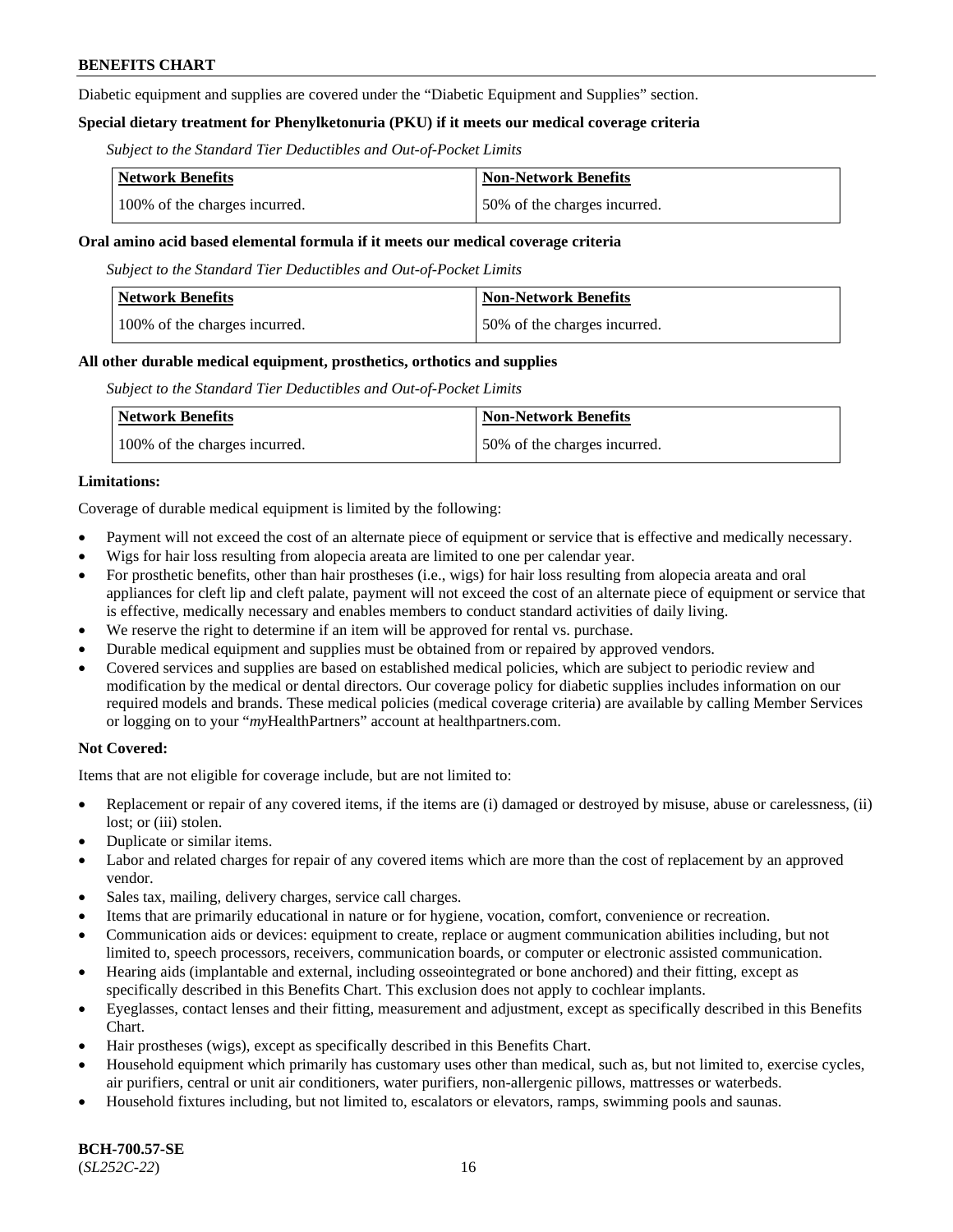- Modifications to the structure of the home including, but not limited to, wiring, plumbing or charges for installation of equipment.
- Vehicle, car or van modifications including, but not limited to, hand brakes, hydraulic lifts and car carrier.
- Rental equipment while owned equipment is being repaired by non-contracted vendors, beyond one month rental of medically necessary equipment.
- Other equipment and supplies, including but not limited to assistive devices, that we determine are not eligible for coverage.
- See "Services Not Covered" in the Group Membership Contract.

### **EMERGENCY AND URGENTLY NEEDED CARE SERVICES**

#### **Covered Services:**

We cover services for emergency care and urgently needed care if the services are otherwise eligible for coverage under this Benefits Chart.

**Urgently needed care.** These are services to treat an unforeseen illness or injury, which are required in order to prevent a serious deterioration in your health, and which cannot be delayed until the next available clinic or office hours.

#### **Urgently needed care at clinics**

*Select Tier - Subject to the Select Tier Deductibles and Out-of-Pocket Limits*

| <b>Network Benefits</b>       | <b>Non-Network Benefits</b> |
|-------------------------------|-----------------------------|
| 100% of the charges incurred. | l See Network Benefits.     |

*Standard Tier - Subject to the Standard Tier Deductibles and Out-of-Pocket Limits*

| Network Benefits              | <b>Non-Network Benefits</b> |
|-------------------------------|-----------------------------|
| 100% of the charges incurred. | See Network Benefits.       |

The Non-Network Benefit is paid at the Urgently Needed Care Standard Tier Benefit.

**Emergency care.** These are services to treat: (1) the sudden, unexpected onset of illness or injury which, if left untreated or unattended until the next available clinic or office hours, would result in hospitalization, or (2) a condition requiring professional health services immediately necessary to preserve life or stabilize health. Emergency care includes emergency services as defined in Division BB, Title I, Section 102 of the Consolidated Appropriations Act of 2021. Emergency care also includes an immediate response service available on a 24-hour, seven-day-a-week basis for each child, or person, having a psychiatric crisis, a mental health crisis, or a mental health emergency.

When reviewing claims for coverage of emergency services, our medical director will take into consideration a reasonable layperson's belief that the circumstances required immediate medical care that could not wait until the next working day or next available clinic appointment. Emergency care also includes an immediate response service available on a 24-hour, sevenday-a-week basis for each child, or person, having a psychiatric crisis, a mental health crisis, or a mental health emergency.

### **Emergency care in a hospital emergency room, including professional services of a physician**

*Subject to the Standard Tier Deductibles and Out-of-Pocket Limits*

| <b>Network Benefits</b>       | Non-Network Benefits  |
|-------------------------------|-----------------------|
| 100% of the charges incurred. | See Network Benefits. |

### **Inpatient emergency care in a hospital**

*Select Tier - Subject to the Select Tier Deductibles and Out-of-Pocket Limits*

| Network Benefits              | <b>Non-Network Benefits</b> |
|-------------------------------|-----------------------------|
| 100% of the charges incurred. | See Network Benefits.       |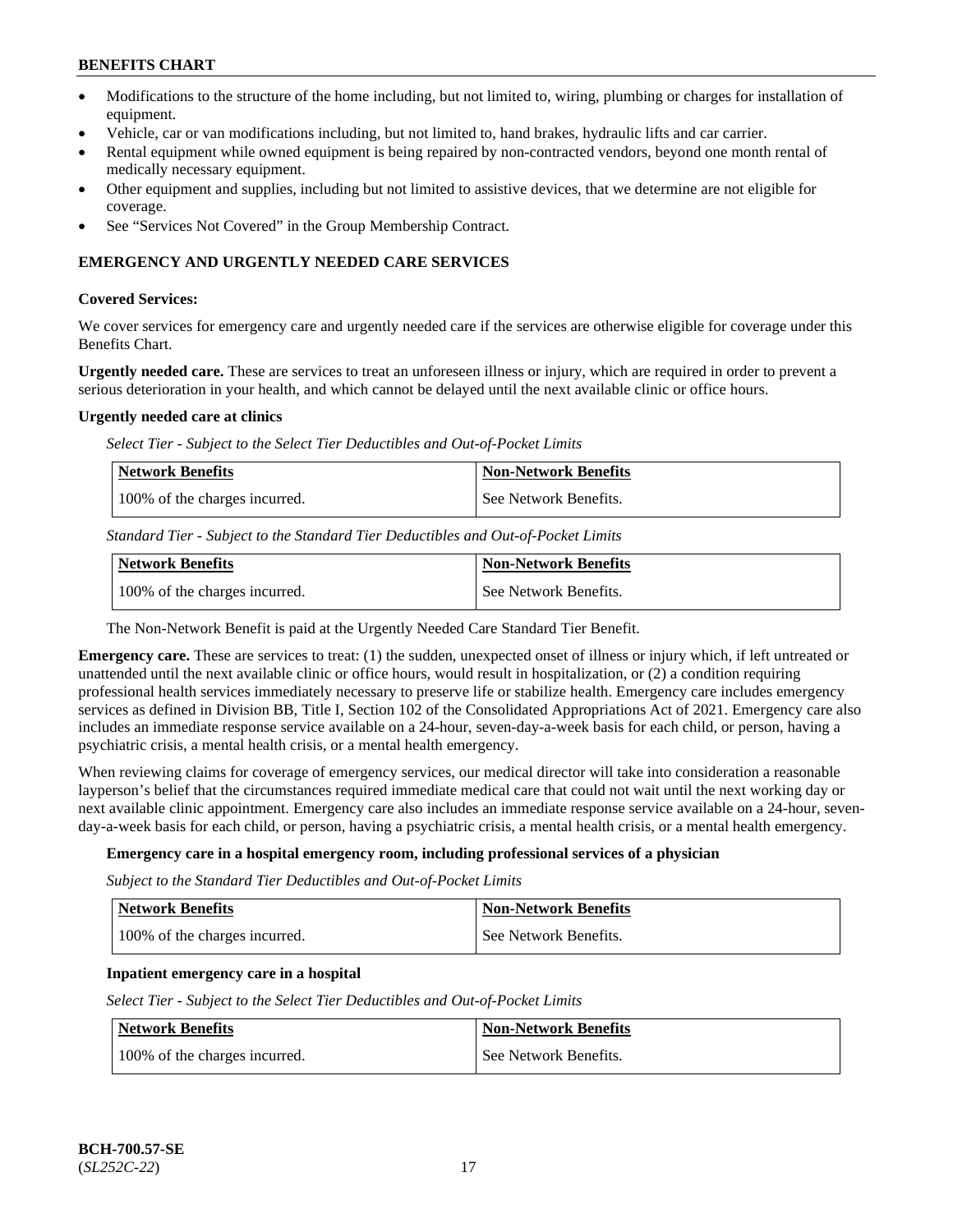*Standard Tier - Subject to the Standard Tier Deductibles and Out-of-Pocket Limits*

| Network Benefits              | <b>Non-Network Benefits</b> |
|-------------------------------|-----------------------------|
| 100% of the charges incurred. | See Network Benefits.       |

The Non-Network Benefit is paid at Inpatient Hospital Services Standard Tier.

#### **Not Covered:**

• See "Services Not Covered" in the Group Membership Contract.

#### **GENE THERAPY**

#### **Covered Services:**

We cover gene therapy treatment that meets our current medical coverage criteria.

| Network Benefits                                                                                                                                                                                        | <b>Non-Network Benefits</b> |
|---------------------------------------------------------------------------------------------------------------------------------------------------------------------------------------------------------|-----------------------------|
| Coverage level is same as corresponding Network<br>Benefit, depending on type of service provided, such as<br>Office Visits for Illness or Injury, Inpatient or<br><b>Outpatient Hospital Services.</b> | No Coverage.                |

#### **Limitations:**

- Gene therapy must be provided by a designated provider.
- Specific types of gene therapy are limited to therapies and conditions specified in our medical coverage criteria.

### **Not Covered:**

• See "Services Not Covered" in the Group Membership Contract.

### **HEALTH EDUCATION**

#### **Covered Services:**

We cover education for preventive services and education for the management of chronic health problems (such as diabetes).

| <b>Network Benefits</b>                                     | <b>Non-Network Benefits</b>  |
|-------------------------------------------------------------|------------------------------|
| 100% of the charges incurred.<br>Deductible does not apply. | 50% of the charges incurred. |

#### **Not Covered:**

See "Services Not Covered" in the Group Membership Contract.

### **HOME-BASED COMPREHENSIVE HEALTH RISK ASSESSMENT**

#### **Covered Services:**

If you meet our criteria for coverage, you may qualify for our home-based comprehensive health risk assessment program. The program covers a health assessment with a designated nurse practitioner.

| <b>Network Benefits</b>                                     | <b>Non-Network Benefits</b> |
|-------------------------------------------------------------|-----------------------------|
| 100% of the charges incurred.<br>Deductible does not apply. | No Coverage.                |

#### **Not Covered:**

See "Services Not Covered" in the Group Membership Contract.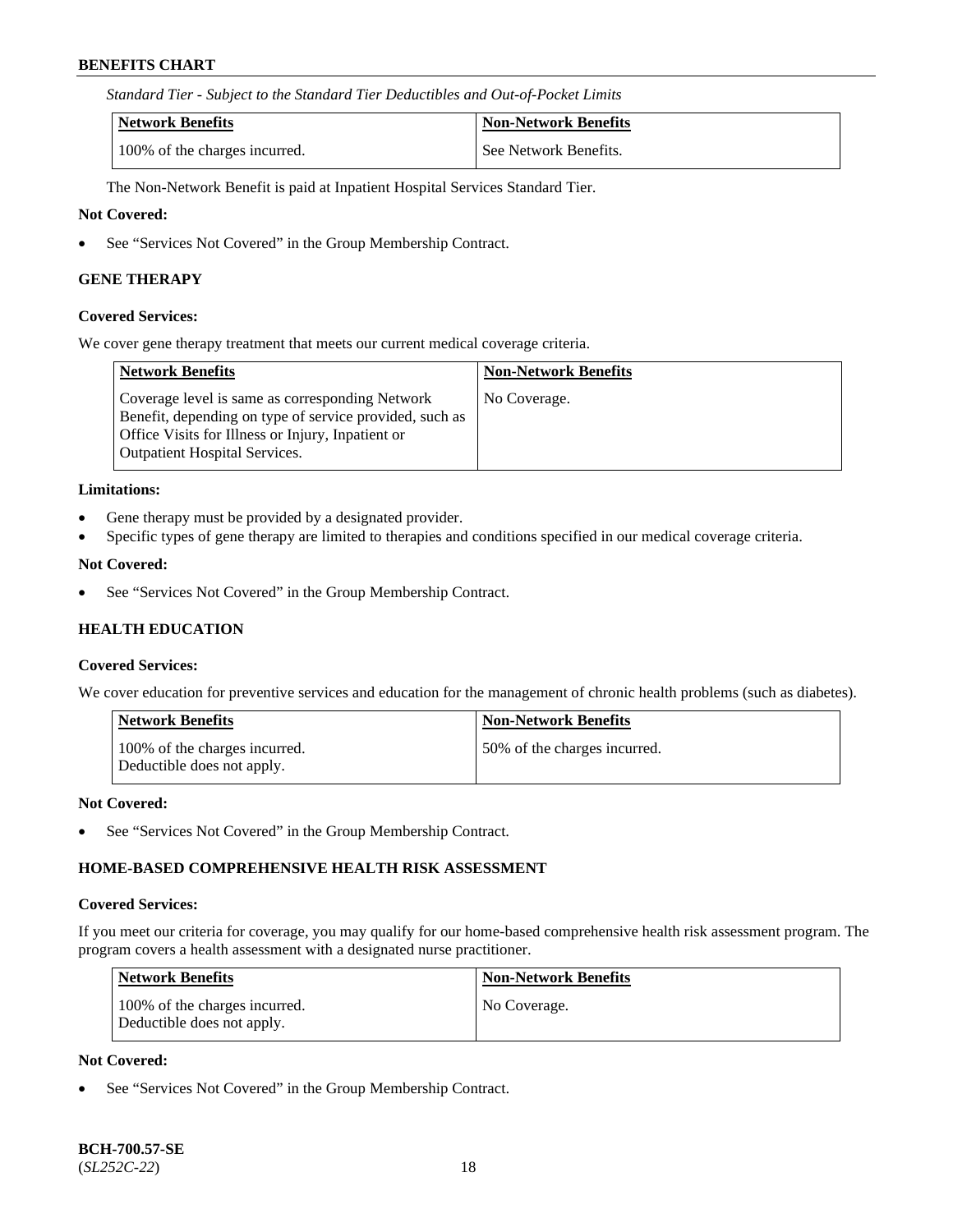# **HOME HEALTH SERVICES**

### **Covered Services:**

We cover skilled nursing services, physical therapy, occupational therapy, speech therapy, respiratory therapy and other therapeutic services, non-routine prenatal and postnatal services, routine postnatal well child visits (as described in the Medical Coverage Criteria), phototherapy services for newborns, home health aide services and other eligible home health services when provided in your home, if you are homebound (i.e., unable to leave home without considerable effort due to a medical condition. Lack of transportation does not constitute homebound status). For phototherapy services for newborns and high risk pre-natal services, supplies and equipment are included.

We cover total parenteral nutrition/intravenous ("TPN/IV") therapy, equipment, supplies and drugs in connection with IV therapy. IV line care kits are covered under Durable Medical Equipment.

You do not need to be homebound to receive total parenteral nutrition/intravenous ("TPN/IV") therapy.

We cover palliative care benefits. Palliative care includes symptom management, education and establishing goals of care. We waive the requirement that you be homebound for a limited number of home visits for palliative care (as shown in the Benefits Chart), if you have a life-threatening, non-curable condition which has a prognosis of survival of two years or less. Additional palliative care visits are eligible under the home health services benefit if you are homebound and meet all other requirements defined in this section.

Home health services are eligible and covered only when:

- medically necessary; and
- provided as rehabilitative care, terminal care or maternity care; and
- ordered by a physician, and included in the written home care plan.

### **Physical therapy, occupational therapy, speech therapy, respiratory therapy, home health aide services and palliative care**

*Select Tier - Subject to the Select Tier Deductibles and Out-of-Pocket Limits*

| Network Benefits              | <b>Non-Network Benefits</b>  |
|-------------------------------|------------------------------|
| 100% of the charges incurred. | 50% of the charges incurred. |

*Standard Tier - Subject to the Standard Tier Deductibles and Out-of-Pocket Limits*

| <b>Network Benefits</b>       | Non-Network Benefits         |
|-------------------------------|------------------------------|
| 100% of the charges incurred. | 50% of the charges incurred. |

#### **TPN/IV therapy, skilled nursing services, non-routine prenatal/postnatal services, and phototherapy**

*Select Tier - Subject to the Select Tier Deductibles and Out-of-Pocket Limits*

| Network Benefits              | <b>Non-Network Benefits</b>  |
|-------------------------------|------------------------------|
| 100% of the charges incurred. | 50% of the charges incurred. |

*Standard Tier - Subject to the Standard Tier Deductibles and Out-of-Pocket Limits*

| Network Benefits              | <b>Non-Network Benefits</b>  |
|-------------------------------|------------------------------|
| 100% of the charges incurred. | 50% of the charges incurred. |

Each 24-hour visit (or shifts of up to 24-hour visits) equals one visit and counts toward the Maximum visits for all other services shown below. Any visit that lasts less than 24 hours, regardless of the length of the visit, will count as one visit toward the Maximum visits for all other services shown below. All visits must be medically necessary and benefit eligible.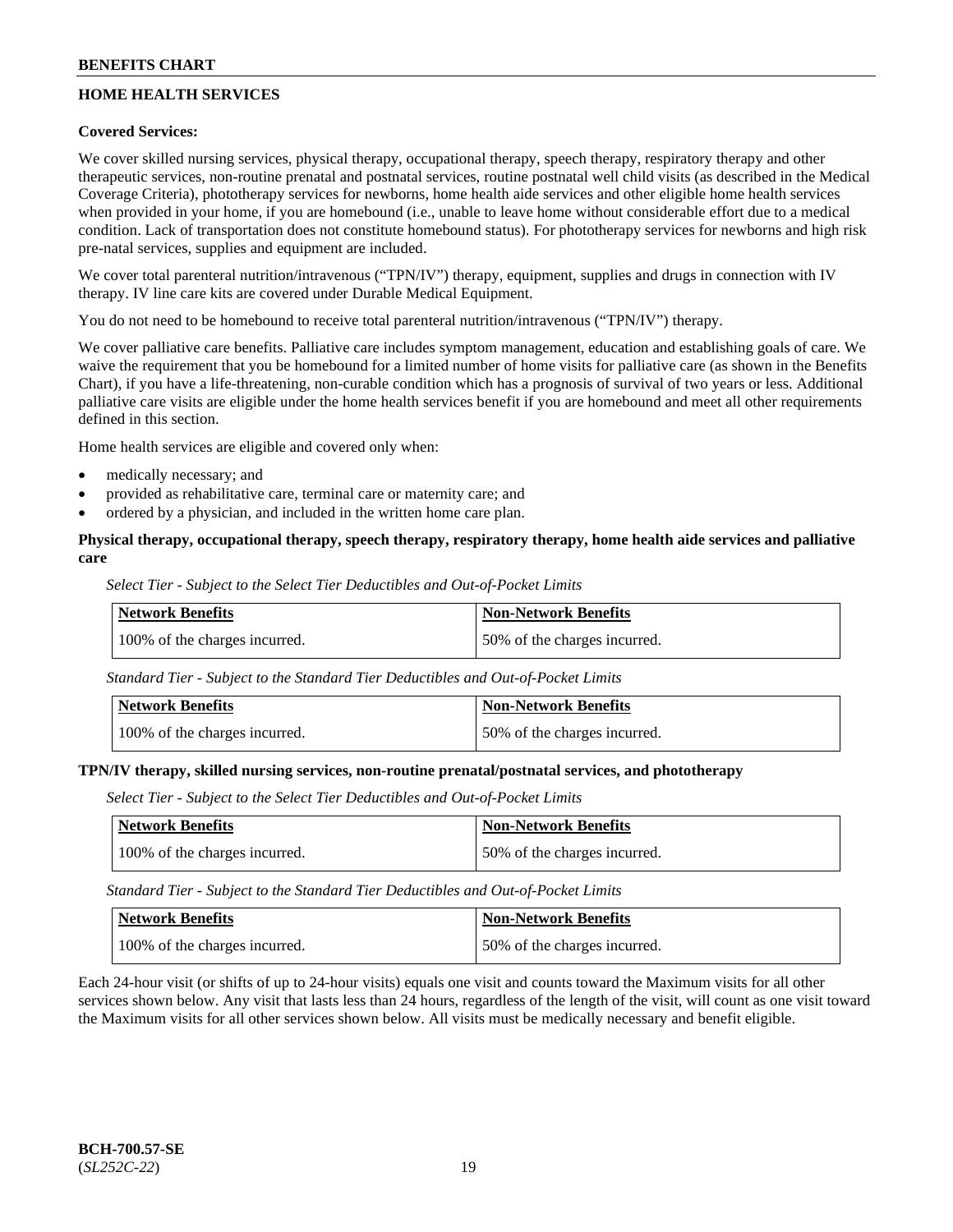### **Routine postnatal well child visits**

| <b>Network Benefits</b>                                     | <b>Non-Network Benefits</b>  |
|-------------------------------------------------------------|------------------------------|
| 100% of the charges incurred.<br>Deductible does not apply. | 50% of the charges incurred. |

#### **Maximum visits for palliative care**

If you are eligible to receive palliative care in the home and you are not homebound, there is a maximum of 12 visits per calendar year.

#### **Maximum visits for all other services**

| Network Benefits              | <b>Non-Network Benefits</b>  |
|-------------------------------|------------------------------|
| 120 visits per calendar year. | 60 visits per calendar year. |

Each visit provided under the Network Benefits and Non-Network Benefits counts toward the maximums shown under all Maximum visits sections. The routine postnatal well child visit does not count toward the visit limit.

#### **Limitations:**

- Home health services are not provided as a substitute for a primary caregiver in the home or as relief (respite) for a primary caregiver in the home. We will not reimburse family members or residents in your home for the above services.
- A service shall not be considered a skilled nursing service merely because it is performed by, or under the direct supervision of, a licensed nurse. Where a service (such as tracheotomy suctioning or ventilator monitoring) or like services, can be safely and effectively performed by a non-medical person (or self-administered), without the direct supervision of a licensed nurse, the service shall not be regarded as a skilled nursing service, whether or not a skilled nurse actually provides the service. The unavailability of a competent person to provide a non-skilled service shall not make it a skilled service when a skilled nurse provides it. Only the skilled nursing component of so-called "blended" services (i.e. services which include skilled and non-skilled components) are covered under this Benefits Chart.

### **Not Covered:**

- Financial or legal counseling services.
- Housekeeping or meal services in your home.
- Private duty nursing services. This exclusion does not apply if covered person is also covered under Medical Assistance under 256B.0625, subdivision 7, with the exception of section 256B.0654 subdivision 4.
- Services provided by a family member or enrollee, or a resident in the enrollee's home.
- Vocational rehabilitation and recreational or educational therapy. Recreation therapy is therapy provided solely for the purpose of recreation, including but not limited to: (a) requests for physical therapy or occupational therapy to improve athletic ability, and (b) braces or guards to prevent sports injuries.
- See "Services Not Covered" in the Group Membership Contract.

### **HOME HOSPICE SERVICES**

#### **Applicable Definitions:**

**Part-time.** This is up to two hours of service per day, more than two hours is considered continuous care.

**Continuous Care.** This is from two to twelve hours of service per day provided by a registered nurse, licensed practical nurse, or home health aide, during a period of crisis in order to maintain a terminally ill patient at home.

**Appropriate Facility.** This is a nursing home, hospice residence, or other inpatient facility.

**Custodial Care Related to Hospice Services.** This means providing assistance in the activities of daily living and the care needed by a terminally ill patient which can be provided by primary caregiver (i.e., family member or friend) who is responsible for the patient's home care.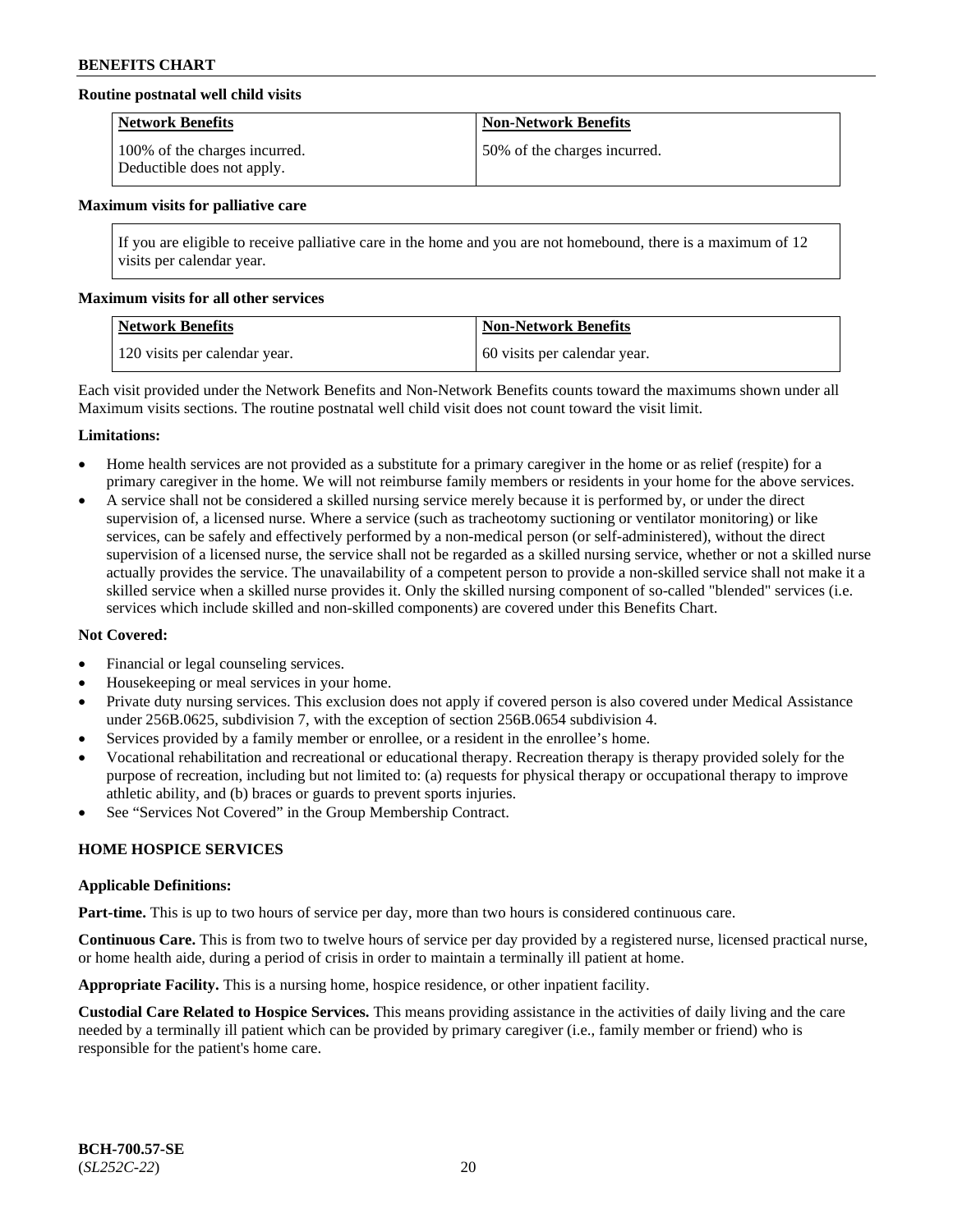### **Covered Services:**

**Home Hospice Program.** We cover the services described below if you are terminally ill and accepted as a home hospice program participant. You must meet the eligibility requirements of the program, and elect to receive services through the home hospice program. The services will be provided in your home, with inpatient care available when medically necessary as described below. If you elect to receive hospice services, you do so in lieu of curative treatment for your terminal illness for the period you are enrolled in the home hospice program.

**Eligibility:** In order to be eligible to be enrolled in the home hospice program, you must: (1) be a terminally ill patient (prognosis of six months or less); (2) have chosen a palliative treatment focus (i.e., emphasizing comfort and supportive services rather than treatment attempting to cure the disease or condition); and (3) continue to meet the terminally ill prognosis as reviewed by our medical director or his or her designee over the course of care. You may withdraw from the home hospice program at any time.

**Eligible Services:** Hospice services include the following services provided in accordance with an approved hospice treatment plan.

- Home Health Services:
	- o Part-time care provided in your home by an interdisciplinary hospice team (which may include a physician, nurse, social worker, and spiritual counselor) and medically necessary home health services are covered.
	- o One or more periods of continuous care in your home or in a setting which provides day care for pain or symptom management, when medically necessary, will be covered.
	- Inpatient Services: We cover medically necessary inpatient services.
- Other Services:
	- o Respite care is covered for care in your home or in an appropriate facility, to give your primary caregivers (i.e., family members or friends) rest and/or relief when necessary in order to maintain a terminally ill patient at home.
	- o Medically necessary medications for pain and symptom management.
	- Semi-electric hospital beds and other durable medical equipment are covered.
	- o Emergency and non-emergency care is covered.

*Select Tier - Subject to the Select Tier Deductibles and Out-of-Pocket Limits*

| Network Benefits              | Non-Network Benefits         |
|-------------------------------|------------------------------|
| 100% of the charges incurred. | 50% of the charges incurred. |

*Standard Tier - Subject to the Standard Tier Deductibles and Out-of-Pocket Limits*

| <b>Network Benefits</b>       | <b>Non-Network Benefits</b>  |
|-------------------------------|------------------------------|
| 100% of the charges incurred. | 50% of the charges incurred. |

Respite care is limited to 5 days per episode, and respite care and continuous care combined are limited to 30 days.

### **Not Covered:**

- Financial or legal counseling services.
- Housekeeping or meal services in your home.
- Custodial or maintenance care related to hospice services, whether provided in the home or in a nursing home.
- Any service not specifically described as covered services under this home hospice services benefits.
- Any services provided by members of your family or residents in your home.
- See "Services Not Covered" in the Group Membership Contract.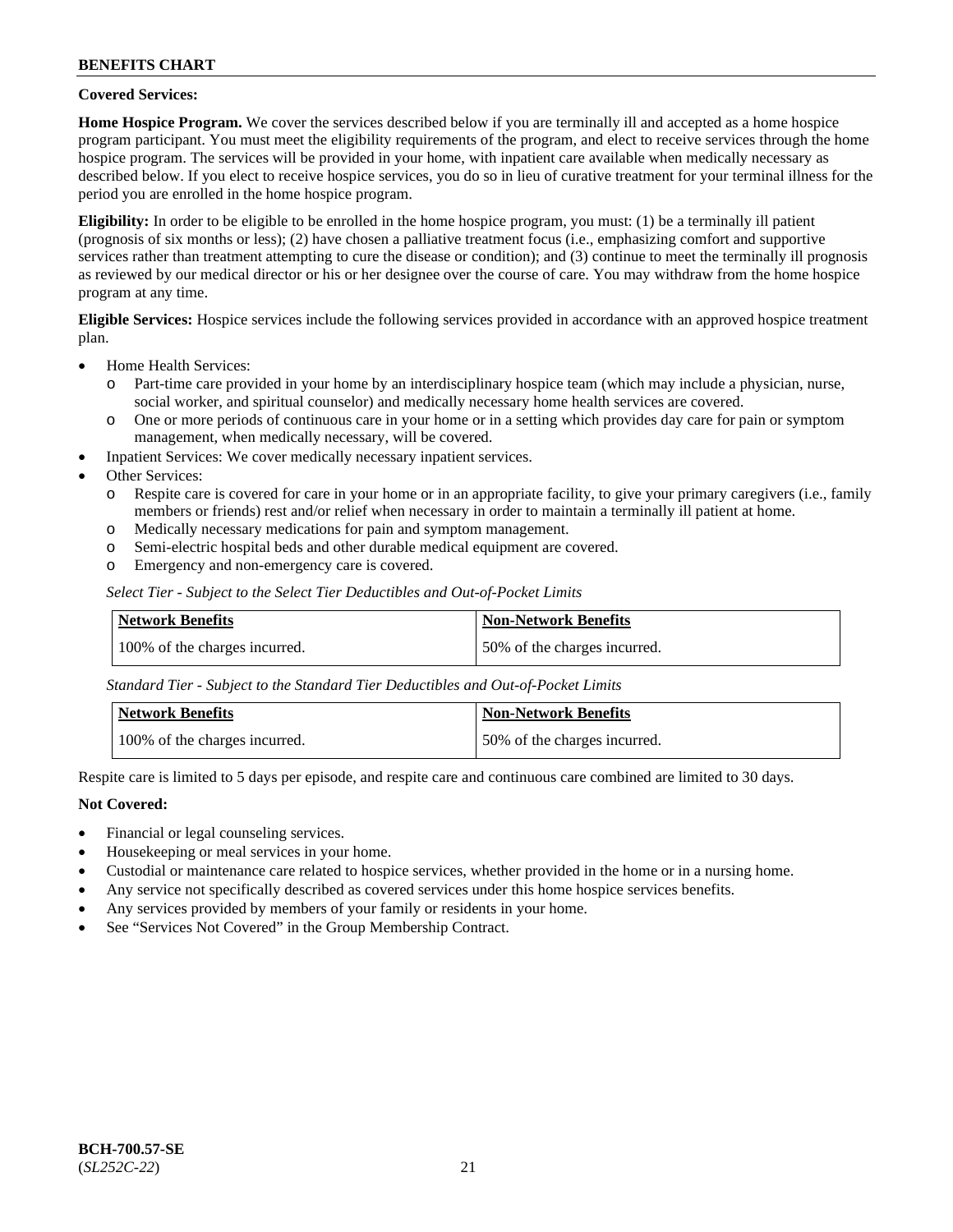# **HOSPITAL AND SKILLED NURSING FACILITY SERVICES**

#### **Covered Services:**

We cover services as described below.

#### **Medical or surgical hospital services**

**Inpatient hospital services:** We cover the following medical or surgical services, for the treatment of acute illness or injury, which require the level of care only provided in an acute care facility. These services must be authorized by a physician.

Inpatient hospital services include: room and board; the use of operating or maternity delivery rooms; intensive care facilities; newborn nursery facilities; general nursing care, anesthesia, laboratory and diagnostic imaging services, radiation therapy, physical therapy, prescription drugs or other medications administered during treatment, blood and blood products (unless replaced), and blood derivatives, and other diagnostic or treatment related hospital services; physician and other professional medical and surgical services provided while in the hospital, including gender confirmation surgery that meets medical coverage criteria.

We cover up to 120 hours of services provided by a private duty nurse or personal care assistant who has provided home care services to a ventilator-dependent patient, solely for the purpose of assuring adequate training of the hospital staff to communicate with that patient.

Services for items for personal convenience, such as television rental, are not covered.

We cover, following a vaginal delivery, a minimum of 48 hours of inpatient care for the mother and newborn child. We cover, following a caesarean section delivery, a minimum of 96 hours of inpatient care for the mother and newborn child. If the duration of inpatient care is less than these minimums, we also cover a minimum of one home visit by a registered nurse for post-delivery care, within four days of discharge of the mother and newborn child. Services provided by the registered nurse include, but are not limited to, parent education, assistance and training in breast and bottle feeding, and conducting any necessary and appropriate clinical tests. We shall not provide any compensation or other non-medical remuneration to encourage a mother and newborn to leave inpatient care before the duration minimums specified.

Group health plans and health insurance issuers generally may not, under Federal law, restrict benefits for any hospital length of stay in connection with childbirth for the mother of newborn child to less than 48 hours following a vaginal delivery, or less than 96 hours following a caesarean section. However, Federal law generally does not prohibit the mother's or newborn's attending provider, after consulting with the mother, from discharging the mother or her newborn earlier than 48 hours (or 96 hours as applicable). In any case plans and issuers may not, under Federal law, require that a provider obtain authorization from the plan or the insurance issuer for prescribing a length of stay not in excess of 48 hours (or 96 hours).

| Network Benefits              | Non-Network Benefits         |
|-------------------------------|------------------------------|
| 100% of the charges incurred. | 50% of the charges incurred. |

*Select Tier - Subject to the Select Tier Deductibles and Out-of-Pocket Limits*

*Standard Tier - Subject to the Standard Tier Deductibles and Out-of-Pocket Limits*

| Network Benefits              | <b>Non-Network Benefits</b>  |
|-------------------------------|------------------------------|
| 100% of the charges incurred. | 50% of the charges incurred. |

Each member's admission or confinement, including that of a newborn child, is separate and distinct from the admission or confinement of any other member.

**Outpatient hospital, ambulatory care or surgical facility services:** We cover the following medical and surgical services, for diagnosis or treatment of illness or injury on an outpatient basis. These services must be authorized by a physician.

Outpatient services include: use of operating rooms, maternity delivery rooms or other outpatient departments, rooms or facilities; and the following outpatient services: general nursing care, anesthesia, laboratory and diagnostic imaging services, radiation therapy, physical therapy, drugs administered during treatment, blood and blood products (unless replaced), and blood derivatives, and other diagnostic or treatment related outpatient services; physician and other professional medical and surgical services provided while an outpatient, including gender confirmation surgery that meets medical coverage criteria.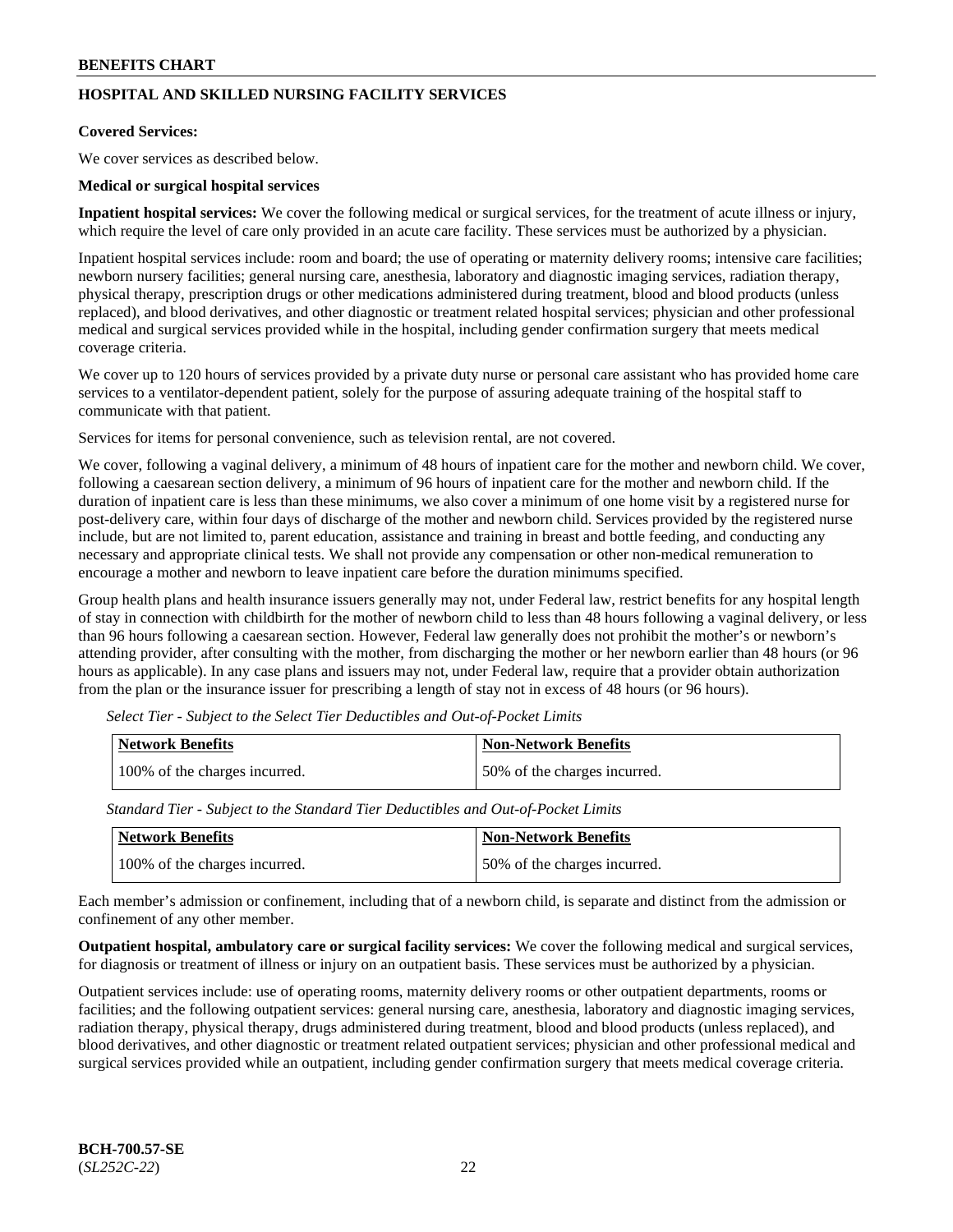For Network Benefits, non-emergent, scheduled outpatient Magnetic Resonance Imaging (MRI) and Computed Tomography (CT) must be provided at a designated facility. Your physician and facility will obtain or verify authorization for these services with HealthPartners, as needed.

To see the benefit level for diagnostic imaging services, laboratory services and physical therapy, see benefits under Diagnostic Imaging Services, Laboratory Services and Physical Therapy in this Benefits Chart.

*Select Tier - Subject to the Select Tier Deductibles and Out-of-Pocket Limits*

| <b>Network Benefits</b>       | <b>Non-Network Benefits</b>  |
|-------------------------------|------------------------------|
| 100% of the charges incurred. | 50% of the charges incurred. |

*Standard Tier - Subject to the Standard Tier Deductibles and Out-of-Pocket Limits*

| Network Benefits              | Non-Network Benefits         |
|-------------------------------|------------------------------|
| 100% of the charges incurred. | 50% of the charges incurred. |

#### **Skilled nursing facility care**

We cover room and board, daily skilled nursing and related ancillary services for post-acute treatment and rehabilitative care of illness or injury that meets medical coverage criteria.

*Subject to the Standard Tier Deductibles and Out-of-Pocket Limits*

| <b>Network Benefits</b>                       | <b>Non-Network Benefits</b>                   |
|-----------------------------------------------|-----------------------------------------------|
| 100% of the charges incurred.                 | 50% of the charges incurred.                  |
| Limited to 120 day maximum per calendar year. | Limited to 120 day maximum per calendar year. |

Each day of services provided under the Network Benefits and Non-Network Benefits combined, counts toward the maximums shown above.

### **Not Covered:**

- Services for items for personal convenience, such as television rental.
- See "Services Not Covered" in the Group Membership Contract.

### **INFERTILITY DIAGNOSIS**

#### **Covered Services:**

We cover the diagnosis of infertility. These services include diagnostic procedures and tests provided in connection with an infertility evaluation, office visits and consultations to diagnose infertility.

*Select Tier - Subject to the Select Tier Deductibles and Out-of-Pocket Limits*

| <b>Network Benefits</b>       | <b>Non-Network Benefits</b> |
|-------------------------------|-----------------------------|
| 100% of the charges incurred. | See Network Benefits.       |

*Standard Tier - Subject to the Standard Tier Deductibles and Out-of-Pocket Limits*

| <b>Network Benefits</b>       | <b>Non-Network Benefits</b> |
|-------------------------------|-----------------------------|
| 100% of the charges incurred. | See Network Benefits.       |

The Non-Network benefit is paid at Infertility Services Standard Tier.

Coverage is limited to office visits and consultations to diagnose infertility. Treatment is not covered.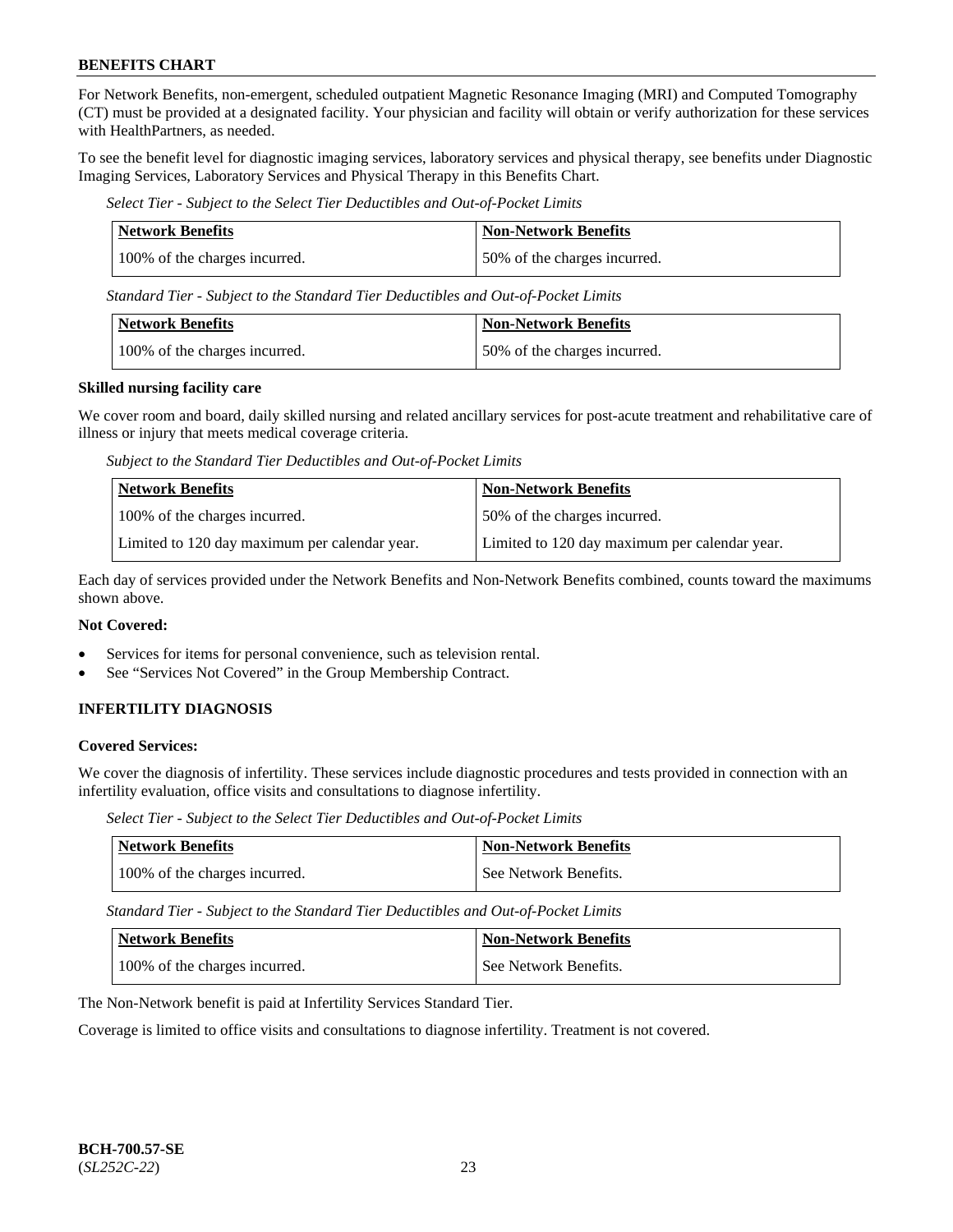## **Not Covered:**

- Infertility/fertility treatment, including but not limited to, office visits, laboratory services and diagnostic imaging services and fertility drugs; reversal of sterilization; and sperm, ova or embryo acquisition, retrieval or storage; however, we do cover office visits and consultations to diagnose infertility.
- Services related to the establishment of surrogate pregnancy and fees for a surrogate. However, pregnancy and maternity services are covered for a member under this Benefits Chart, including a surrogate pregnancy.
- See "Services Not Covered" in the Group Membership Contract.

# **LABORATORY SERVICES**

### **Covered Services:**

We cover laboratory tests when ordered by a provider and provided in a clinic or outpatient hospital facility.

To see the benefit level for inpatient hospital or skilled nursing facility services, see benefits under Inpatient Hospital and Skilled Nursing Facility Services in this Benefits Chart.

**Prostate-specific antigen (PSA) testing.** We cover prostate cancer screening for men 40 years of age or over who are symptomatic or in a high-risk category and for all men 50 years of age or older.

*Subject to the Standard Tier Deductibles and Out-of-Pocket Limits*

| <b>Network Benefits</b>       | <b>Non-Network Benefits</b>  |
|-------------------------------|------------------------------|
| 100% of the charges incurred. | 50% of the charges incurred. |

#### **All other laboratory services**

#### **Services for illness or injury**

*Select Tier - Subject to the Select Tier Deductibles and Out-of-Pocket Limits*

| <b>Network Benefits</b>       | <b>Non-Network Benefits</b>  |
|-------------------------------|------------------------------|
| 100% of the charges incurred. | 50% of the charges incurred. |

*Standard Tier - Subject to the Standard Tier Deductibles and Out-of-Pocket Limits*

| Network Benefits              | <b>Non-Network Benefits</b>  |
|-------------------------------|------------------------------|
| 100% of the charges incurred. | 50% of the charges incurred. |

### **Preventive services**

Laboratory services associated with preventive services are covered at the benefit level shown in the "Preventive Services" section of this Benefits Chart.

### **Not Covered:**

See "Services Not Covered" in the Group Membership Contract.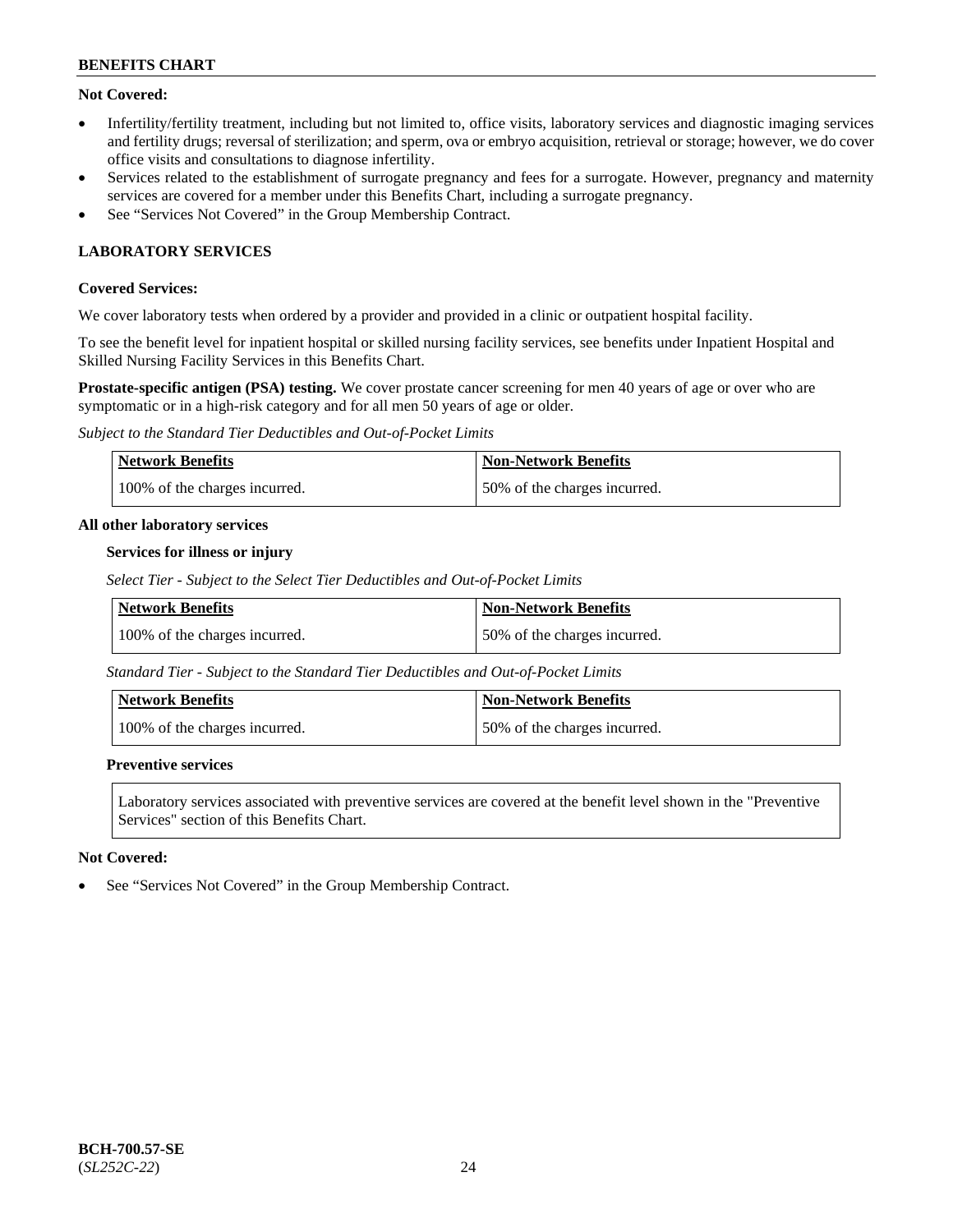# **LYME DISEASE SERVICES**

### **Covered Services:**

We cover services for the treatment of Lyme disease.

| <b>Network Benefits</b>                                | <b>Non-Network Benefits</b>                                  |
|--------------------------------------------------------|--------------------------------------------------------------|
| Coverage level is same as corresponding Network        | Coverage level is same as corresponding Non-Network          |
| Benefit, depending on type of service provided such as | Benefit, depending on type of service provided, such as      |
| Office Visits for Illness or Injury, Inpatient or      | Office Visits for Illness or Injury, Inpatient or Outpatient |
| <b>Outpatient Hospital Services.</b>                   | Hospital Services.                                           |

### **Not Covered:**

See "Services Not Covered" in the Group Membership Contract.

# **MASTECTOMY RECONSTRUCTION BENEFIT**

# **Covered Services:**

We cover reconstruction of the breast on which the mastectomy has been performed; surgery and reconstruction of the other breast to produce symmetrical appearance, and prostheses and physical complications of all stages of mastectomy, including lymphedemas.

| <b>Network Benefits</b>                                 | <b>Non-Network Benefits</b>                             |
|---------------------------------------------------------|---------------------------------------------------------|
| Coverage level is same as corresponding Network         | Coverage level is same as corresponding Non-Network     |
| Benefit, depending on type of service provided, such as | Benefit, depending on type of service provided, such as |
| Office Visits for Illness or Injury, Inpatient or       | Office Visits for Illness or Injury, Inpatient or       |
| <b>Outpatient Hospital Services.</b>                    | <b>Outpatient Hospital Services.</b>                    |

### **Not Covered:**

See "Services Not Covered" in the Group Membership Contract.

# **MEDICATION THERAPY DISEASE MANAGEMENT PROGRAM**

### **Covered Services:**

If you meet our criteria for coverage, you may qualify for our Medication Therapy Disease Management Program.

The program covers consultations with a designated pharmacist.

Covered services are based on established medical policies, which are subject to periodic review and modification by the medical directors. These medical policies (medical coverage criteria) are available online at [healthpartners.com](https://www.healthpartners.com/hp/index.html) or by calling Member Services.

| <b>Network Benefits</b>                                     | <b>Non-Network Benefits</b> |
|-------------------------------------------------------------|-----------------------------|
| 100% of the charges incurred.<br>Deductible does not apply. | No Coverage.                |

### **Not Covered:**

See "Services Not Covered" in the Group Membership Contract.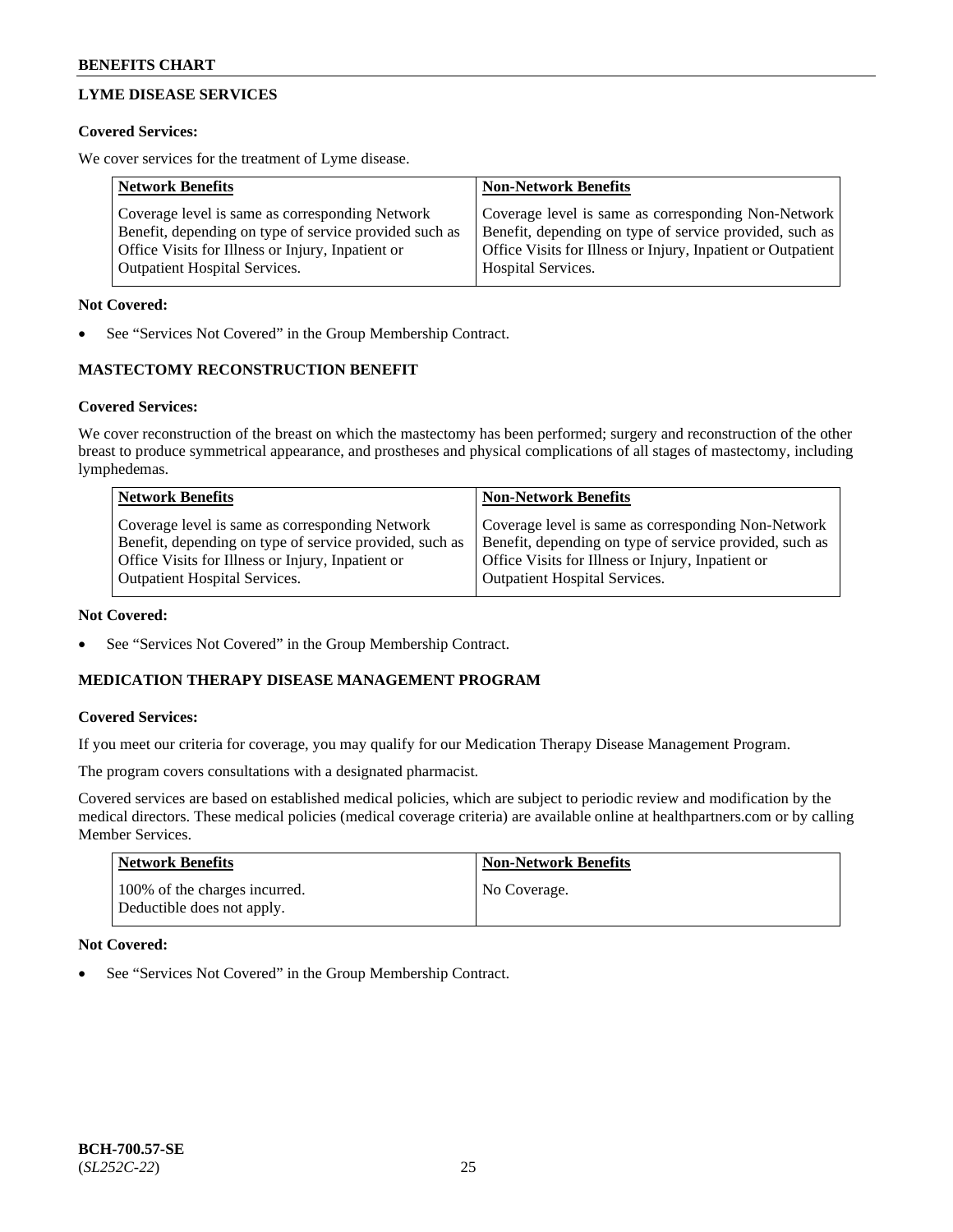# **OFFICE VISITS FOR ILLNESS OR INJURY**

### **Covered Services:**

We cover the following when medically necessary: professional medical and surgical services and related supplies, including biofeedback, of physicians and other health care providers; blood and blood products (unless replaced) and blood derivatives.

We cover diagnosis and treatment of illness or injury to the eyes. Where contact or eyeglass lenses are prescribed as medically necessary for the post-operative treatment of cataracts or for the treatment of aphakia, acute or chronic corneal pathology, or keratoconous, we cover the initial evaluation, lenses and fitting. Members must pay for lens replacement beyond the initial pair.

We also provide coverage for the initial physical evaluation of a child if it is ordered by a Minnesota juvenile court.

Services received via video, e-visit or telephone are covered under the "Telehealth/Telemedicine Services" section.

#### **Office Visits**

*Select Tier - Subject to the Select Tier Deductibles and Out-of-Pocket Limits*

| Network Benefits              | <b>Non-Network Benefits</b>  |
|-------------------------------|------------------------------|
| 100% of the charges incurred. | 50% of the charges incurred. |

*Standard Tier - Subject to the Standard Tier Deductibles and Out-of-Pocket Limits*

| <b>Network Benefits</b>       | <b>Non-Network Benefits</b>  |
|-------------------------------|------------------------------|
| 100% of the charges incurred. | 50% of the charges incurred. |

#### **Convenience clinics**

*Subject to the Select Tier Deductibles and Out-of-Pocket Limits*

| Network Benefits              | <b>Non-Network Benefits</b>  |
|-------------------------------|------------------------------|
| 100% of the charges incurred. | 50% of the charges incurred. |

### **Injections administered in a physician's office, other than immunizations**

#### **Allergy injections**

*Select Tier - Subject to the Select Tier Deductibles and Out-of-Pocket Limits*

| Network Benefits              | <b>Non-Network Benefits</b>  |
|-------------------------------|------------------------------|
| 100% of the charges incurred. | 50% of the charges incurred. |

*Standard Tier - Subject to the Standard Tier Deductibles and Out-of-Pocket Limits*

| Network Benefits              | <b>Non-Network Benefits</b>  |
|-------------------------------|------------------------------|
| 100% of the charges incurred. | 50% of the charges incurred. |

### **All other injections**

*Select Tier - Subject to the Select Tier Deductibles and Out-of-Pocket Limits*

| Network Benefits              | Non-Network Benefits         |
|-------------------------------|------------------------------|
| 100% of the charges incurred. | 50% of the charges incurred. |

*Standard Tier - Subject to the Standard Tier Deductibles and Out-of-Pocket Limits*

| Network Benefits              | <b>Non-Network Benefits</b>  |
|-------------------------------|------------------------------|
| 100% of the charges incurred. | 50% of the charges incurred. |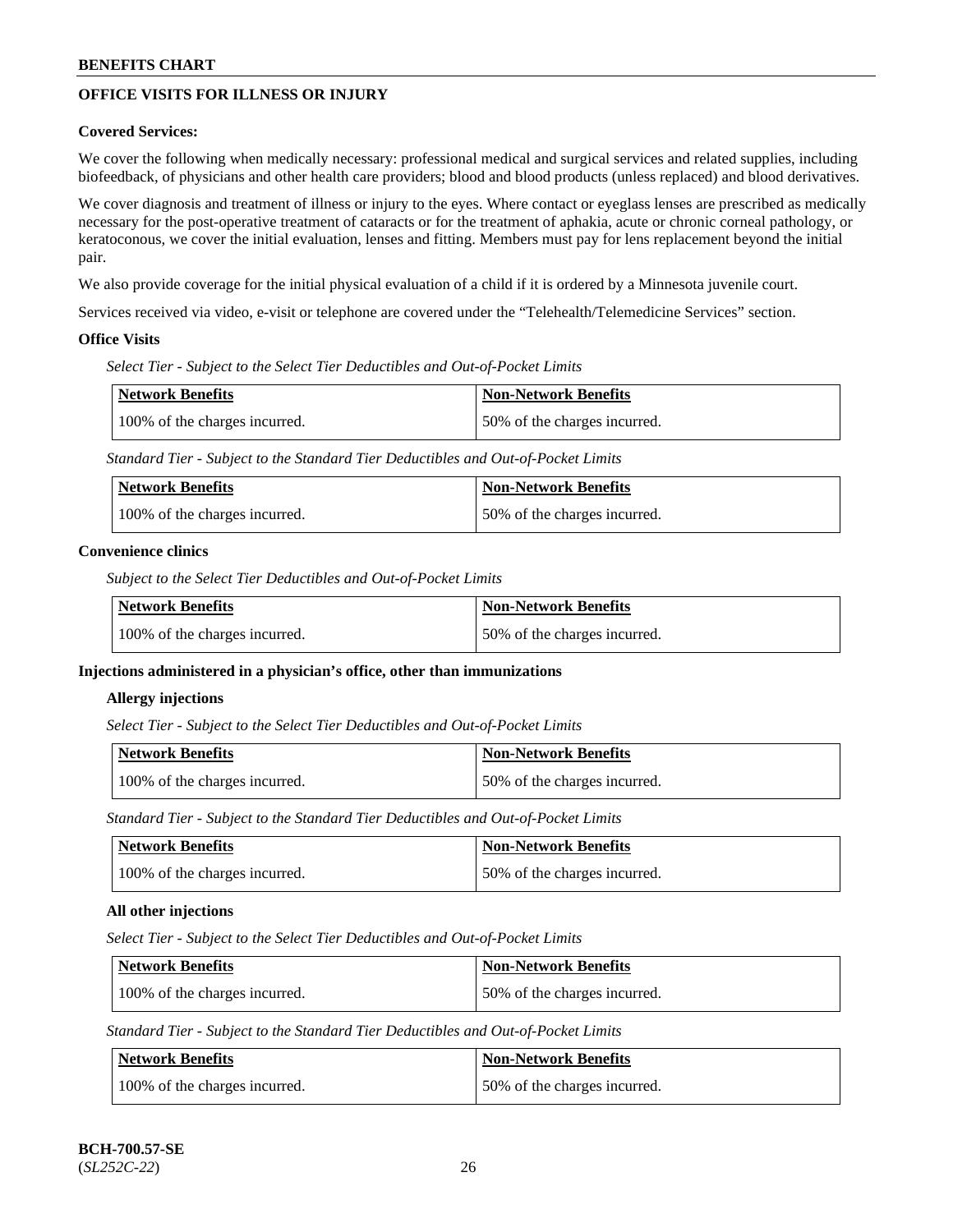### **Not Covered:**

- Court ordered treatment, except as described in this Benefits Chart under "Mental Health Services" and "Office Visits for Illness or Injury" or as otherwise required by law.
- See "Services Not Covered" in the Group Membership Contract.

#### **PEDIATRIC AUTOIMMUNE NEUROPSYCHIATRIC DISORDERS ASSOCIATED WITH STREPTOCOCCAL INFECTIONS (PANDAS) AND PEDIATRIC ACUTE-ONSET NEUROPSYCHIATRIC SYNDROME (PANS) TREATMENT**

#### **Definitions:**

**Pediatric acute-onset neuropsychiatric syndrome.** This means a class of acute-onset obsessive compulsive or tic disorders or other behavioral changes presenting in children and adolescents that are not otherwise explained by another known neurologic or medical disorder.

**Pediatric autoimmune neuropsychiatric disorders associated with streptococcal infections.** This means a condition in which a streptococcal infection in a child or adolescent causes the abrupt onset of clinically significant obsessions, compulsions, tics, or other neuropsychiatric symptoms or behavioral changes, or a relapsing and remitting course of symptom severity.

#### **Covered Services:**

We cover treatment for pediatric autoimmune neuropsychiatric disorders associated with streptococcal infections (PANDAS) and for treatment for pediatric acute-onset neuropsychiatric syndrome (PANS). Treatments that must be covered under this section must be recommended by the member's licensed health care professional and include but are not limited to antibiotics, medication and behavioral therapies to manage neuropsychiatric symptoms, plasma exchange, and immunoglobulin.

| <b>Network Benefits</b>                                 | <b>Non-Network Benefits</b>                             |
|---------------------------------------------------------|---------------------------------------------------------|
| Coverage level is same as corresponding Network         | Coverage level is same as corresponding Non-Network     |
| Benefit, depending on type of service provided, such as | Benefit, depending on type of service provided, such as |
| Office Visits for Illness or Injury, Inpatient or       | Office Visits for Illness or Injury, Inpatient or       |
| <b>Outpatient Hospital Services.</b>                    | <b>Outpatient Hospital Services.</b>                    |

#### **Not Covered:**

See "Services Not Covered" in the Group Membership Contract.

# **PEDIATRIC EYEWEAR**

#### **Covered Services:**

We cover pediatric eyewear for children.

Routine eye exams are covered under the "Preventive Services" section.

*Subject to the Standard Tier Deductibles and Out-of-Pocket Limits*

| Network Benefits              | <b>Non-Network Benefits</b> |
|-------------------------------|-----------------------------|
| 100% of the charges incurred. | No Coverage.                |

#### **Limitations:**

- Coverage under this provision will continue until the end of the month in which the child turns age 19.
- Limited to one of the following per calendar year:
- o one pair of eyeglasses including one set of prescription lenses, frames from our designated eyewear collection, and antiscratch coating; or
	- o one pair of non-disposable contact lenses; or
	- o a one-year supply of disposable contact lenses
- Contact lens fittings are limited to two per calendar year.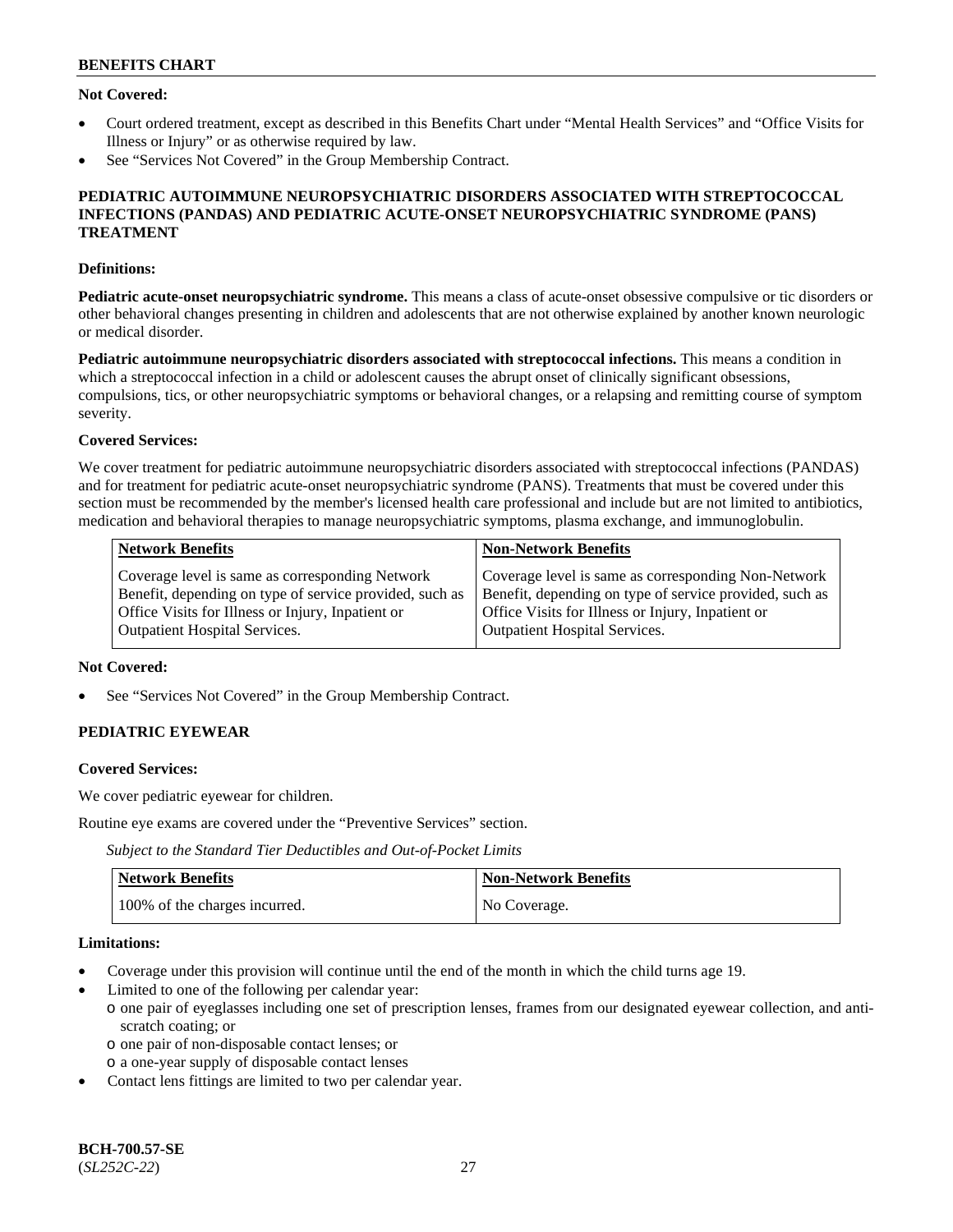### **Not Covered:**

- Frames that are not included in our designated eyewear collection. However, one pair of lenses will be covered if a member chooses frames outside the designated eyewear collection.
- More than one pair of lenses or frames or non-disposable contacts per calendar year, regardless of the reason. This includes replacement of eyeglasses or contact lenses due to loss, breakage, theft, or change in prescription.
- Safety glasses or goggles for sports or vocational reasons.
- Upgrades including, but not limited to, UV protection and no-line multifocal lenses.
- See "Services Not Covered" in the Group Membership Contract.

# **PHYSICAL THERAPY, OCCUPATIONAL THERAPY AND SPEECH THERAPY**

#### **Covered Services:**

We cover the following physical therapy, occupational therapy and speech therapy services:

- rehabilitative care to correct the effects of illness or injury;
- habilitative care rendered for congenital, developmental or medical conditions which have significantly limited the successful initiation of normal speech and normal motor development.

Massage therapy which is performed in conjunction with other treatment/modalities by a physical occupational therapist, is part of a prescribed treatment plan and is not billed separately is covered.

We cover services provided in a clinic. We also cover physical therapy provided in an outpatient hospital facility. To see the benefit level for inpatient hospital or skilled nursing facility services, see benefits under Inpatient Hospital and Skilled Nursing Facility Services.

## **Rehabilitative care**

*Select Tier - Subject to the Select Tier Deductibles and Out-of-Pocket Limits*

| <b>Network Benefits</b>       | <b>Non-Network Benefits</b>  |
|-------------------------------|------------------------------|
| 100% of the charges incurred. | 50% of the charges incurred. |

*Standard Tier - Subject to the Standard Tier Deductibles and Out-of-Pocket Limits*

| <b>Network Benefits</b>       | <b>Non-Network Benefits</b>                                                               |
|-------------------------------|-------------------------------------------------------------------------------------------|
| 100% of the charges incurred. | 50% of the charges incurred.                                                              |
|                               | <b>Non-Network Benefits</b>                                                               |
|                               | Physical and Occupational Therapy combined are<br>limited to 20 visits per calendar year. |
|                               | Speech Therapy is limited to 20 visits per calendar year.                                 |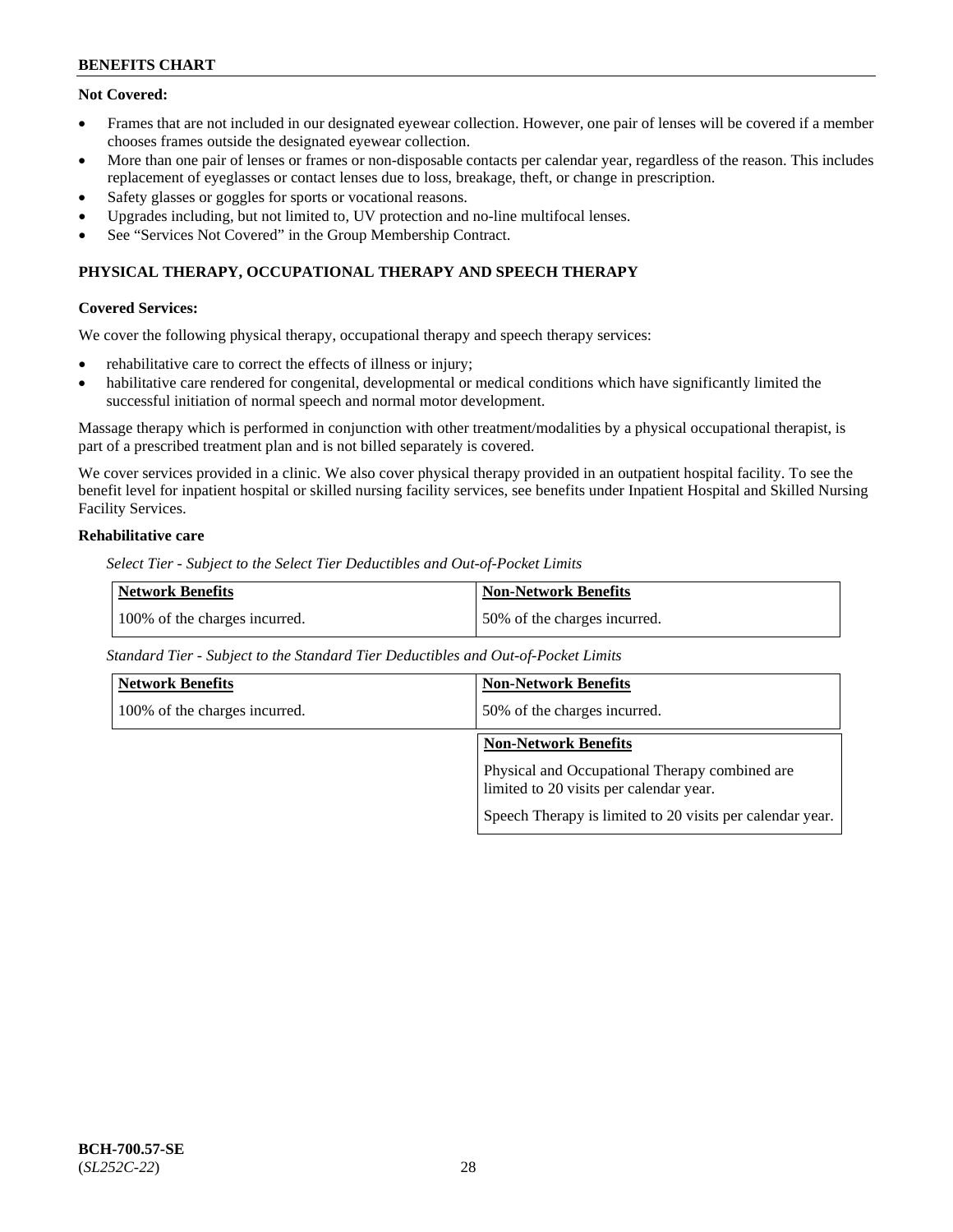# **Habilitative care**

*Select Tier - Subject to the Select Tier Deductibles and Out-of-Pocket Limits*

| Network Benefits              | <b>Non-Network Benefits</b>  |
|-------------------------------|------------------------------|
| 100% of the charges incurred. | 50% of the charges incurred. |

*Standard Tier - Subject to the Standard Tier Deductibles and Out-of-Pocket Limits*

| <b>Network Benefits</b>       | <b>Non-Network Benefits</b>                                                               |
|-------------------------------|-------------------------------------------------------------------------------------------|
| 100% of the charges incurred. | 50% of the charges incurred.                                                              |
|                               | <b>Non-Network Benefits</b>                                                               |
|                               | Physical and Occupational Therapy combined are<br>limited to 20 visits per calendar year. |
|                               | Speech Therapy is limited to 20 visits per calendar year.                                 |

### **Not Covered:**

- Massage therapy for the purpose of comfort or convenience of the member.
- See "Services Not Covered" in the Group Membership Contract.

### **PORT WINE STAIN REMOVAL SERVICES**

#### **Covered Services:**

We cover port wine stain removal services.

| Coverage level is same as corresponding Network                                                                 | <b>Network Benefits</b>                                | <b>Non-Network Benefits</b>                                                                                                                                                    |
|-----------------------------------------------------------------------------------------------------------------|--------------------------------------------------------|--------------------------------------------------------------------------------------------------------------------------------------------------------------------------------|
| Office Visits for Illness or Injury, Inpatient or<br><b>Outpatient Hospital Services.</b><br>Hospital Services. | Benefit, depending on type of service provided such as | Coverage level is same as corresponding Non-Network<br>Benefit, depending on type of service provided, such as<br>Office Visits for Illness or Injury, Inpatient or Outpatient |

#### **Not Covered:**

See "Services Not Covered" in the Group Membership Contract.

# **PRE-DIABETES DISEASE MANAGEMENT PROGRAM**

#### **Covered Services:**

If you meet our criteria for coverage, you may qualify for the Pre-diabetes Disease Management Program through Omada Health. The program covers group health coaching which focuses on weight loss, exercise, behavior modification and health education at select locations determined by the plan.

| <b>Network Benefits</b>                                     | <b>Non-Network Benefits</b> |
|-------------------------------------------------------------|-----------------------------|
| 100% of the charges incurred.<br>Deductible does not apply. | Not applicable.             |

### **Not Covered:**

• See "Services Not Covered" in the Group Membership Contract.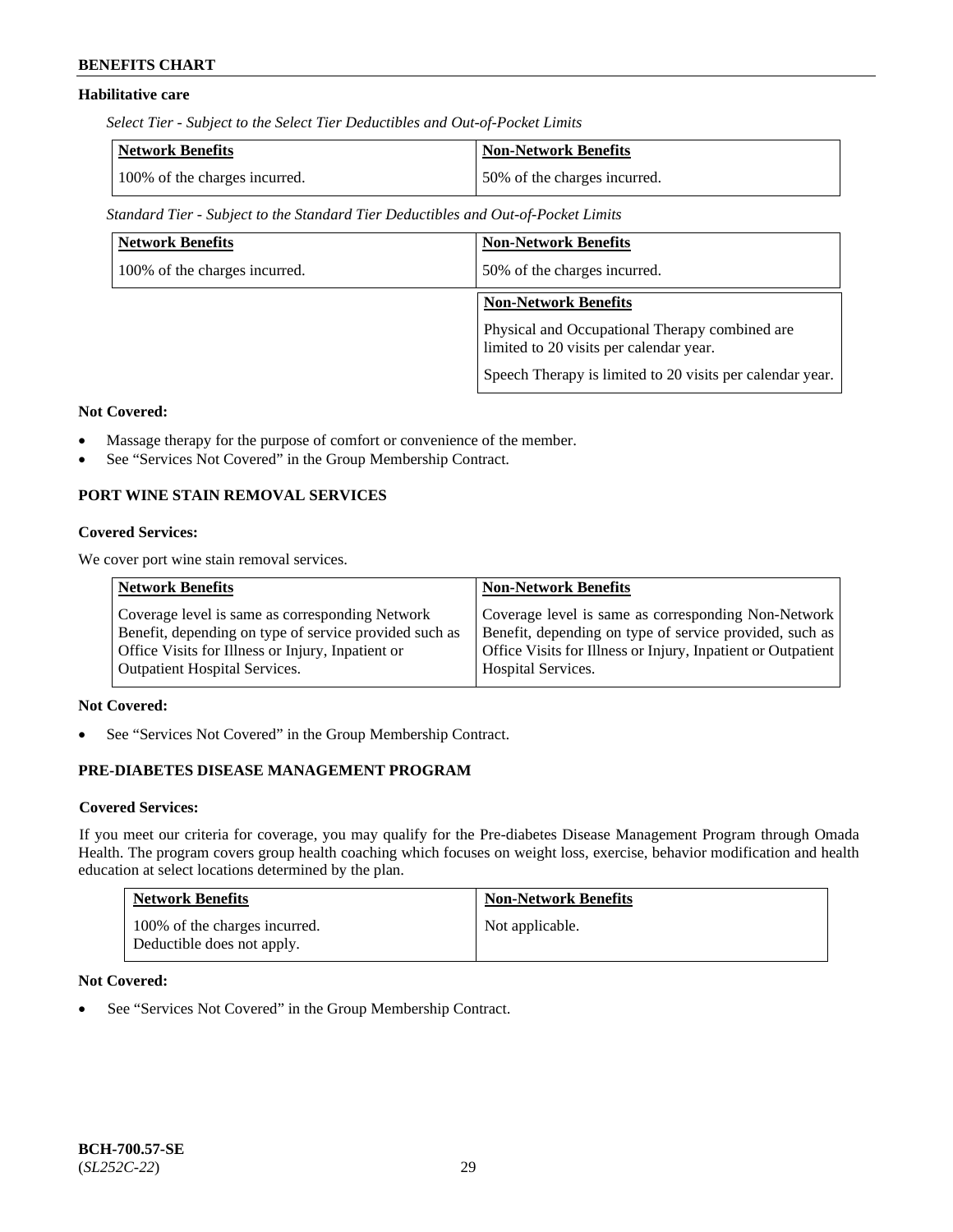# **PRESCRIPTION DRUG SERVICES**

#### **Covered Services:**

We cover prescription drugs and medications that can be self-administered or are administered in a physician's office. We cover off-label use of formulary drugs to treat cancer if the drug is recognized for the treatment of cancer in any authoritative compendia used by the Medicare program.

We cover orally administered anticancer drugs at the applicable benefit level under outpatient drugs below. We are in compliance with Minnesota Statute 62A.3075 because we do not cover orally administered anticancer drugs under our specialty drug benefit.

We will refill a prescription for eye drops covered under this Benefits Chart if the member requests a refill and original prescription specified that additional quantities would be needed, providing the refill request does not exceed the quantities needed, and the following conditions are met:

- If the member requests a 30-day refill supply, the request must be made between 21 and 30 days of the later of (a) the original date that the prescription was distributed to the member or (b) the date that the most recent refill was distributed to the member; or
- If the member requests a 90-day refill supply, the request must be made between 75 and 90 days of the later of (a) the original date that the prescription was distributed to the member or (b) the date that the most recent refill was distributed to the member.

A licensed pharmacist may prescribe and dispense self-administered hormonal contraceptives, nicotine replacement medications, and opiate antagonists for the treatment of an acute opiate overdose in accordance with section 151.37, subdivision 14, 15, or 16, under the same terms of coverage that would apply had the prescription drug been prescribed by a licensed physician, physician assistant, or advanced practice nurse practitioner. If the plan excludes coverage for selfadministered hormonal contraceptives, they will not be covered under this provision.

### **For Network Benefits, drugs and medications must be part of the formulary and obtained at a Network Pharmacy.**

#### **For Non-Network Benefits, drugs and medications must be part of the formulary.**

**See the Formulary definition for information on the Formulary Exception Process available to you.**

**If a member copayment is required, you must pay one member copayment for each 31-day supply, or portion thereof, unless otherwise indicated below.**

**All Network pharmacies are considered Standard Tier and are subject to the Standard Tier deductibles and out-ofpocket limits, unless otherwise noted below.**

### **Outpatient drugs (except as specified below)**

#### **Drugs on the Preventive Drug List**

| <b>Network Benefits</b>                                                                                                                            | <b>Non-Network Benefits</b>  |
|----------------------------------------------------------------------------------------------------------------------------------------------------|------------------------------|
| Generic formulary drugs from the Preventive Drug List<br>are covered at 100% of the charges incurred.                                              | 50% of the charges incurred. |
| Brand name formulary drugs from the Preventive Drug<br>List are covered at 100% of the charges incurred,<br>subject to a member copayment of \$60. |                              |
| In no event will your cost for a formulary insulin drug<br>exceed \$25.                                                                            |                              |
| Deductible does not apply.                                                                                                                         |                              |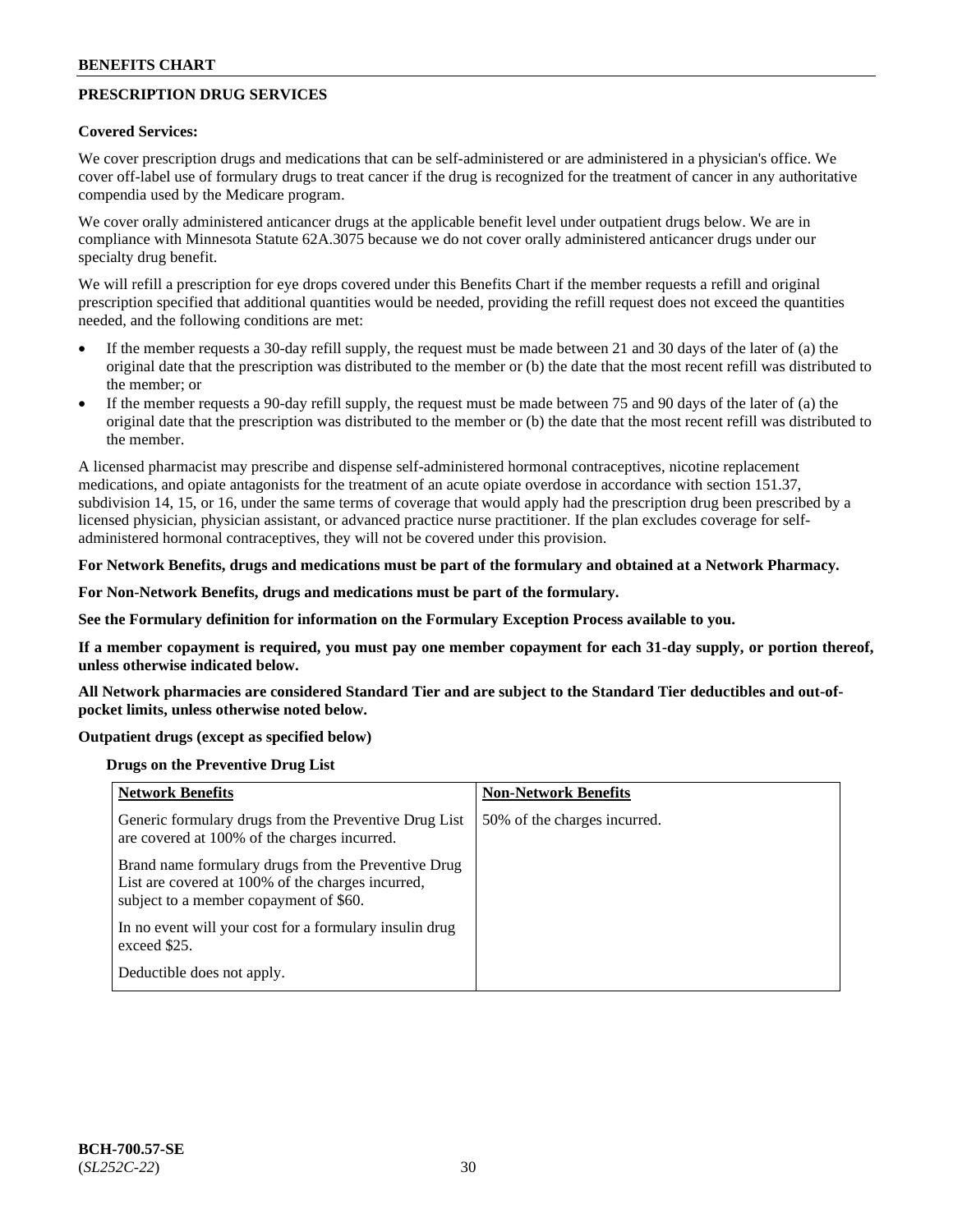### **All other drugs**

| Network Benefits                                                                                 | <b>Non-Network Benefits</b>  |
|--------------------------------------------------------------------------------------------------|------------------------------|
| All other formulary drugs are covered at 100% of the<br>charges incurred.<br>Deductible applies. | 50% of the charges incurred. |

**Cost-Sharing Limits for Insulin:** We are required to limit your cost-sharing on prescription insulin to no more than the net price of the prescription insulin drug. This requirement applies at the point of sale, including deductible payments and the costsharing amounts charged once the deductible is met.

**Cost-sharing.** This means a deductible payment, copayment, or coinsurance amount that you must pay for covered prescription insulin in accordance with the terms and conditions of this health plan.

**Net price.** This means our cost for prescription insulin, including any rebates or discounts received by or accrued directly or indirectly to us from a drug manufacturer or pharmacy benefit manager.

#### **Mail order drugs**

| <b>Network Benefits</b>                                                                                                                                                                                                                                           | <b>Non-Network Benefits</b>                                                                                                |
|-------------------------------------------------------------------------------------------------------------------------------------------------------------------------------------------------------------------------------------------------------------------|----------------------------------------------------------------------------------------------------------------------------|
| For your convenience, you may also get up to a 93-day<br>supply of outpatient formulary prescription drugs that<br>can be self-administered through the designated mail<br>order service.<br>Specialty Drugs are not available through the mail order<br>service. | See Network Mail Order Drugs benefit.<br>Mail order drugs are only available through the<br>designated mail order service. |

### **Specialty Drugs that are self-administered**

| <b>Network Benefits</b>                                                                                                                    | <b>Non-Network Benefits</b> |
|--------------------------------------------------------------------------------------------------------------------------------------------|-----------------------------|
| 100% of the charges incurred.                                                                                                              | No Coverage.                |
| For Network Benefits, specialty drugs are limited to<br>drugs on the specialty drug list and must be obtained<br>from a designated vendor. |                             |

### **Drugs for the treatment of growth deficiency**

| <b>Network Benefits</b>                                                                                                                            | <b>Non-Network Benefits</b>  |
|----------------------------------------------------------------------------------------------------------------------------------------------------|------------------------------|
| 100% of the charges incurred.                                                                                                                      | 50% of the charges incurred. |
| For Network Benefits, growth deficiency drugs are<br>limited to drugs on the specialty drug list and must be<br>obtained from a designated vendor. |                              |

#### **Tobacco cessation drugs are covered for all FDA – approved tobacco cessation drugs for a minimum of 90 days**

| <b>Network Benefits</b>                                     | <b>Non-Network Benefits</b>  |
|-------------------------------------------------------------|------------------------------|
| 100% of the charges incurred.<br>Deductible does not apply. | 50% of the charges incurred. |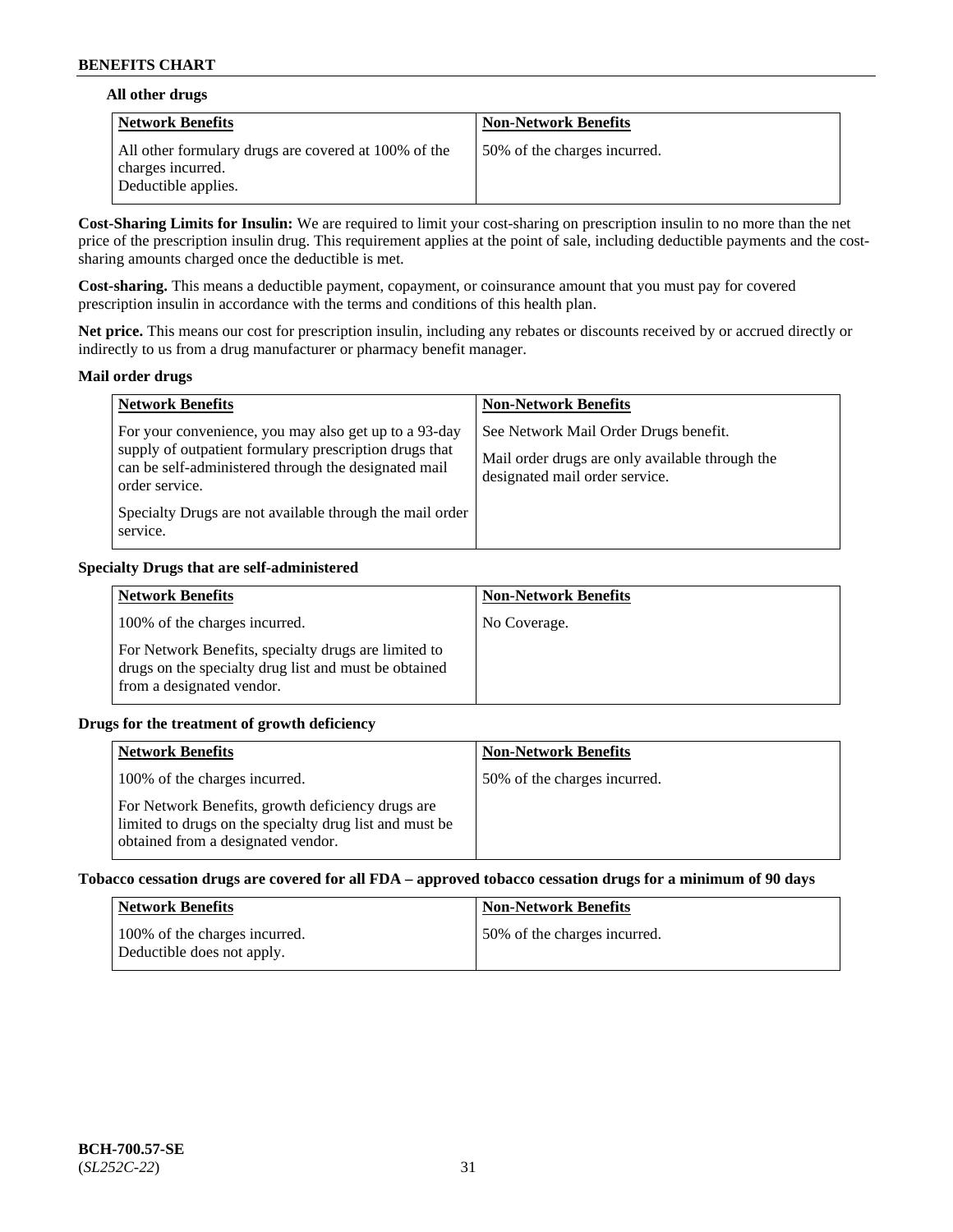# **Contraceptive drugs**

| <b>Network Benefits</b>                                                                                                                                        | <b>Non-Network Benefits</b>  |
|----------------------------------------------------------------------------------------------------------------------------------------------------------------|------------------------------|
| 100% of the charges incurred for formulary drugs.<br>Deductible does not apply.                                                                                | 50% of the charges incurred. |
| If a physician requests that a non-formulary<br>contraceptive drug be dispensed as written the drug will<br>be covered at 100%, not subject to the deductible. |                              |

**ACA preventive medications.** We cover preventive medications currently recommended by USPSTF with an A or B rating if they are prescribed by your medical provider and they are listed on our Commercial ACA Preventive Drug List. Preventive medications are subject to periodic review and modification. Changes would be effective in accordance with the federal rules and reflected in our current medical coverage criteria for preventive care services.

| <b>Network Benefits</b>                                     | <b>Non-Network Benefits</b>  |
|-------------------------------------------------------------|------------------------------|
| 100% of the charges incurred.<br>Deductible does not apply. | 50% of the charges incurred. |

# **Limitations:**

- Certain drugs may require prior authorization as indicated on the formulary. HealthPartners may require prior authorization for the drug and also the site where the drug will be provided. Certain drugs are subject to our utilization review process and quantity limits, as indicated on our formulary.
- Certain non-formulary drugs require prior authorization. In addition, certain drugs may be subject to any quantity limits applied as part of our trial program. The trial drug program applies to new prescriptions for certain drugs which have high toxicity, low tolerance, high costs and/or high potential for waste. Trial drugs are indicated on the formulary and/or the Specialty Drug List. Your first fill of a trial drug may be limited to less than a month supply. If the drug is well tolerated and effective, you will receive the remainder of your first month supply.
- If a member requests a brand name drug when there is a generic equivalent, the brand name drug will be covered up to the charge that would apply to the generic drug, minus any required copayment. If a physician requests that a brand name drug be dispensed as written, and we determine the brand name drug is medically necessary, the drug will be paid at the Outpatient Drugs benefit.
- We may require members to try over-the-counter (OTC) drug alternatives before approving more costly formulary prescription drugs.
- Unless otherwise specified in the "Prescription Drug Services" section, you may receive up to a 31-day supply per prescription.
- A 93-day supply will be covered and dispensed only at pharmacies that participate in our extended day supply program
- New prescriptions to treat certain chronic conditions are limited to a 31-day supply.
- No more than a 31-day supply of Specialty Drugs will be covered and dispensed at a time, unless it's a manufacturer supplied drug that cannot be split that supplies the member with more than a 31-day supply.
- The member copayment for a drug will not exceed the cost of the drug.

### **Not Covered:**

- Replacement of prescription drugs, medications, equipment and supplies due to loss, damage or theft.
- Nonprescription (over the counter) drugs or medications, including, but not limited to, vitamins, supplements, homeopathic remedies, and non-FDA approved drugs unless listed on the formulary and prescribed by a physician or legally authorized health care provider under applicable state and federal law. We cover off-label use of drugs to treat cancer as specified in the "Prescription Drug Services" section of this Benefits Chart. This exclusion does not include over-the-counter contraceptives for women as allowed under the Affordable Care Act when the member obtains a prescription for the item. In addition, if the member obtains a prescription, this exclusion does not include aspirin to prevent cardiovascular disease for men and women of certain ages; folic acid supplements for women who may become pregnant; fluoride chemoprevention supplements for children without fluoride in their water source; and iron supplements for children ages 6-12 months who are at risk of anemia.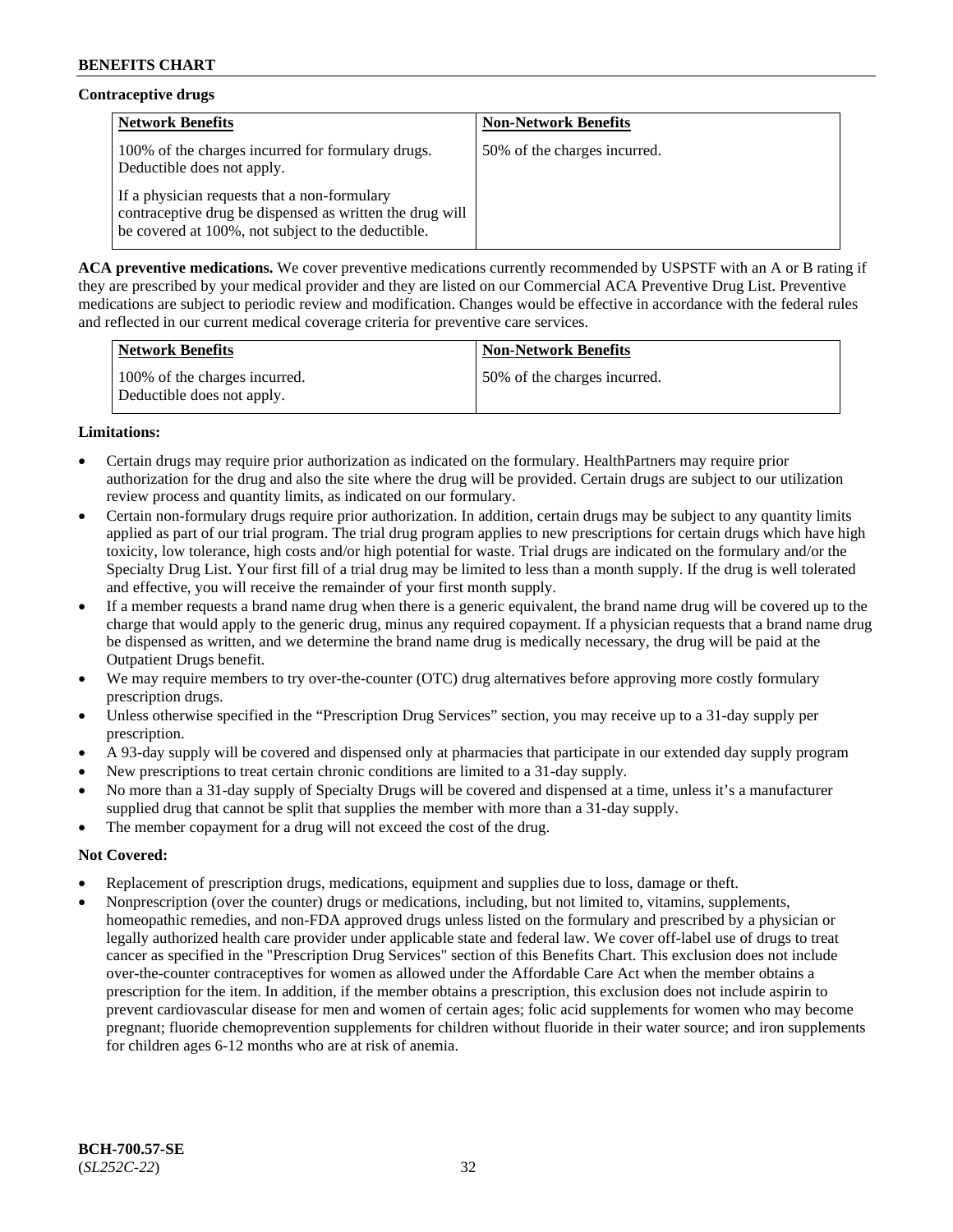- Drugs on the Excluded Drug List. The Excluded Drug List includes select drugs within a therapy class that are not eligible for coverage. This includes drugs that may be excluded for certain indications. However, you may request coverage for a drug on the Excluded Drug List by requesting an exception to the formulary under the formulary exception process described in the definition of formulary in this Benefits Chart. The Excluded Drug List is available at [healthpartners.com](http://www.healthpartners.com/)
- Drugs that are newly approved by the FDA until they are reviewed and approved by HealthPartners Pharmacy and Therapeutics Committee. However, you may request coverage for a drug that is newly approved by the FDA by requesting an exception to the formulary under the formulary exception process described in the definition of formulary in the Benefits Chart.
- All drugs used for sexual dysfunction.
- Fertilty drugs.
- Medical cannabis.
- Medical devices approved by the FDA will not be covered under the "Prescription Drug Services" section unless they are on our formulary. Covered medical devices are generally submitted and reimbursed under your medical benefits.
- See "Services Not Covered" in the Group Membership Contract.

### **PREVENTIVE SERVICES**

#### **Applicable Definitions:**

**Routine Preventive Services** are routine healthcare services that include screenings, check-ups and counseling to prevent illness, disease or other health problems before symptoms occur.

**Diagnostic Services** are services to help a provider understand your symptoms, diagnose illness and decide what treatment may be needed. They may be the same services that are listed as preventive services, but they are being used as diagnostic services. Your provider will determine if these services are preventive or diagnostic. These services are not preventive if received as part of a visit to diagnose, manage or maintain an acute or chronic medical condition, illness or injury. When that occurs, unless otherwise indicated below, standard deductibles, copayments or coinsurance apply.

#### **Covered Services:**

We cover preventive services that meet any of the requirements under the Affordable Care Act (ACA) shown in the bulleted items below. These preventive services are covered at 100% under the network benefits with no deductible, copayments or coinsurance. (If a preventive service is not required by the ACA and it is covered at a lower benefit level or if a group qualifies for an exemption or accommodation for certain benefits under the ACA, it will be specified below). Preventive benefits mandated under the ACA are subject to periodic review and modification. Changes would be effective in accordance with the federal rules. Preventive services mandated by the ACA include:

- Evidence-based items or services that have in effect a rating of A or B in the current recommendations of the United States Preventive Services Task Force with respect to the individual;
- Immunizations for routine use in children, adolescents, and adults that have in effect a recommendation from the Advisory Committee on Immunization Practices of the Centers for Disease Control and Prevention with respect to the individual;
- With respect to infants, children, and adolescents, evidence-informed preventive care and screenings provided for in comprehensive guidelines supported by the Health Resources and Services Administration; and
- With respect to women, preventive care and screenings provided for in comprehensive guidelines supported by the Health Resources and Services Administration.

Covered services are based on established medical policies, which are subject to periodic review and modification by the medical or dental directors. These medical policies (medical coverage criteria) are available by calling Member Services, or logging on to your "*my*HealthPartners" account at [healthpartners.com.](http://www.healthpartners.com/)

A complete list of preventive care services recommended under the U.S. Preventive Task Force (USPSTF) is available online at [uspreventiveservicestaskforce.org/Page/Name/uspstf-a-and-b-recommendations.](https://www.uspreventiveservicestaskforce.org/Page/Name/uspstf-a-and-b-recommendations-by-date/)

HHS: [healthcare.gov/coverage/preventive-care-benefits](https://www.healthcare.gov/coverage/preventive-care-benefits/)

CDC: [cdc.gov/vaccines/schedules/index.html](https://www.cdc.gov/vaccines/schedules/index.html)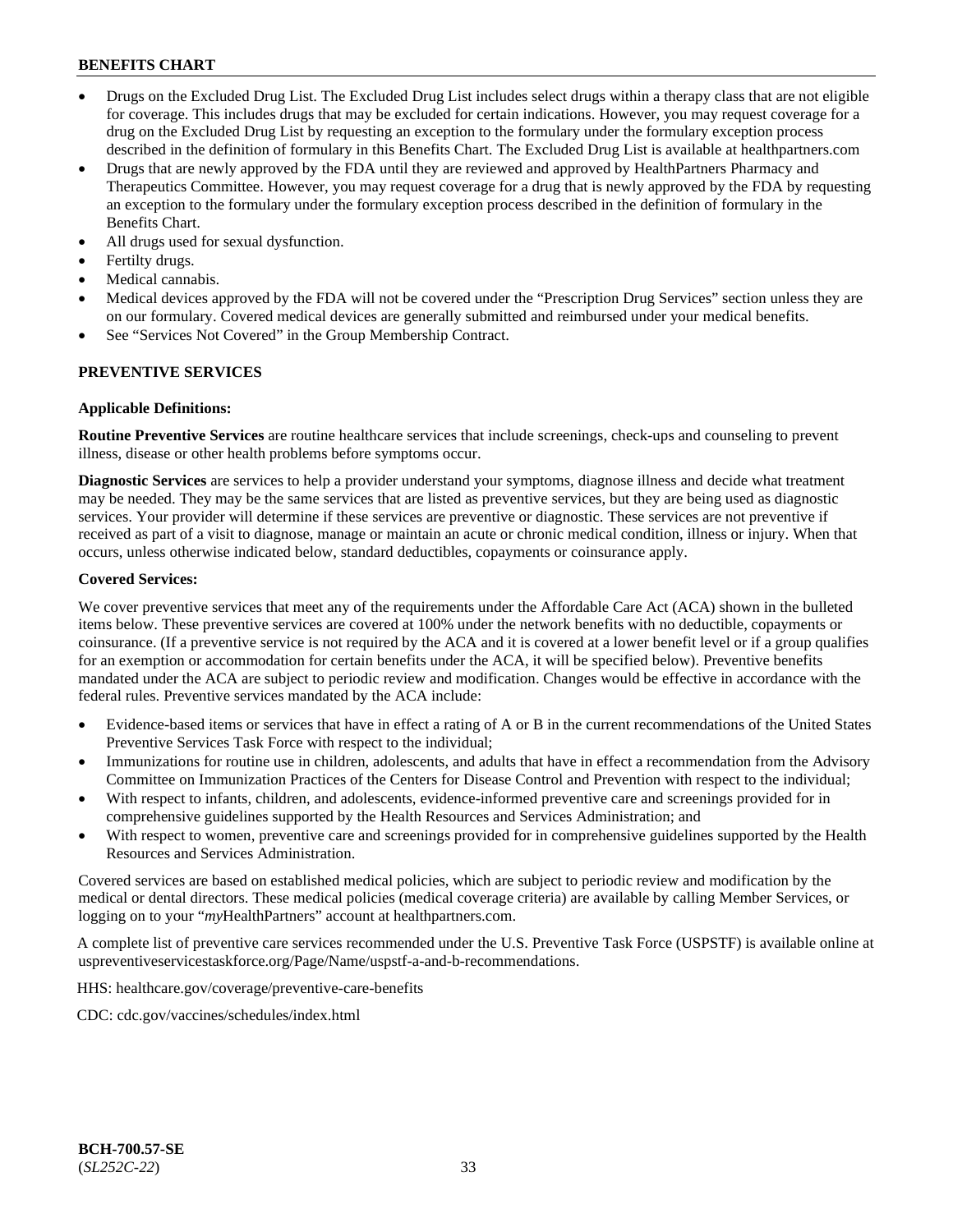### **ACA and state mandated preventive services are covered as follows:**

**Routine health exams and periodic health assessments.** A physician or health care provider will counsel you as to how often health assessments are needed based on age, sex and health status. This includes screening for tobacco use, at least two tobacco cessation attempts per year (for those who use tobacco products), all FDA approved tobacco cessation medications including over-the-counter drugs (as shown in the "Prescription Drug Services" Section) and at least four counseling sessions of at least ten minutes each for tobacco cessation.

| <b>Network Benefits</b>                                     | <b>Non-Network Benefits</b>  |
|-------------------------------------------------------------|------------------------------|
| 100% of the charges incurred.<br>Deductible does not apply. | 50% of the charges incurred. |

**Child health supervision services**. This includes pediatric preventive services, such as fluoride chemoprevention for children without fluoride in their water source, newborn screenings, appropriate immunizations, developmental assessments and laboratory services appropriate to the age of the child from birth to 72 months, and appropriate immunizations until the end of the month in which the child turns 19, as defined by the Standards of Child Health Care issued by the American Academy of Pediatrics. We cover at least five child health supervision visits from birth to 12 months, three child health supervision visits from 12 months to 24 months, once a year from 24 months to 72 months.

| Network Benefits                                            | <b>Non-Network Benefits</b>  |
|-------------------------------------------------------------|------------------------------|
| 100% of the charges incurred.<br>Deductible does not apply. | 50% of the charges incurred. |

**Routine prenatal care and exams.** This includes the comprehensive package of medical and psychosocial support provided throughout a pregnancy, including risk assessment, serial surveillance, prenatal education, and use of specialized skills and technology when needed, as defined by Standards for Obstetric-Gynecologic Services issued by the American College of Obstetricians and Gynecologists.

| Network Benefits                                            | <b>Non-Network Benefits</b>   |
|-------------------------------------------------------------|-------------------------------|
| 100% of the charges incurred.<br>Deductible does not apply. | 150% of the charges incurred. |

**Routine postnatal care.** This includes health exams, assessments, education and counseling relating to the period immediately after childbirth

| Network Benefits                                            | <b>Non-Network Benefits</b>  |
|-------------------------------------------------------------|------------------------------|
| 100% of the charges incurred.<br>Deductible does not apply. | 50% of the charges incurred. |

**Routine screening procedures for cancer.** This includes colorectal screening, digital rectal examinations, or other cancer screenings recommended by the USPSTF with an A or B rating. Women's preventive health services below describes additional routine screening procedures for cancer.

| <b>Network Benefits</b>                                     | <b>Non-Network Benefits</b>  |
|-------------------------------------------------------------|------------------------------|
| 100% of the charges incurred.<br>Deductible does not apply. | 50% of the charges incurred. |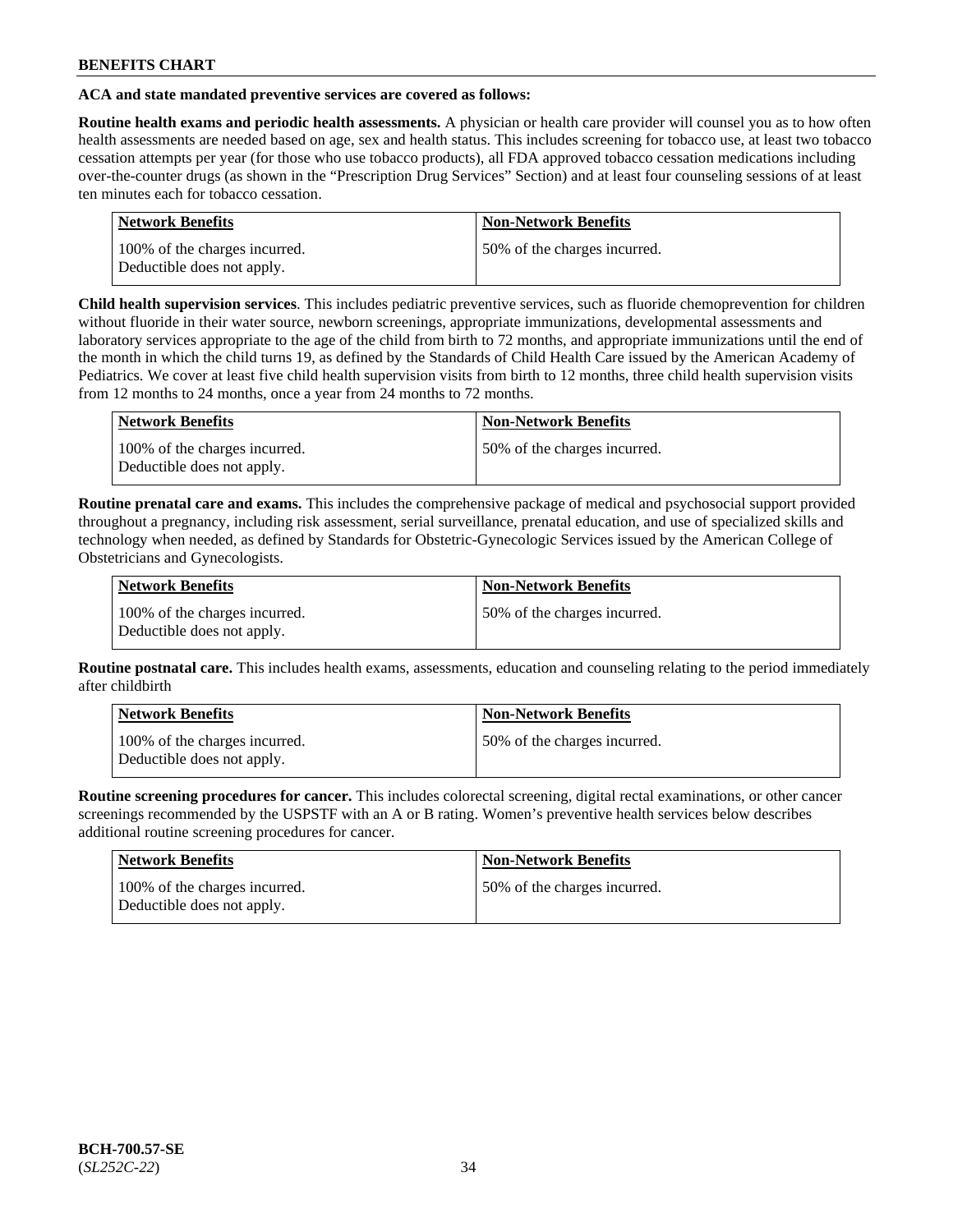**Professional voluntary family planning services.** This includes services to prevent or delay a pregnancy, including counseling and education. Services must be provided by a licensed provider.

| <b>Network Benefits</b>                                     | <b>Non-Network Benefits</b> |
|-------------------------------------------------------------|-----------------------------|
| 100% of the charges incurred.<br>Deductible does not apply. | See Network Benefits.       |

### **Adult immunizations**

| <b>Network Benefits</b>                                     | <b>Non-Network Benefits</b>   |
|-------------------------------------------------------------|-------------------------------|
| 100% of the charges incurred.<br>Deductible does not apply. | 150% of the charges incurred. |

**Women's preventive services.**This includes mammograms\*, screenings for cervical cancer (pap smears), breast pumps, human papillomavirus (HPV) testing; counseling for sexually transmitted infections, counseling and screening for human immunodeficiency virus (HIV), and all FDA approved contraceptive methods as prescribed by a doctor, sterilization procedures, education and counseling (see the "Prescription Drug Services" section for coverage of oral contraceptive drugs). For women whose family history is associated with an increased risk for BRCA1 or BRCA2 gene mutations, we cover genetic counseling and BRCA screening without cost sharing, if appropriate and as determined by a physician

**\***Preventive mammogram screening includes digital breast tomosynthesis (3D mammograms) for members at risk for breast cancer.

"At risk for breast cancer" means: (1) having a family history with one or more first- or second-degree relatives with breast cancer; (2) testing positive for BRCA1 or BRCA2 mutations; (3) having heterogeneously dense breasts or extremely dense breasts based on the Breast Imaging Reporting and Data System established by the American College of Radiology; or (4) having a previous diagnosis of breast cancer.

| Network Benefits                                            | <b>Non-Network Benefits</b>  |
|-------------------------------------------------------------|------------------------------|
| 100% of the charges incurred.<br>Deductible does not apply. | 50% of the charges incurred. |

**Obesity screening and management.** We cover obesity screening and counseling for all ages during a routine preventive care exam. If you are age 18 or older and have a body mass index of 30 or more, we also cover intensive obesity management to help you lose weight. Your primary care doctor can coordinate these services.

| <b>Network Benefits</b>                                     | <b>Non-Network Benefits</b>   |
|-------------------------------------------------------------|-------------------------------|
| 100% of the charges incurred.<br>Deductible does not apply. | 150% of the charges incurred. |

**In addition to any ACA or state mandated preventive services referenced above, we cover the following eligible services:**

### **Routine eye and hearing exams**

| <b>Network Benefits</b>                                     | <b>Non-Network Benefits</b>  |
|-------------------------------------------------------------|------------------------------|
| 100% of the charges incurred.<br>Deductible does not apply. | 50% of the charges incurred. |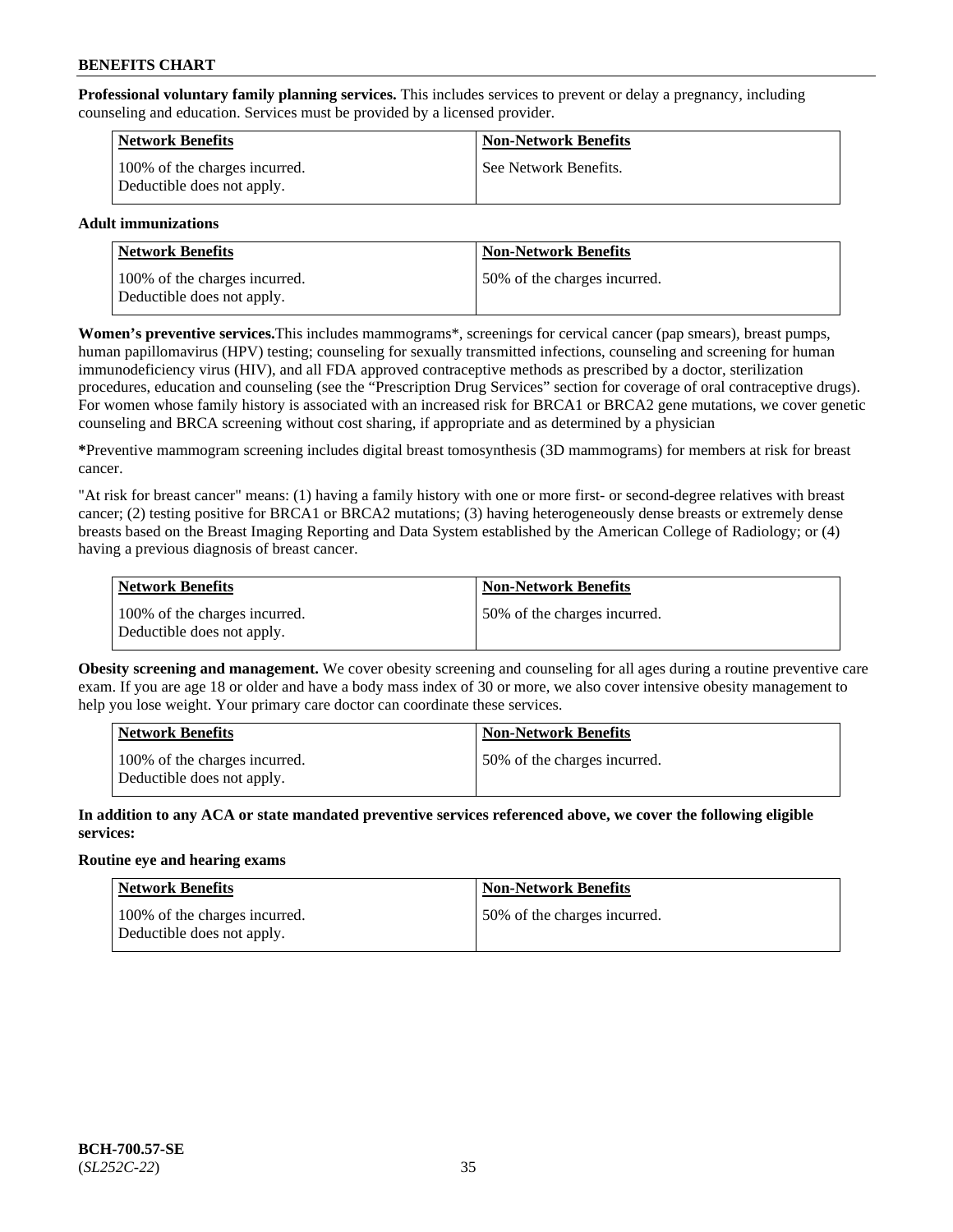**Ovarian cancer surveillance tests for women who are at risk.** "At risk for ovarian cancer" means (1) having a family history that includes any of the following: one or more first-degree or second-degree relatives with ovarian cancer, clusters of female relatives with breast cancer or nonpolyposis colorectal cancer; or (2) testing positive for BRCA1 or BRCA2 mutations. "Surveillance tests for ovarian cancer" means annual screening using: CA-125 serum tumor marker testing, transvaginal ultrasound, pelvic examination or other proven ovarian cancer screening tests currently being evaluated by the federal Food and Drug Administration or by the National Cancer Institute.

| <b>Network Benefits</b>                              | <b>Non-Network Benefits</b>                             |
|------------------------------------------------------|---------------------------------------------------------|
| Coverage level is same as corresponding Network      | Coverage level is same as corresponding Non-Network     |
| Benefit, depending on type of service provided, such | Benefit, depending on type of service provided, such as |
| as Diagnostic Imaging Services, Laboratory Services  | Diagnostic Imaging Services, Laboratory Services        |
| Office Visits for Illness or Injury or Preventive    | Office Visits for Illness or Injury or Preventive       |
| Services.                                            | Services.                                               |

**Peak flow meters for members diagnosed with asthma.** Must be prescribed by a licensed provider.

| <b>Network Benefits</b>                                     | <b>Non-Network Benefits</b>  |
|-------------------------------------------------------------|------------------------------|
| 100% of the charges incurred.<br>Deductible does not apply. | 50% of the charges incurred. |

**Glucose meters prescribed by a licensed provider** (other than continuous glucose monitoring systems which are covered under the section "Diabetic Equipment and Supplies")

| <b>Network Benefits</b>                                                                        | <b>Non-Network Benefits</b>  |
|------------------------------------------------------------------------------------------------|------------------------------|
| 100% of the charges incurred.<br>Deductible does not apply.                                    | 50% of the charges incurred. |
| Glucose meters are limited to meters on the formulary<br>and must be obtained from a pharmacy. |                              |

#### **Retinopathy screening for members diagnosed with diabetes**

| <b>Network Benefits</b>                                     | <b>Non-Network Benefits</b>  |
|-------------------------------------------------------------|------------------------------|
| 100% of the charges incurred.<br>Deductible does not apply. | 50% of the charges incurred. |

#### **Hemoglobin A1C testing for members diagnosed with diabetes**

| <b>Network Benefits</b>                                     | <b>Non-Network Benefits</b>  |
|-------------------------------------------------------------|------------------------------|
| 100% of the charges incurred.<br>Deductible does not apply. | 50% of the charges incurred. |

#### **International normalized ratio (INR) testing for members diagnosed with liver disease and/or bleeding disorders**

| <b>Network Benefits</b>                                     | <b>Non-Network Benefits</b>  |
|-------------------------------------------------------------|------------------------------|
| 100% of the charges incurred.<br>Deductible does not apply. | 50% of the charges incurred. |

#### **Low-density lipoprotein (LDL) testing for members diagnosed with heart disease**

| <b>Network Benefits</b>                                     | <b>Non-Network Benefits</b>  |
|-------------------------------------------------------------|------------------------------|
| 100% of the charges incurred.<br>Deductible does not apply. | 50% of the charges incurred. |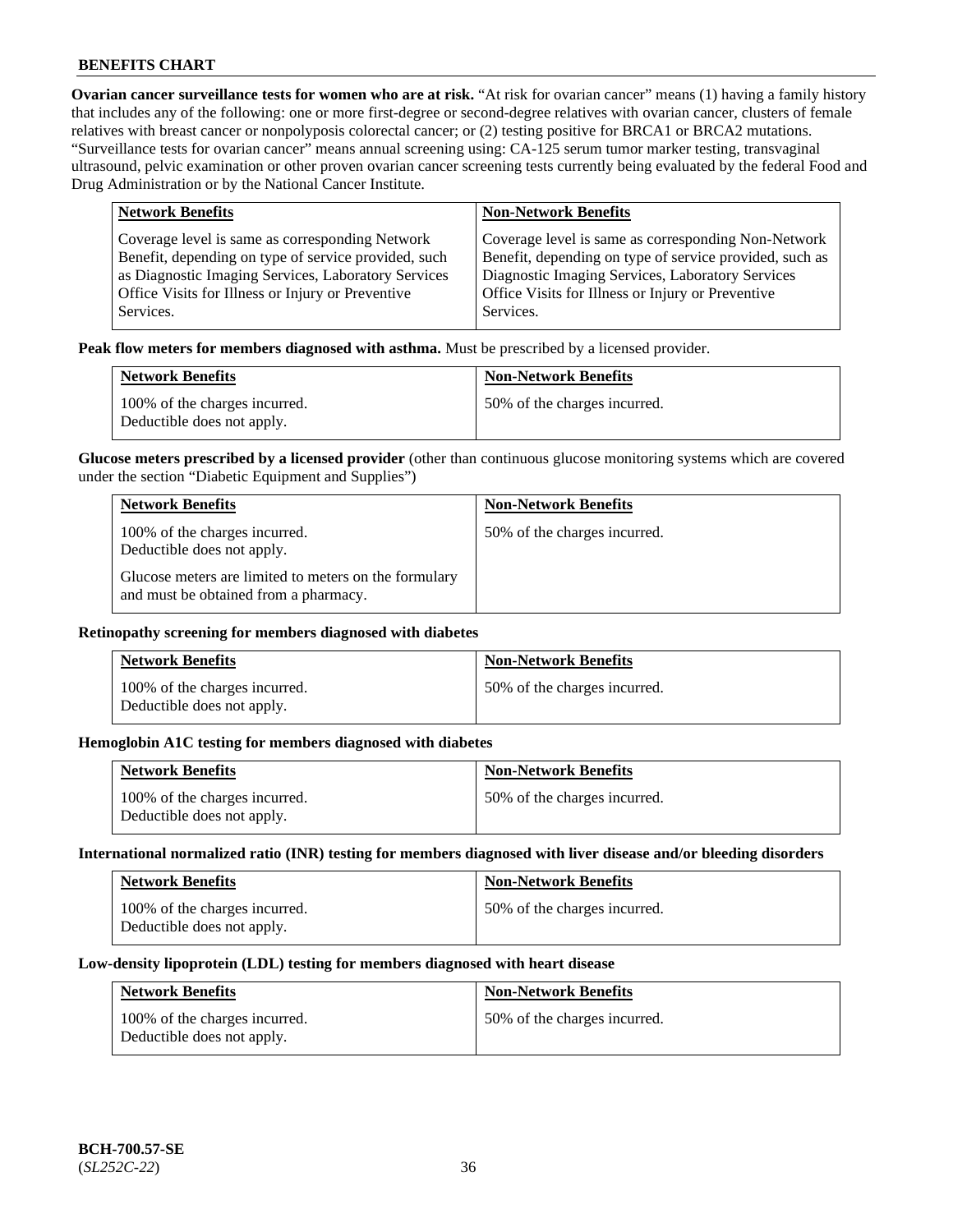### **Limitations:**

• Services are not preventive if received as part of a visit to diagnose, manage or maintain an acute or chronic medical condition, illness or injury. When that occurs, unless otherwise indicated above, standard deductibles, copayments or coinsurance apply.

#### **Not Covered:**

See "Services Not Covered" in the Group Membership Contract.

### **SPECIFIED NON-NETWORK SERVICES**

#### **Covered Services:**

We cover the following services when you elect to receive them from a non-network provider, at the same level of coverage we provide when you elect to receive the services from a network provider:

- Voluntary family planning of the conception and bearing of children.
- The provider visit(s) and test(s) necessary to make a diagnosis of infertility.
- Testing and treatment of sexually transmitted diseases (other than HIV).
- Testing for AIDS or other HIV-related conditions.

| <b>Network Benefits</b>                                                                                                                                   | <b>Non-Network Benefits</b>                    |
|-----------------------------------------------------------------------------------------------------------------------------------------------------------|------------------------------------------------|
| Coverage level is same as corresponding Network<br>Benefit, depending on type of service provided, such as<br><b>Office Visits for Illness or Injury.</b> | See Network Benefits for the services covered. |

#### **Not Covered:**

See "Services Not Covered" in the Group Membership Contract.

# **TELEHEALTH/TELEMEDICINE SERVICES**

#### **Definitions:**

**Telehealth, Telemedicine, or Virtual Care.** This is a means of communication between a health care professional and a patient. This includes the use of secure electronic information, imaging, and communication technologies, including:

- interactive audio or audio-video
- interactive audio with store-and-forward technology
- chat-based and email-based systems
- physician-to-physician consultation
- patient education
- data transmission
- data interpretation
- digital diagnostics (algorithm-enabled diagnostic support)
- digital therapeutics (the use of personal health devices and sensors, either alone or in combination with conventional drug therapies, for disease prevention and management)

#### Services can be delivered:

Synchronously: the patient and health care professional are engaging with one another at the same time; or Asynchronously: the patient and health care professional engage with each other at different points in time.

**Telephone Visits.** Live, synchronous, interactive encounters over the telephone between a patient and a healthcare provider.

**E-visit or chat-based visits.** Asynchronous online or mobile app encounters to discuss a patient's personal health information, vital signs, and other physiologic data or diagnostic images. The healthcare provider reviews and delivers a consultation, diagnosis, prescription or treatment plan after reviewing the patient's visit information.

**Virtuwell<sup>®</sup>**. This is an online service for you to receive a diagnosis and treatment for certain conditions, such as a cold, flu, ear pain and sinus infections. You may access the Virtuwell website at [virtuwell.com.](https://www.virtuwell.com/)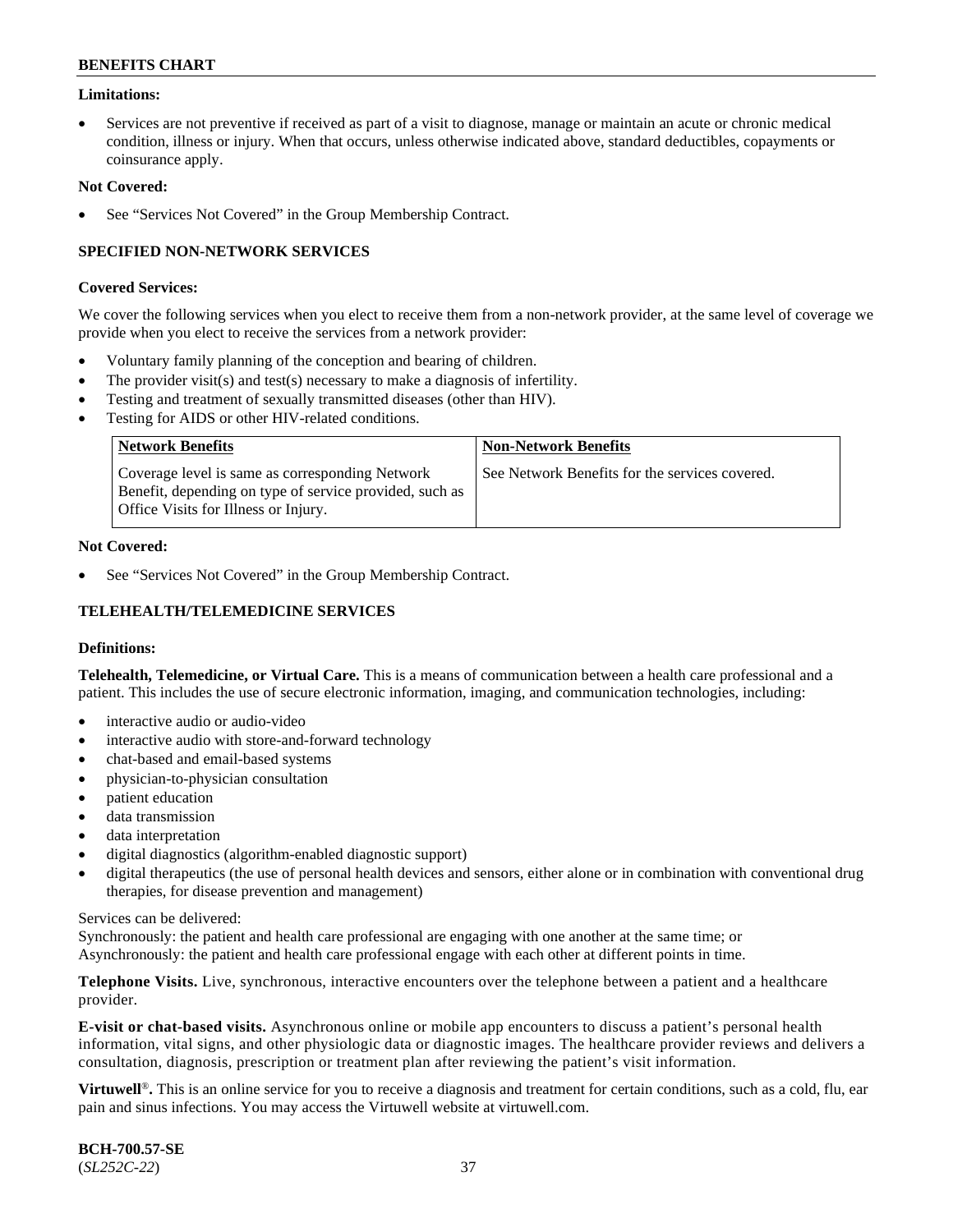**Video Visits.** Live, synchronous, interactive encounters using secure web-based video between a patient and a healthcare provider.

#### **Covered Services:**

The Plan covers the following methods of receiving care for services that would be eligible under the Plan if the service were provided in person.

### **Scheduled telephone visits**

*Select Tier - Subject to the Select Tier Deductibles and Out-of-Pocket Limits*

| Network Benefits              | <b>Non-Network Benefits</b>  |
|-------------------------------|------------------------------|
| 100% of the charges incurred. | 50% of the charges incurred. |

*Standard Tier - Subject to the Standard Tier Deductibles and Out-of-Pocket Limits*

| Network Benefits              | <b>Non-Network Benefits</b>  |
|-------------------------------|------------------------------|
| 100% of the charges incurred. | 50% of the charges incurred. |

### **E-visits**

### **Access to online care through Virtuwell at [virtuwell.com](https://www.virtuwell.com/)**

*Subject to the Select Tier Deductibles and Out-of-Pocket limits*

| <b>Network Benefits</b>       | <b>Non-Network Benefits</b> |
|-------------------------------|-----------------------------|
| 100% of the charges incurred. | Not Applicable.             |

### **All other E-visits**

*Select Tier - Subject to the Select Tier Deductibles and Out-of-Pocket Limits*

| Network Benefits              | Non-Network Benefits         |
|-------------------------------|------------------------------|
| 100% of the charges incurred. | 50% of the charges incurred. |

*Standard Tier - Subject to the Standard Tier Deductibles and Out-of-Pocket Limits*

| Network Benefits              | <b>Non-Network Benefits</b>  |
|-------------------------------|------------------------------|
| 100% of the charges incurred. | 50% of the charges incurred. |

#### **Video visits**

| <b>Network Benefits</b>                                | <b>Non-Network Benefits</b>                            |
|--------------------------------------------------------|--------------------------------------------------------|
| Coverage level is same as corresponding Network        | Coverage level is same as corresponding Non-Network    |
| Benefit, depending upon type of service provided, such | Benefit, depending upon type of service provided, such |
| as Office Visits for Illness or Injury.                | as Office Visits for Illness or Injury.                |

### **Not Covered:**

See "Services Not Covered" in the Group Membership Contract.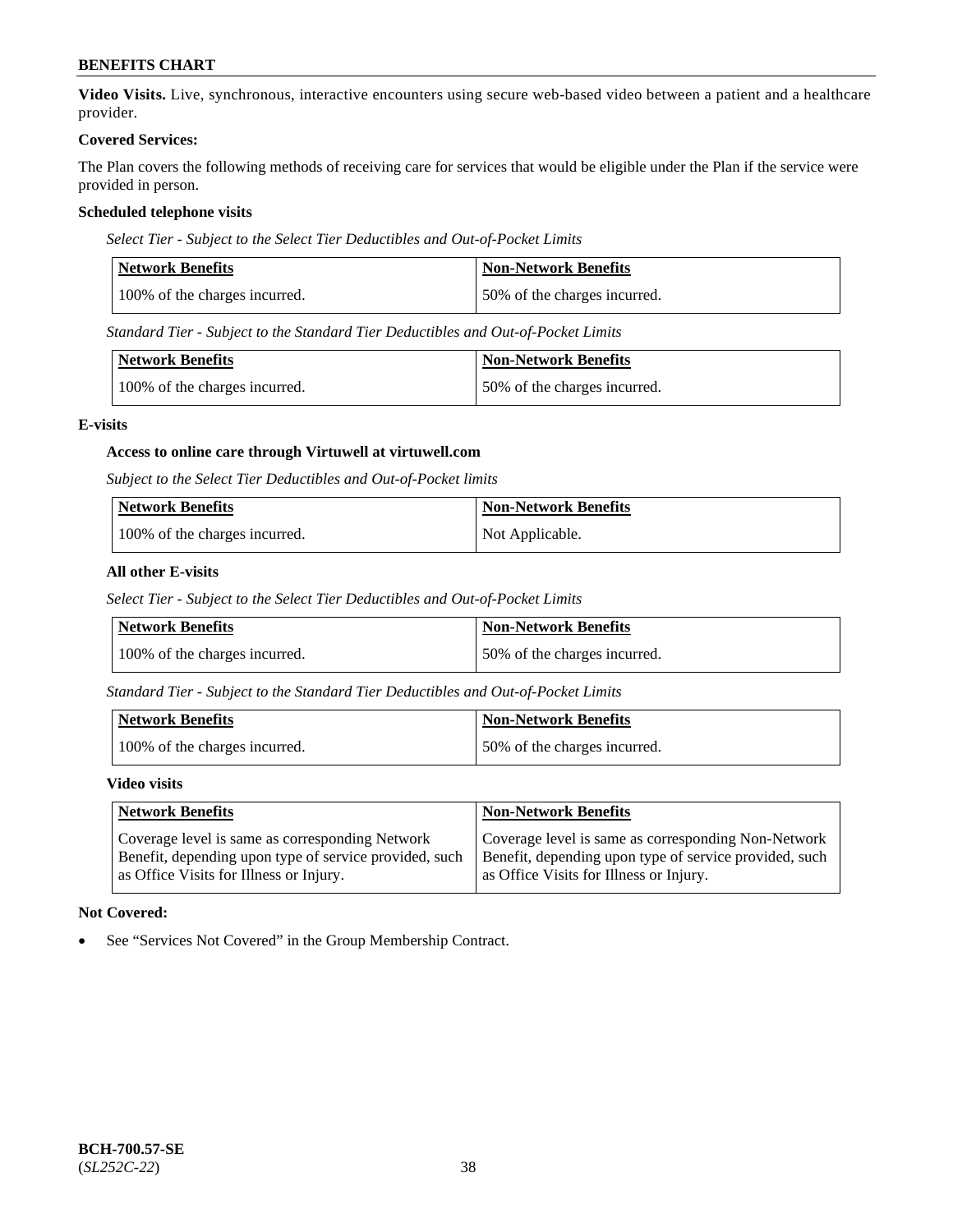# **TRANSPLANT SERVICES**

#### **Applicable Definitions:**

**Autologous.** This is when the source of cells is from the individual's own marrow or stem cells.

**Allogeneic.** This is when the source of cells is from a related or unrelated donor's marrow or stem cells.

**Autologous Bone Marrow Transplant.** This is when the bone marrow is harvested from the individual and stored. The patient undergoes treatment which includes tumor ablation with high-dose chemotherapy and/or radiation. The bone marrow is reinfused (transplanted).

**Allogeneic Bone Marrow Transplant.** This is when the bone marrow is harvested from the related or unrelated donor and stored. The patient undergoes treatment which includes tumor ablation with high-dose chemotherapy and/or radiation. The bone marrow is reinfused (transplanted).

**Autologous/Allogeneic Stem Cell Support.** This is a treatment process that includes stem cell harvest from either bone marrow or peripheral blood, tumor ablation with high-dose chemotherapy and/or radiation, stem cell reinfusion, and related care. Autologous/allogeneic bone marrow transplantation and high dose chemotherapy with peripheral stem cell rescue/support are considered to be autologous/allogeneic stem cell support.

**Designated Transplant Center.** This is any health care provider, group or association of health care providers designated by us to provide services, supplies or drugs for specified transplants for our members.

**Transplant Services.** This is transplantation (including retransplants) of the human organs or tissue listed below, including all related post-surgical treatment and drugs and multiple transplants for a related cause. Transplant services do not include other organ or tissue transplants or surgical implantation of mechanical devices functioning as a human organ, except surgical implantation of an FDA approved Ventricular Assist Device (VAD) or total artificial heart, functioning as a temporary bridge to heart transplantation.

Prior authorization is required prior to consultation to support coordination of care and benefits.

#### **Covered Services:**

We cover eligible transplant services (as defined above) while you are covered under this Benefits Chart. Transplants that will be considered for coverage are limited to the following:

- Kidney transplants for end-stage disease.
- Cornea transplants for end-stage disease.
- Heart transplants for end-stage disease.
- Lung transplants or heart/lung transplants for: (1) primary pulmonary hypertension; (2) Eisenmenger's syndrome; (3) endstage pulmonary fibrosis; (4) alpha 1 antitrypsin disease; (5) cystic fibrosis; and (6) emphysema.
- Liver transplants for: (1) biliary atresia in children; (2) primary biliary cirrhosis; (3) post-acute viral infection (including hepatitis A, hepatitis B antigen e negative and hepatitis C) causing acute atrophy or post-necrotic cirrhosis; (4) primary sclerosing cholangitis; (5) alcoholic cirrhosis; and (6) hepatocellular carcinoma.
- Allogeneic bone marrow transplants or peripheral stem cell support associated with high dose chemotherapy for: (1) acute myelogenous leukemia; (2) acute lymphocytic leukemia; (3) chronic myelogenous leukemia; (4) severe combined immunodeficiency disease; (5) Wiskott-Aldrich syndrome; (6) aplastic anemia; (7) sickle cell anemia; (8) non-relapsed or relapsed non-Hodgkin's lymphoma; (9) multiple myeloma; and (10) testicular cancer.
- Autologous bone marrow transplants or peripheral stem cell support associated with high-dose chemotherapy for: (1) acute leukemias; (2) non-Hodgkin's lymphoma; (3) Hodgkin's disease; (4) Burkitt's lymphoma; (5) neuroblastoma; (6) multiple myeloma; (7) chronic myelogenous leukemia; and (8) non-relapsed non-Hodgkin's lymphoma.
- Pancreas transplants for simultaneous pancreas-kidney transplants for diabetes, pancreas after kidney, living related segmental simultaneous pancreas kidney transplantation and pancreas transplant alone.

For Network Benefits, charges for transplant services must be incurred at a designated transplant center.

The transplant-related treatment provided, including expenses incurred for directly related donor services, shall be subject to and in accordance with the provisions, limitations, maximum and other terms of this Benefits Chart.

Medical and hospital expenses of the donor are covered only when the recipient is a member and the transplant and directly related donor expenses have been prior authorized for coverage. Treatment of medical complications that may occur to the donor are not covered. Donors are not considered members, and are therefore not eligible for the rights afforded to members under the Contract.